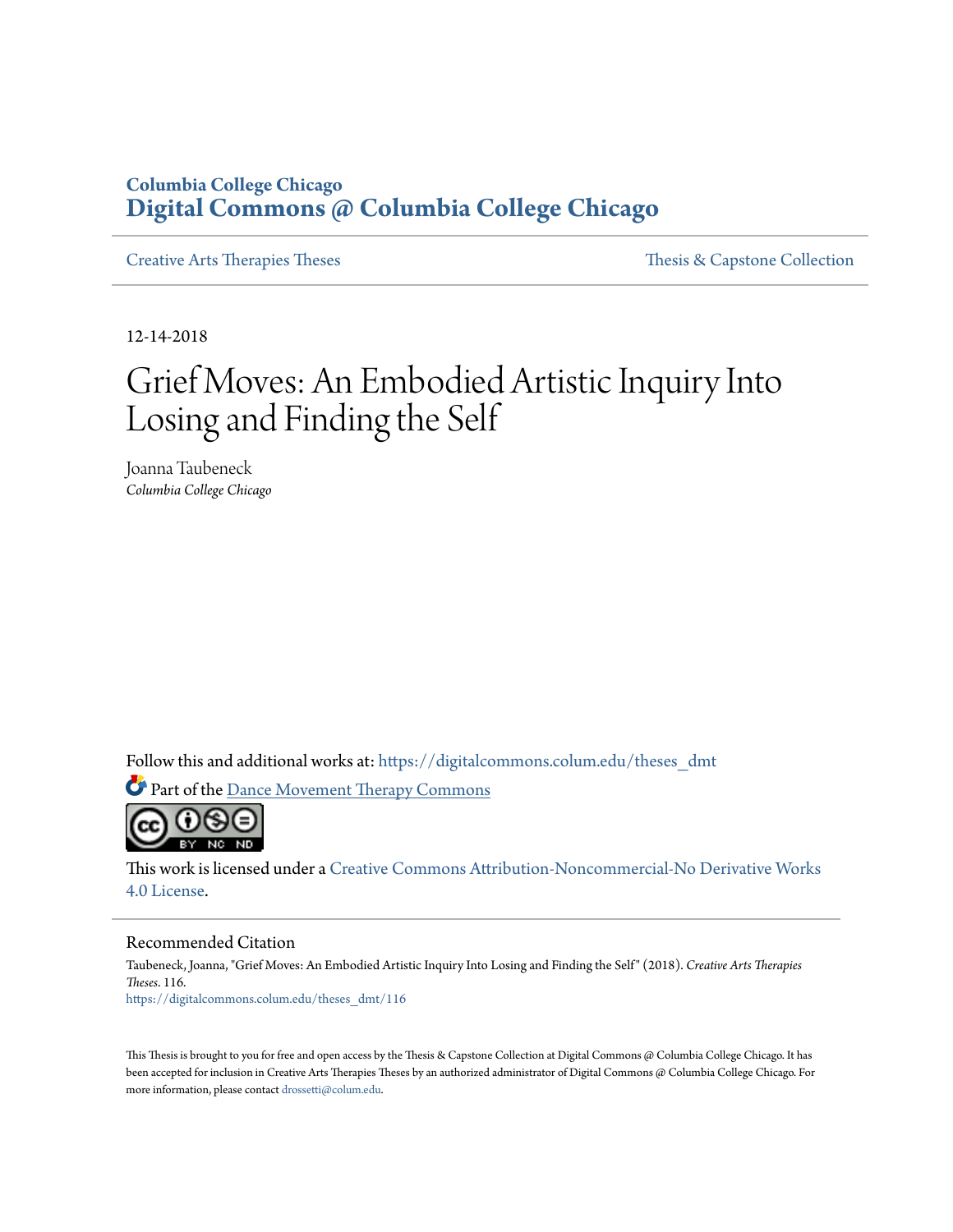## GRIEF MOVES:

## AN EMBODIED ARTISTIC INQUIRY INTO LOSING AND FINDING THE SELF

Joanna Taubeneck

Thesis submitted to the faculty of Columbia College Chicago

in partial fulfillment of the requirements for

Master of Arts

in Dance/Movement Therapy & Counseling

Department of Creative Arts Therapies

December 2018

Committee:

Susan Imus, MA, BC-DMT, LCPC, GL-CMA Chair, Creative Arts Therapies

Laura Downey, EdD, BC-DMT, LPC, GL-CMA Research Coordinator

Laura Allen, MA, BC-DMT, LCPC, GL-CMA Thesis Advisor

Nancy Toncy, BC-DMT, LCPC, ICDVP, GL-CMA Reader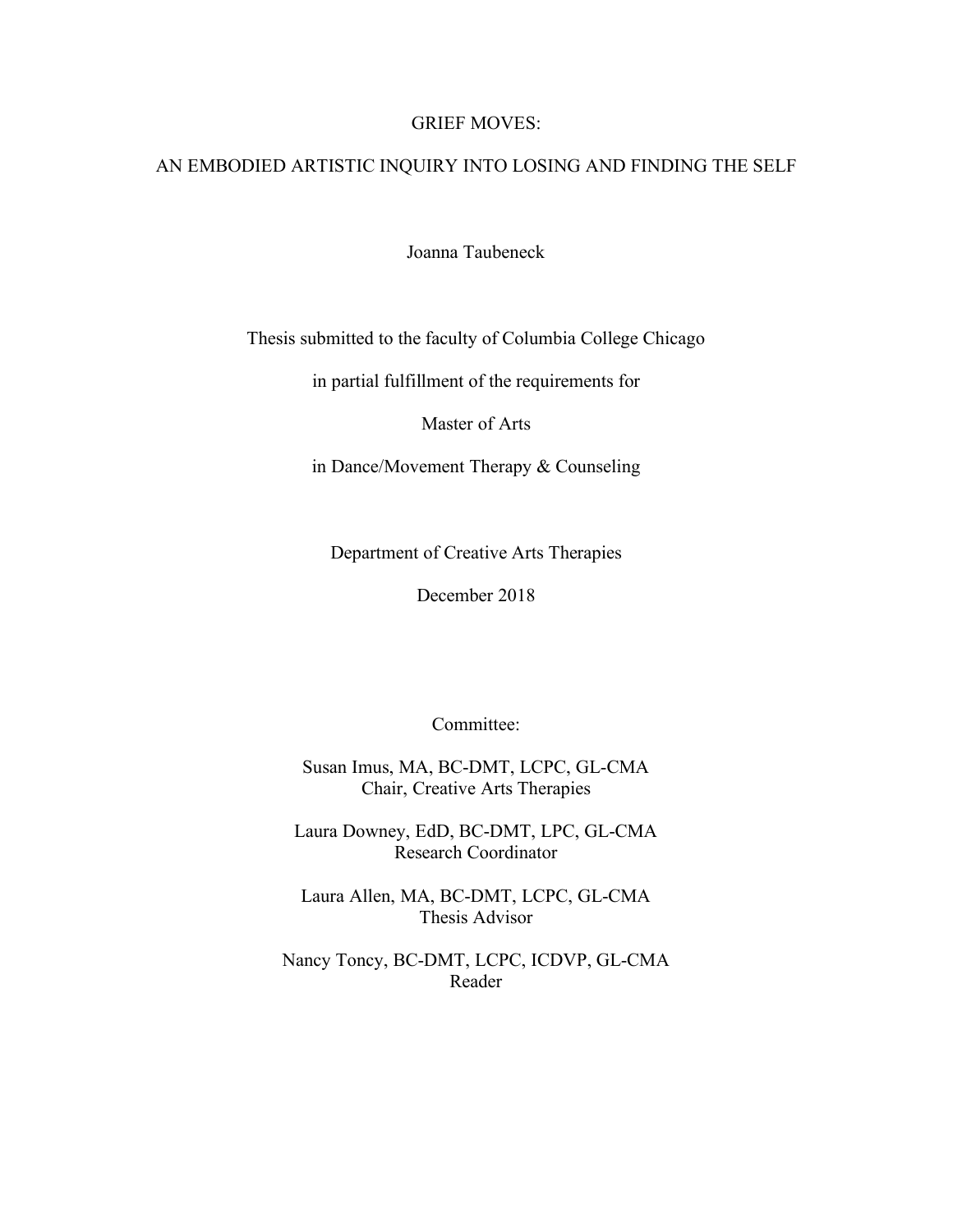## **Abstract**

The purpose of this embodied artistic inquiry self-study was to investigate the role and felt-experience of grief during the process of professional identity loss. The use of this particular methodology offered the researcher an opportunity to use movement as the means towards both collecting and analyzing data so that the relationship between grief and identity transition could be sensed physically. Data was collected with a research consultant during six sessions of movement improvisations inspired by each of Elisabeth Kübler-Ross' (1969) five stages of grief. The researcher and research consultant met six times as a result of their decision to include an additional session during which the fifth stage of grief could be more fully analyzed. The movement improvisations were discussed and journaled about, after which the data was analyzed through the creation of a movement sentence containing one short, repeatable movement extracted from each of the five improvisations.

As a result of the research themes of outward-ness, breath, modulation, ambiguity, vocalization, recuperation, faith and trust, a sense of purposelessness, an entire tapestry, and the image of an hourglass were found with regard to how the researcher connected feelings of grief with professional identity loss. The researcher ultimately recognized that the experience of professional identity loss can have even greater, more all-encompassing implications around identity loss as a whole. Through viscerally navigating Kübler-Ross' (1969) five stages of grief, the researcher was able to fully and intentionally grieve the loss of certain parts of herself while also discovering other, more hidden parts that she can integrate into her newer identities (professionally, and also personally) which are still developing.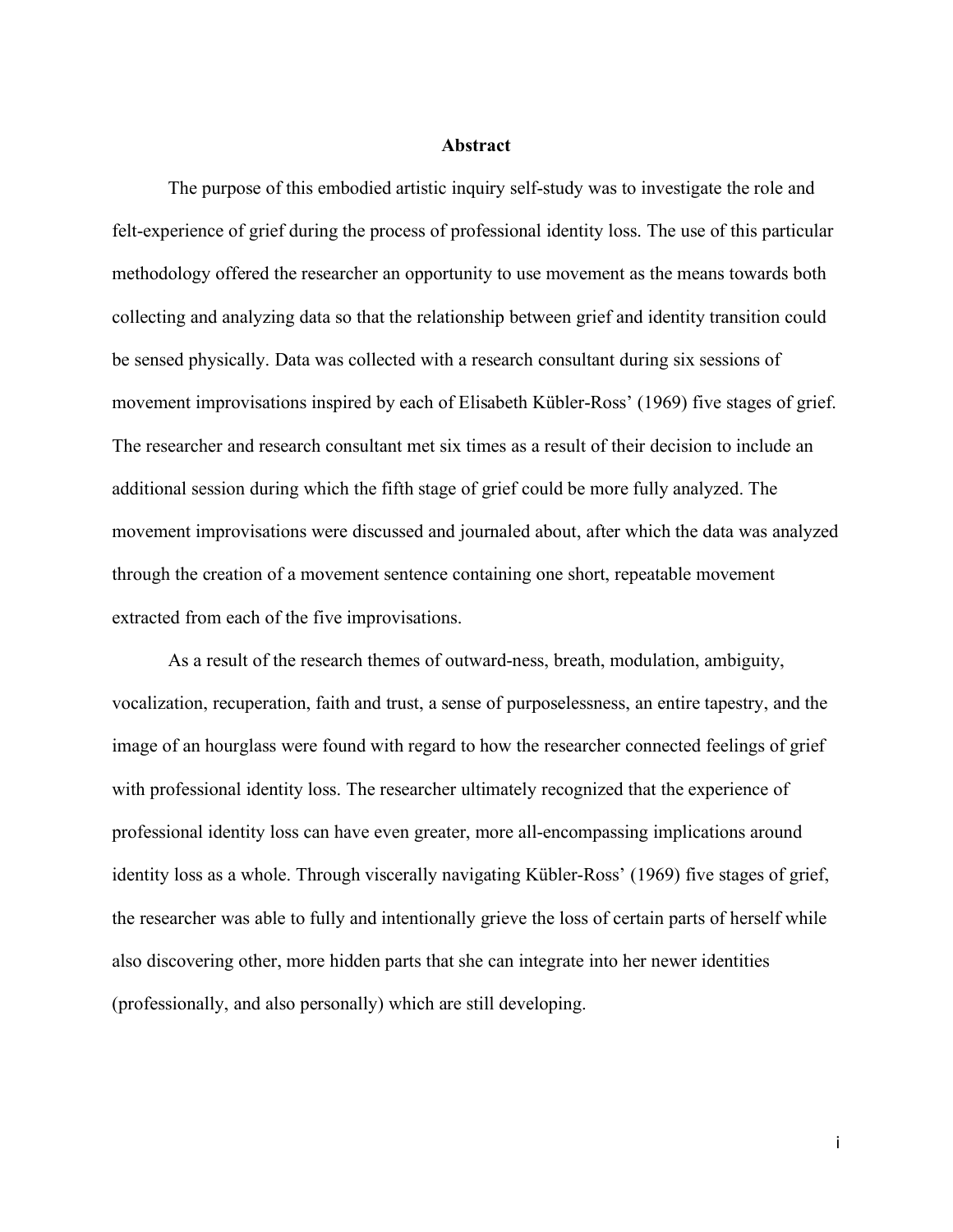#### **Acknowledgements**

I would like to first thank my research consultant, Kris Larsen. Your support for and faith in me as a dance/movement therapist and counselor, as well as an individual who is learning how to love herself exactly as she is, began the day I met you and has continued until this very moment. I knew—just weeks into beginning your Human Development class—when you said, "You don't have to be okay, and you don't have to smile" that you could see beyond my exterior and through to what lives underneath. You have been my professor, supervisor, research consultant, and friend, and through it all you have witnessed me cry, laugh, break down, and stand back up with unconditional compassion, acceptance, and non-judgment. You validated me when I got stuck, but then challenged me to believe that I can become unstuck. You provided space for every part of me and held each of those parts with equal parts gentleness and strength. You recognized that my grieving process is so much more than just the loss of my professional dancer-self and is truly a much larger shift in how I choose to live my life. For each and every bit of love you have given me, I sincerely cannot thank you enough.

I would also like to thank my thesis advisor, Laura Allen. I deeply appreciated your guidance when necessary but also valued your ability to trust me to navigate this process independently. I never doubted you were an email or video chat away, and that I was fully supported by your empathic and empowering presence. Thank you to Nancy Toncy, my reader, as well. Throughout my journey as a developing therapist you have offered me permission to feel my own grief while also inviting me to witness that of my clients. Finally, and with the knowledge that mere words will never express my gratitude fully enough, I would like to thank my family. Although undeniably uncomfortably at times, you have seen, heard, and accepted my grieving process while making space for it in your own lives. For your unending love, thank you.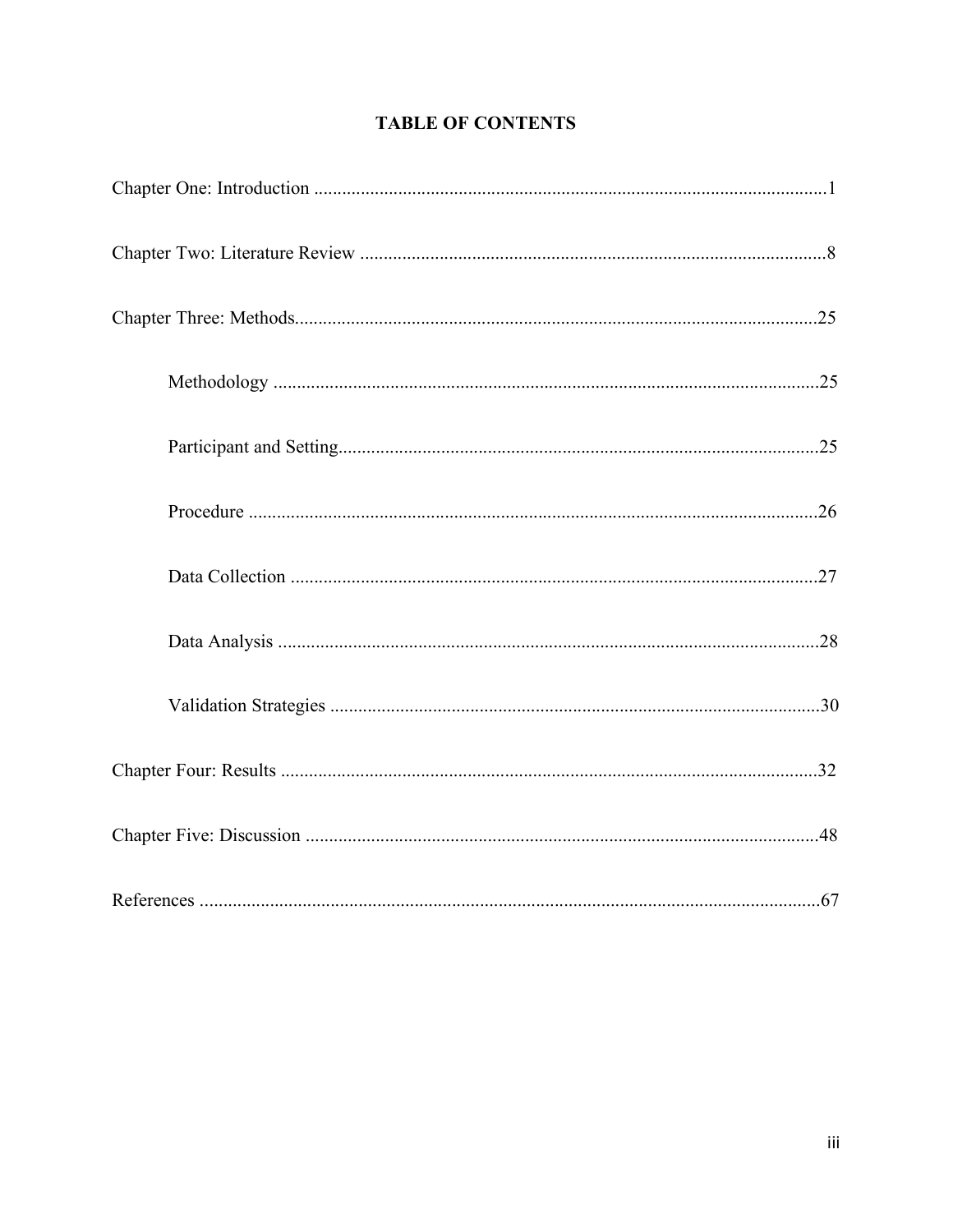## **Chapter One: Introduction**

I have been a dancer since I was five years old. My mom enrolled me in a jazz class with a few of my friends, and from that moment on dance played a leading role, if not *the* leading role, in my life. I began ballet at age six, and then added in modern classes a few years after. I performed with a youth dance ensemble throughout junior high and high school, and eventually was accepted into New York University's Tisch School of the Arts as a Dance Performance and Choreography major. I knew I had found my path—my purpose—much before I began this Bachelor of Fine Arts conservatory program, but it was while I was dancing at Tisch that I understood without a shadow of a doubt that I would graduate, audition for a dance company or a Broadway show, and live my life performing onstage. There was no question of this in my mind; it was a truth so engrained in me that never for one second did I entertain the idea of accomplishing anything else professionally. All I wanted and needed to do was dance.

Dancing, and even more specifically—performing, offered me an immeasurable amount of joy. I felt I was able to express myself when I danced, and for the fleeting moments between the start and end of a combination or performance piece, I could let go just a little bit. I could get lost in the music, in the movements of my body, and become just a bit more present. I even have a tattoo on my forearm that says "breathe like you're dancing," so that when I feel anxious I can remind myself of the deep sense of presence I felt when I danced while using that memory to ground and slow my breathing in order to re-regulate myself.

As I mentioned, however, those cathartic moments were often quite fleeting. When I wasn't experiencing the ephemerality of letting go while dancing, I was holding on with white knuckles to an image of myself that was neither natural nor healthy. I developed an eating disorder at 12 years old and immediately lost several pounds from the body I was born with, one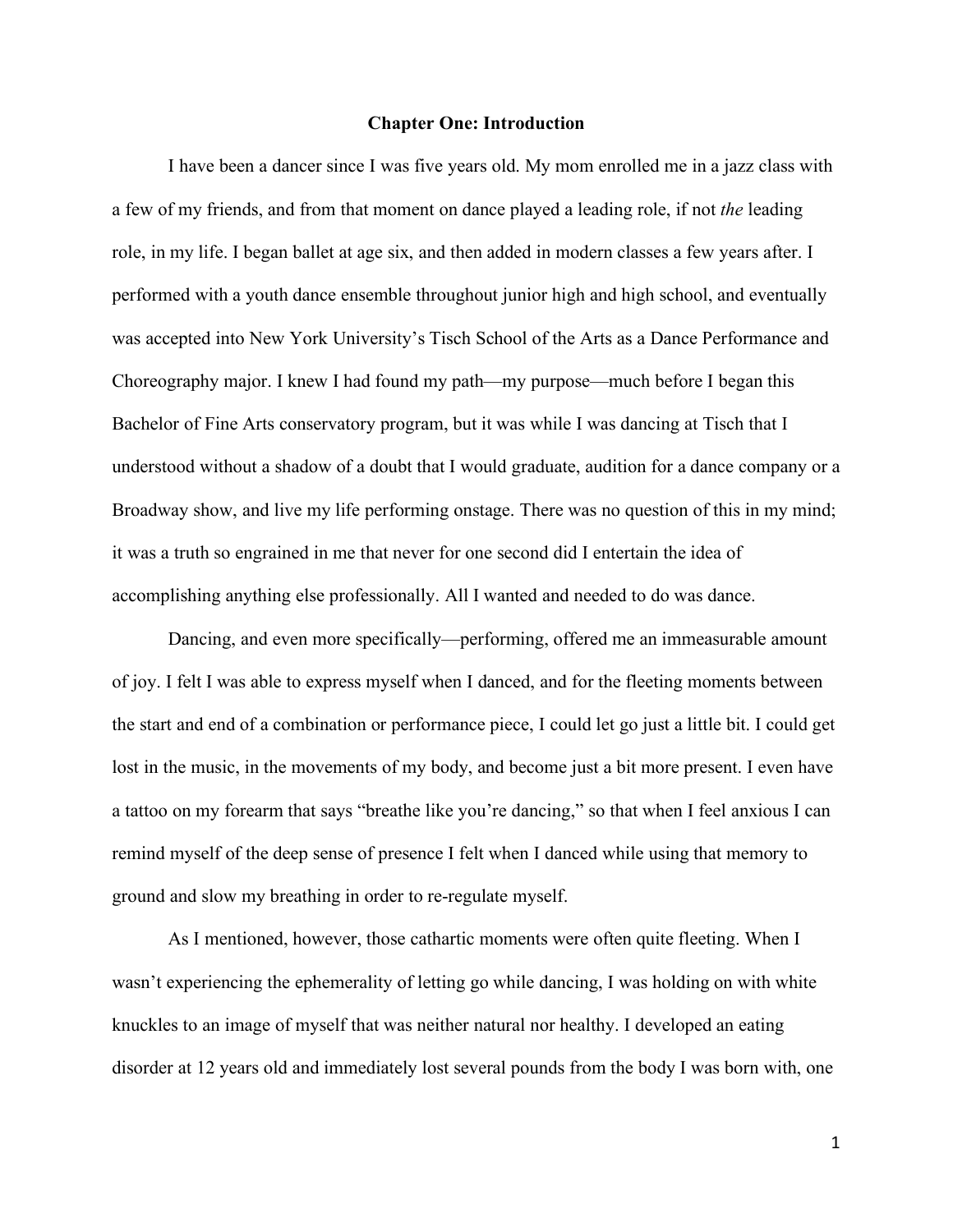just beginning to develop womanly curves and an hourglass shape. For the next ten years—the years I was most deeply invested in my dancing pursuits—I drastically restricted my eating, engaged in bulimic behaviors, and was essentially never fully satisfied with how my body appeared in the mirrors I stared at every single day in dance studios. I was completely fixated on creating a pattern of eating (and more so a pattern of *not* eating) from which I never allowed myself to deviate.

My eating disorder consumed me; not a day went by without the experience of some form of stress around how I could eat a bit less or get away with not eating while in a public setting. Corning and Heibel (2016) wrote, "For the adolescent whose identity and sense of self is weak and ill-formed…maladaptive coping behaviors may overtake the developing self and eclipse normative identity development" (p. 106). My dancer identity hung over me like a teeshirt on a skeleton; I wore it outwardly and was completely covered in it, but there was very little meat or substance beneath it to offer it any foundation or volume. That is, although my identity as *dancer* was palpable, my identity as Joanna was a bit flimsier. This flimsiness meant that "engagement in eating-disordered behaviors provide[d] short-term relief from intolerable inner experiences…" (Corning & Heibel, 2016). Because I had not fully developed the emotional muscle to withstand many forms of discomfort as Joanna the adolescent—rather than Joanna the dancer—my body/mind recruited disordered eating habits as a means towards (unhealthily) selfsoothing.

It will come as no surprise to those who know even the slightest amount about the dance world, however, that although my eating disorder was totally self-destructive it launched me into some of the most successful moments of my dancing days. During one particularly low point in my relationship with my body when I was eating merely a banana for breakfast, a yogurt for

 $\mathcal{L}$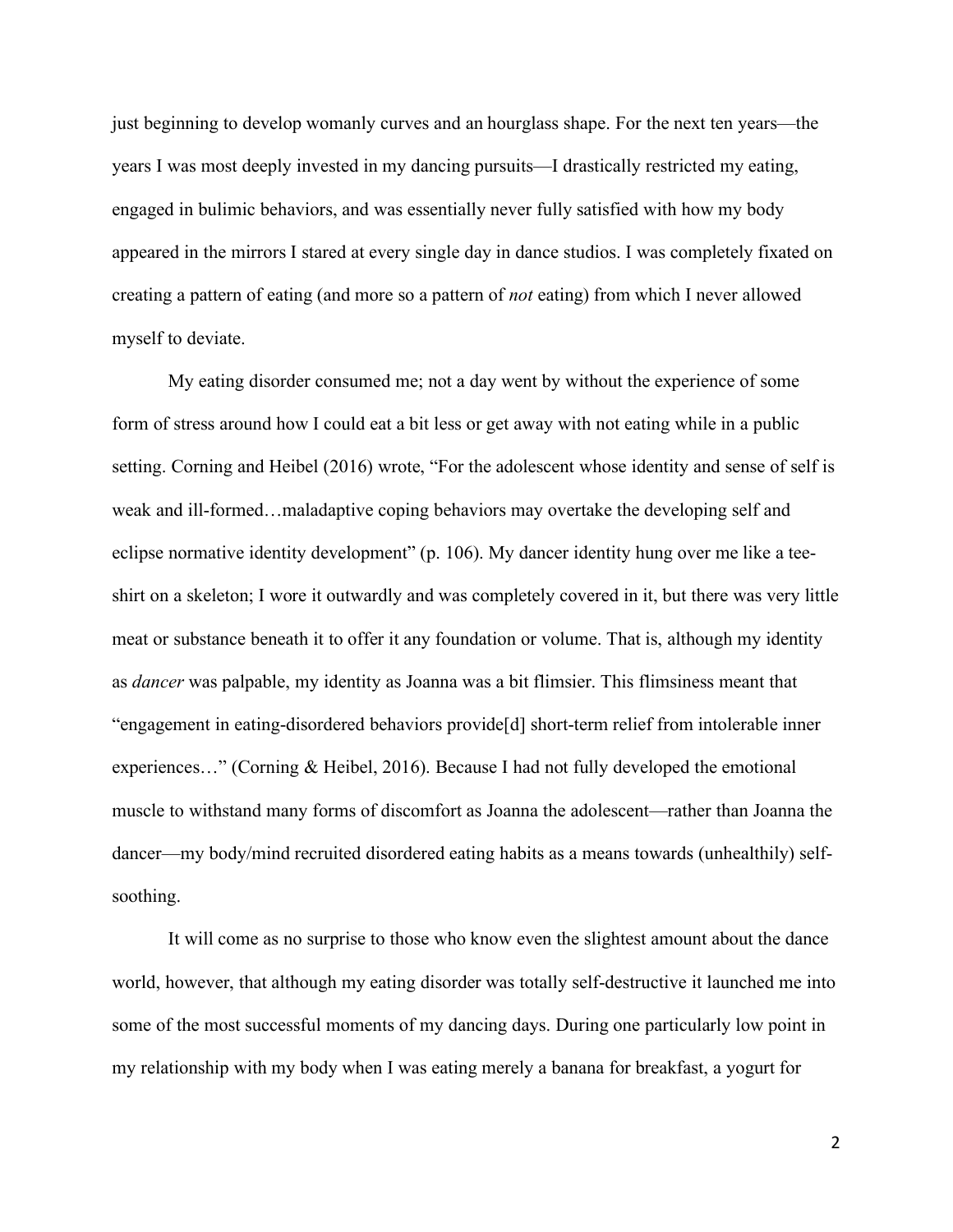lunch, and a bowl of cereal for dinner, I was suddenly placed in the highest level of ballet at Tisch. When I again shed a few more pounds around my graduation from NYU one of my ballet professors remarked to me that because I had "lost all of my baby fat" I could get any dancing job that I wanted. The latter are just a few out of countless experiences of positive reinforcement I experienced as a result of my efforts to be skinny.

My carefully crafted, extremely slim body is one that became intrinsically interwoven with the identity I had established for myself as a dancer. Without this body I had meticulously molded from one that wanted to grow breasts and thighs, I was not truly a dancer. I had to take a minute after writing the previous sentence to reflect on just how ludicrous and dysfunctional that sentiment sounds, but yes, I do feel confident in maintaining that outside of the brief, euphoric moments I experienced onstage I believed that my identity as a dancer was defined by how tightly I could clench onto my skinniness.

After graduating from NYU I got a job waiting tables at a bar in the East Village of Manhattan. This job appealed to me because it left my mornings and afternoons open so I could take dance classes and attend auditions. Soon after starting this position, however, I recognized what a toll it was taking on me physically and even more so psychologically. My shifts often lasted until four o' clock in the morning. On the brink of passing out due to the crowdedness of the bar and my typical lack of nourishment, I became desperate for food. At this job my only option was, of course, bar food—very much the opposite of what I allowed myself to eat typically. Nevertheless, the food became like a drug to me. I can honestly still taste the salty sweetness of the pulled pork nachos I devoured, after which I felt immediate shame.

Still, working at this bar offered me a kind of release, and a very different kind than did dancing. It offered me a sense of reckless abandon that allowed me to engage in every kind of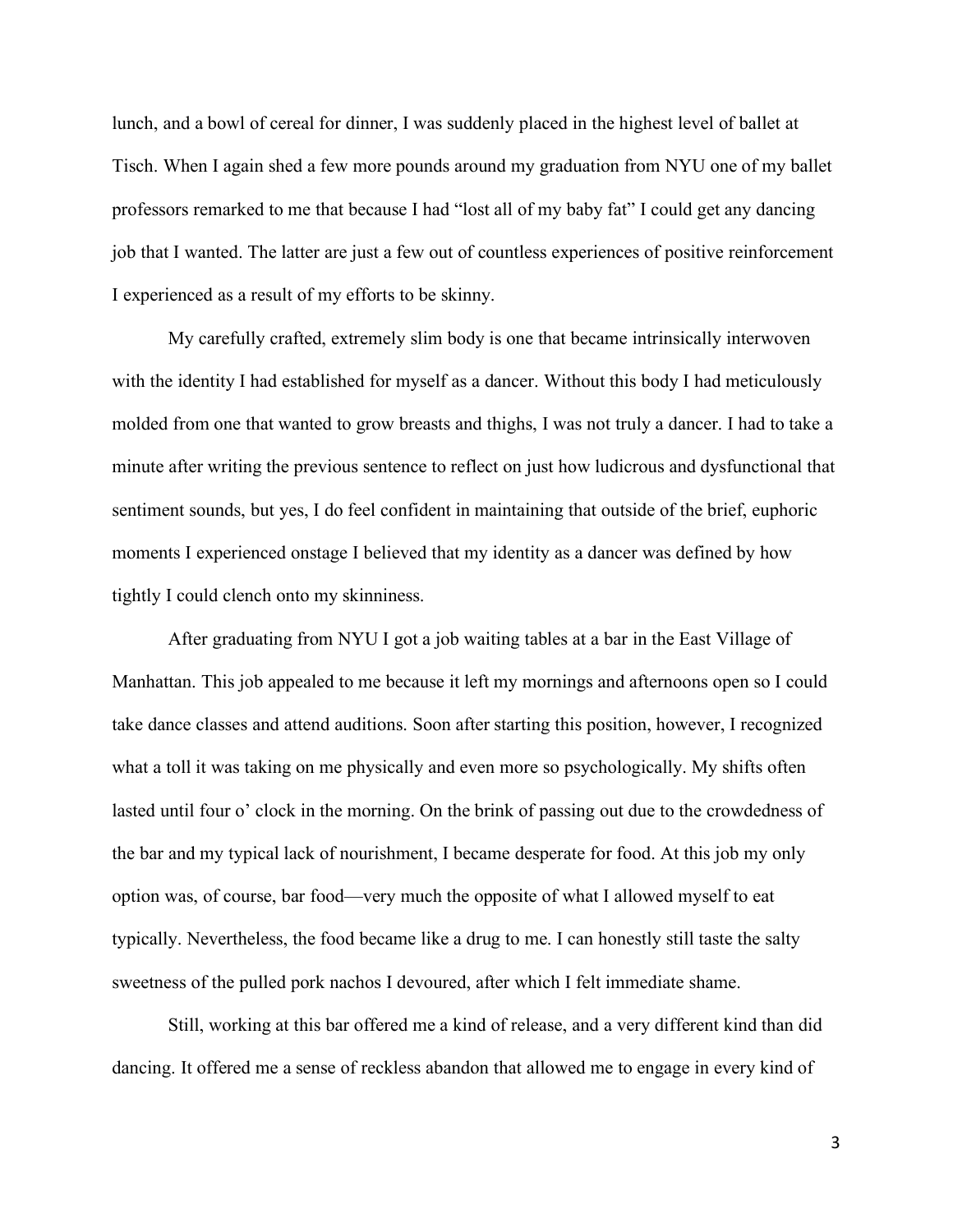behavior that my perfectionistic, structured self had strayed from for the last ten years. As much guilty satisfaction that this bar provided me with I ultimately, and not at all shockingly, suffered a devastating consequence: I gained weight. With the mere addition of 10 to 15 pounds, an unraveling of sorts occurred. Like grains of sand, the image of myself I had spent the last several years of my life grasping onto began to slip through fingers which had become much too exhausted to hold on any longer. And with the loss of this body came the loss of dance. Because, as a reminder, I was not a dancer if I was not skinny. I felt like my entire life—everything I had constructed it to be—was falling to pieces. Corning and Heibel (2016) emphasized that, "…if all one's identity eggs lay in one self-worth basket (e.g., body image as the primary source of esteem), when that aspect of the self is threatened, overall self-worth is jeopardized" (p. 110). And with that, I fell into a depression.

I spent the next six years as the aforementioned metaphorical skeleton, but with my metaphorical dancer tee-shirt having been stripped off of me. I felt lost, aimless, weak, and certainly without much sense of identity. I became certified to teach yoga and spent a few years working in that field, which did offer me some rich personal experiences resulting in the development of some literal and figurative muscle. It was not until I graduated from Columbia College Chicago with a master's degree in Dance/Movement Therapy and Counseling, however, that I felt my identity as Joanna the human being was actually becoming a bit more tangible.

In this current chapter of my life I have largely moved on from the days of ballet class and auditions and was even recently hired at Gateway Foundation Alcohol and Drug Treatment Center as a counselor. My life's path has shifted in the direction of pursuing therapy, and I can genuinely say that I am happy and grateful to have entered into this new phase. Nevertheless, beginning my journey as a dance/movement therapist and counselor inevitably thrust me back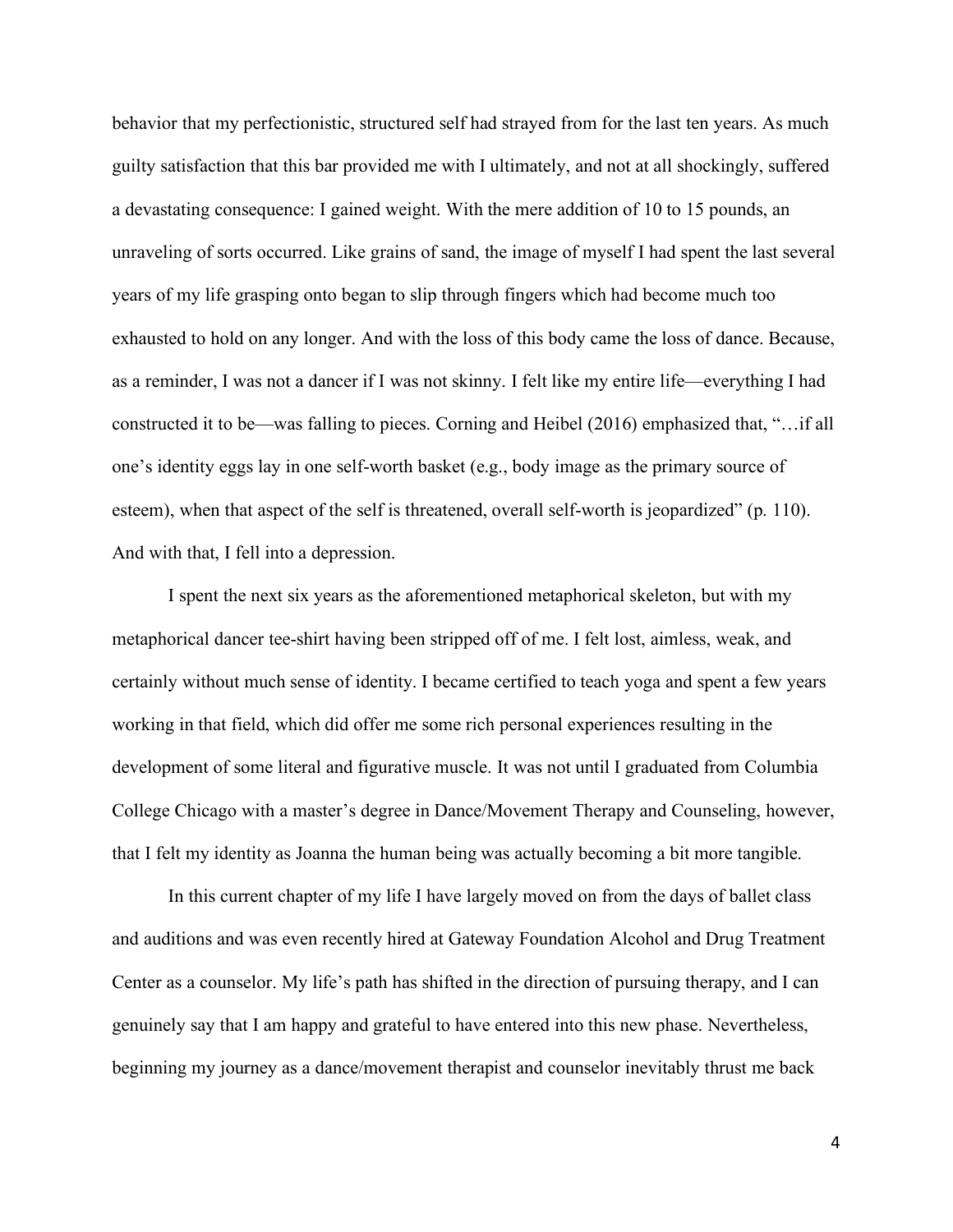into an environment where I was not only surrounded by other dancers, but also was invited to actually perform. Memories linked to what felt like another life on another planet came rushing back to me, and with that came the reopening of wounds associated with the person I was back then.

When prompted to write a thesis as a requirement for receiving my actual master's degree, I decided that the intense, remaining impact dance had made on my entire existence was enough for me to want to write about it. I hoped to understand more clearly why dance had become so fully eliminated from my life, and how I could truly accept and dive into my new career as a counselor. While writing the conclusion of my literature review, which had focused completely on the theme of professional identity development, I experienced one of the strongest surges of sadness I have ever felt. I realized in that moment that what I needed to write about was much bigger than simply developing a new professional identity; rather, I was being called to write about grief.

The emotion, curiosity, and stuck-ness I have often felt as I wrestled with selfidentification without dance manifests as deep, heart-wrenching, pit-in-my-stomach sadness. I recognized in that moment as I sat with my literature review that I never truly had the opportunity to say goodbye to the Joanna who had spent her entire life in a dance studio and had made it to a professional, well-regarded level in New York City; rather, I simply slammed on the breaks and abandoned my dancing vehicle, and it seemed that the engine was still running somewhere inside of me. To be clear, I know much of why this halt had to occur, but what I did not know is how I could move through a thorough letting go process of what was in order to make spacious room for what is. As a result of this uncertainty, I developed the following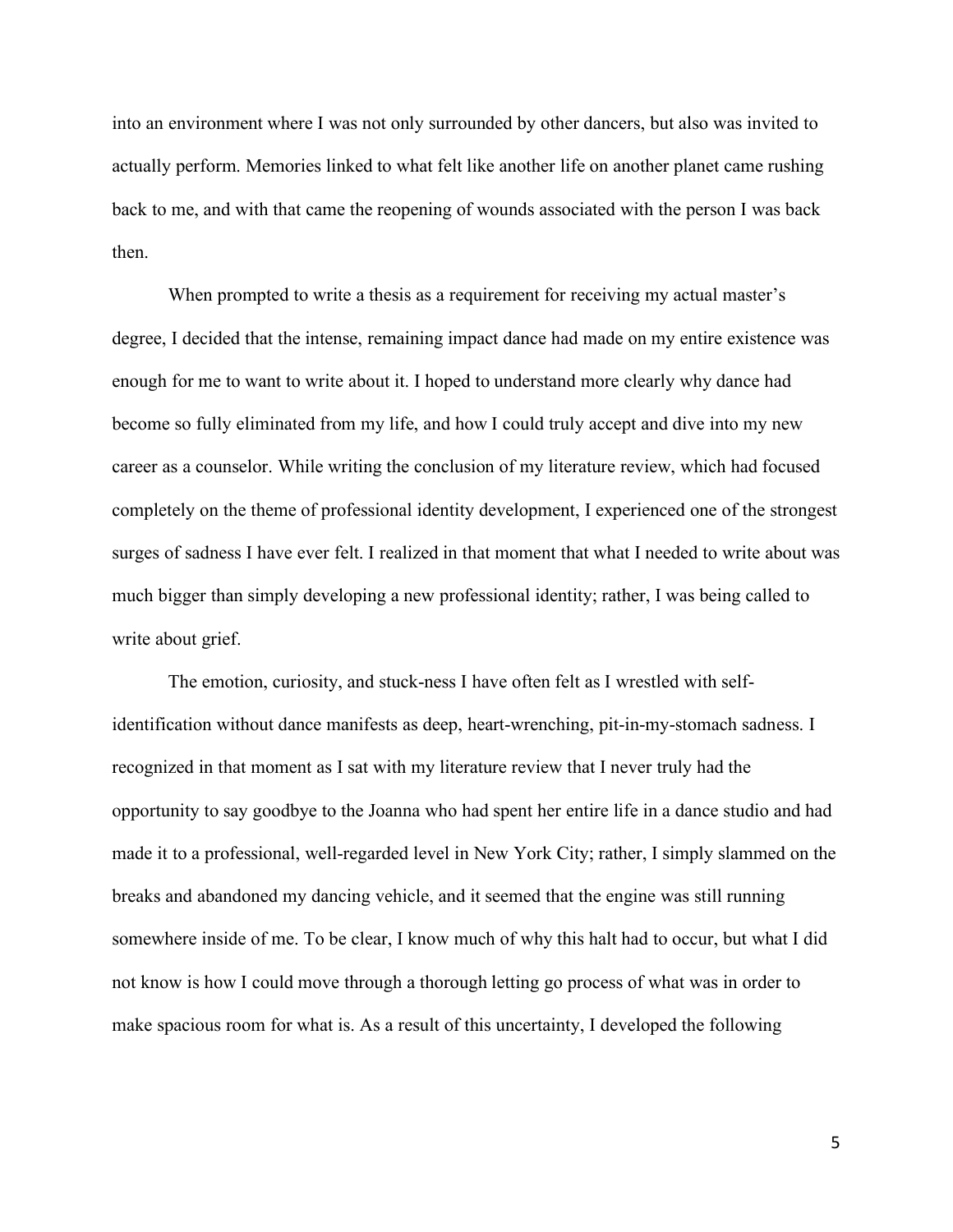research question: How do I grieve the loss of my dancer-self that once was, in order to integrate what remains of her with my dance/movement therapist-self that is forming right now?

I have always been intrigued by Elisabeth Kübler-Ross' (1969) five stages of grief, so I decided to make them the foundation of how I would explore this letting go process. As I was planning out how I would navigate these stages I saw myself not only incorporating movement, but actually unearthing my data *from* movement. I had spent so much of my life oppressing and silencing the authentic voice of my body that I was interested in how it would speak to me as I began to sense into my grief.

Through my work with both addiction and domestic violence as an emerging clinician, I have ascertained that my theoretical framework as a dance/movement therapist and counselor is relational, trauma-specific, and strengths-based. Unquestionably, this clinical theoretical framework became that of my research as well. The relationship I had with my research consultant was completely indispensable to my entire grieving process. Knowing I was not alone as I walked this path provided me with the necessary support and accountability to continue forward. Additionally, the trauma-informed components of safety and choice were essential to me as I explored my grief. My consultant held the container for my experience in a way that allowed me to feel my grief without becoming totally overwhelmed and consumed by it, and the improvisation structure of my data collection offered me the freedom to decide how and when I would move my body. Throughout the entirety of my research I remained open to how my grief might transform my career—and my life as a whole—for the better. Rather than giving too much weight to feelings of regret, shame, and fear (although those are sensations I did often experience during this process), I set my focus on remembering how much strength it took for me to even embark on this journey in the first place.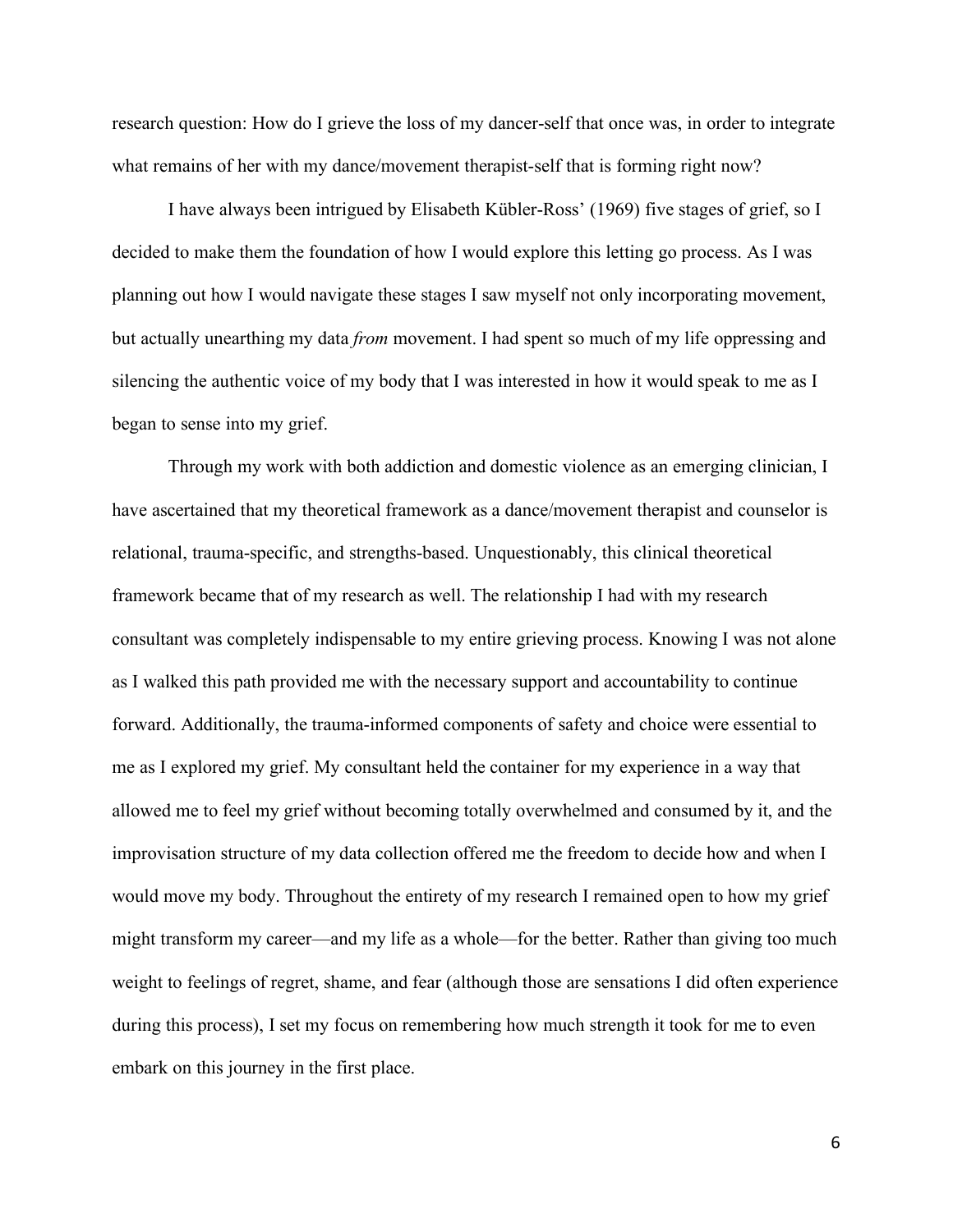The chapters ahead will dive deeply into that journey and will express to readers how, where, and why my grief moved me to such an impactful degree. The chapter immediately following will include a review of the literature surrounding professional identity development for both counselors and dance/movement therapists. It will illustrate themes and struggles identified within both fields. The chapter will also cover literature on grief as it relates to professional identity loss, as well as the human experience of grief with regard to death and dying.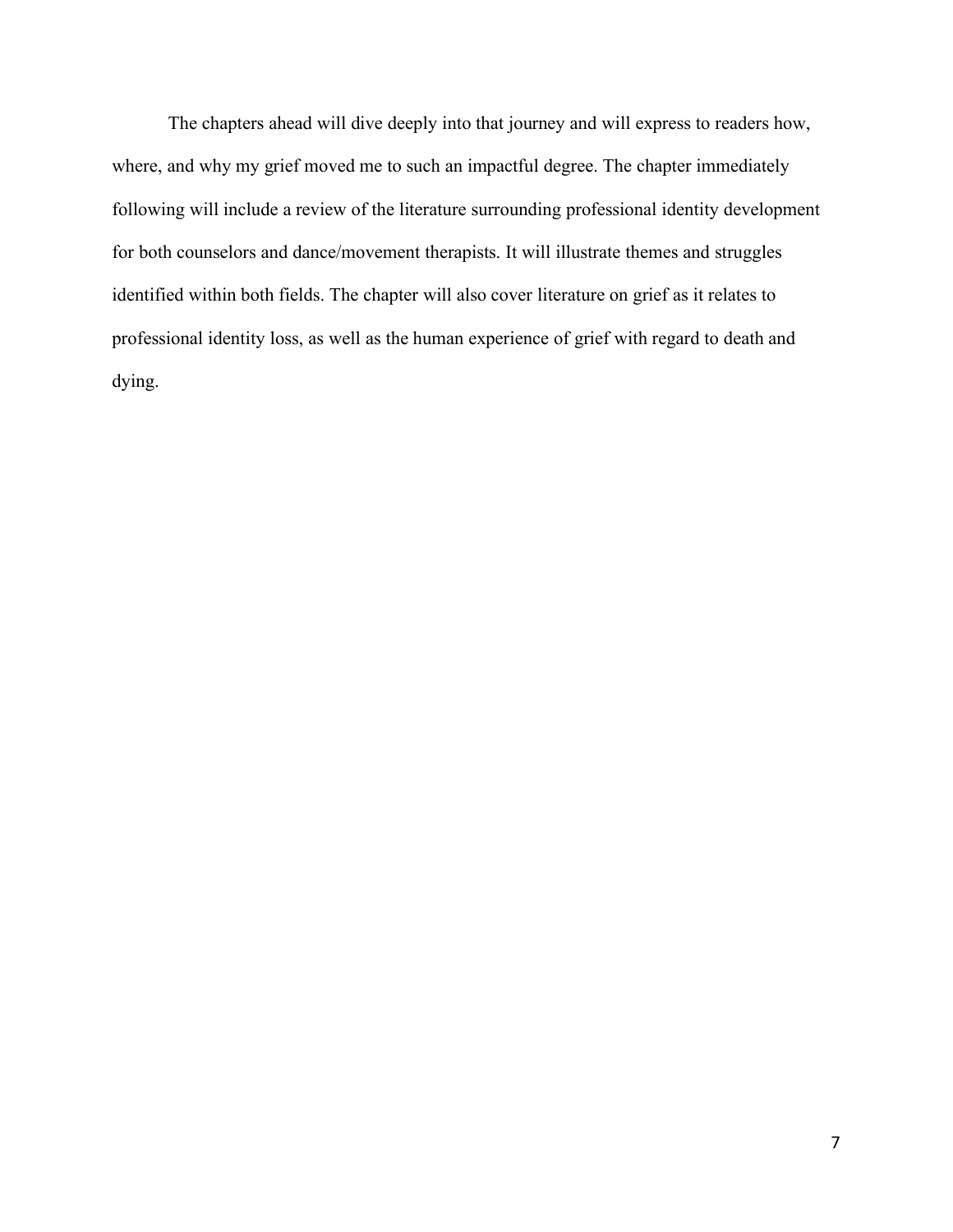#### **Chapter Two: Literature Review**

This literature review will delve into the topic of professional identity development within the fields of counseling and dance/movement therapy, and it will also delve into the topic of grief. It will explore how the literature articulates the process of how professional therapists experience growth, meaning making, and the definitions of who they are in their role with access to both their personal and work-related lives. In short, I am at a loss for how to identify myself, for I feel that I have a few—quite different—selves. I am interested in how others in the fields of counseling have resolved similar identity confusions, as well as how the human experience of grief can, and even must, become an extremely integral part of one's professional identity development.

For the purpose of this literature review I will hone in on how individuals in the fields of both counseling and dance/movement therapy describe either their own or more universally discovered phases of professional identity development as therapists. Skovholt and Ronnestad (2003a) ask, "What are normal developmental markers of counselors and therapists?" (p. 2). Snow (2012) wonders, "How does my experience as a dancer inform my development as an emerging dance/movement therapist? (p. 23). In the body of this text I will document the findings of these research questions and others that are similar.

## **Counselor Identity Development**

**Themes.** After conducting a study wherein 100 counselor participants completed semistructured interviews centered around the topic of professional identity development, Skovholt and Ronnestad (1992) compiled a list of twenty themes utilizing the qualitative data they had collected. These themes—within the categories of primary characteristic themes, process descriptor themes, source of influence themes, and secondary characteristic themes—offer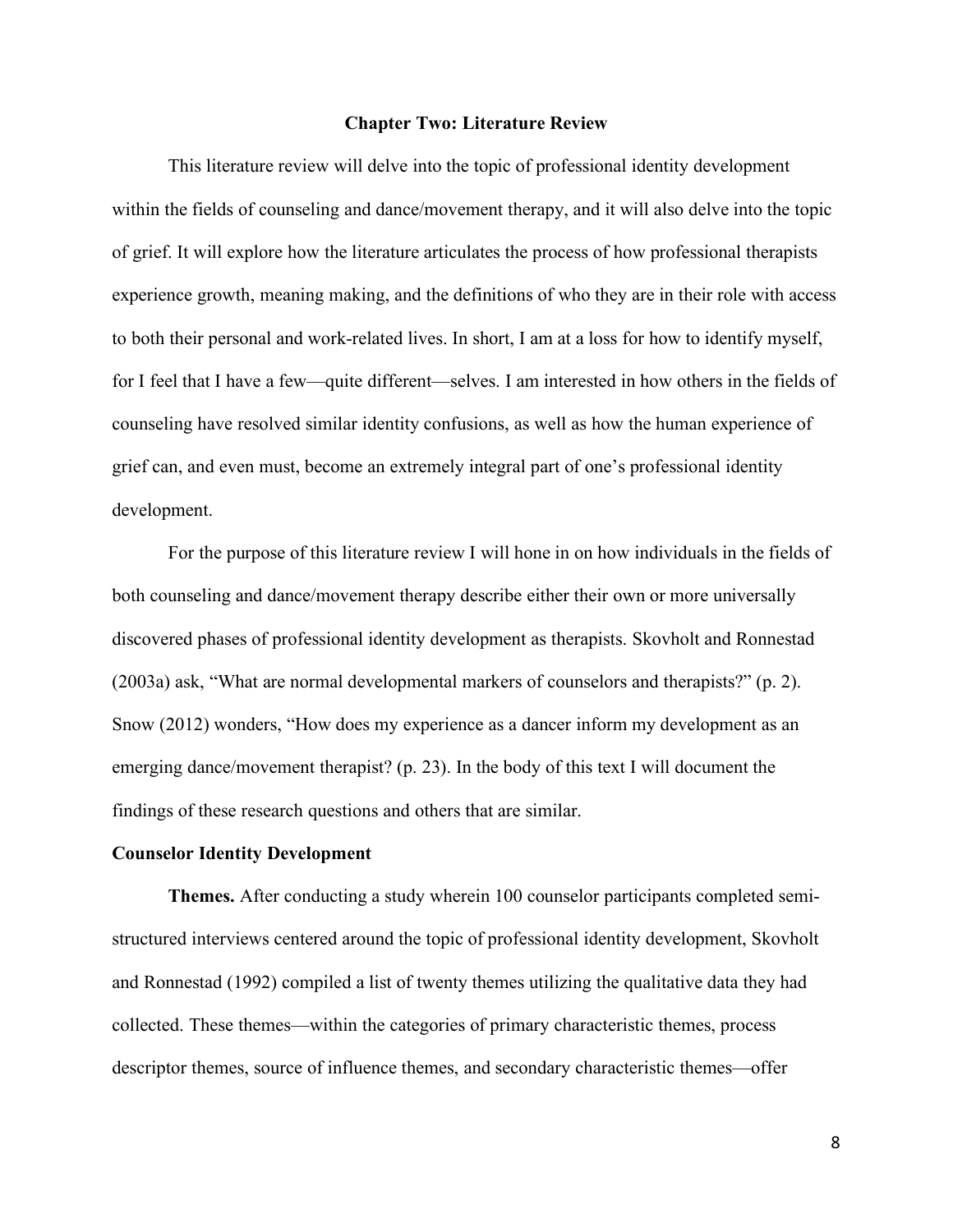readers insight into the overarching phases and junctures that counselors move through as they mature in their roles (Skovholt & Ronnestad, 1992). Rather than stating and describing each of the twenty themes verbatim in the next four sections, I will aim to illustrate each category of themes more holistically to encompass the larger sense of how counselors develop.

*Primary characteristic themes***.** Skovolt and Ronnestad (1992) identified six themes within this category. Using the qualitative data from their study they found that professional counselors experience individuation as they grow, a process during which their personal and professional selves integrate and become congruent while their theoretical orientation solidifies over time; essentially, counselors are ultimately able to define themselves uniquely in the field because they have acquired enough wisdom (personally and professionally) to choose the lens from which they work (Skovholt  $&$  Ronnestad, 1992). Within this process is a gradual transition from an "external and rigidity orientation in role" (Skovholt & Ronnestad, 1992, p. 507) to a much more flexible working dynamic that is not dictated by professors and textbooks but rather by one's internal therapeutic expertise. This happens in the many years following graduation from a training program. In order for this loosening of counselors' professional dynamics to occur, however, they must live in a continuous state of self-reflection as they progress (Skovholt & Jennings, 2005; Skovholt & Ronnestad, 1992).

*Process descriptor themes.* With the identification of four themes within this category, Skovholt and Ronnestad (1992) went on to note that one's identity as a counselor is impacted not just by clinical experiences, but also by one's personal life, culture and societal norms, peers, continuing research, supervisors, one's own therapy, etc., and that this gathering of influences happens extremely slowly and in a way that is not necessarily linear (Skovholt & Ronnestad, 1992). Much of this process occurs post-graduation as one digs into the complexity of life and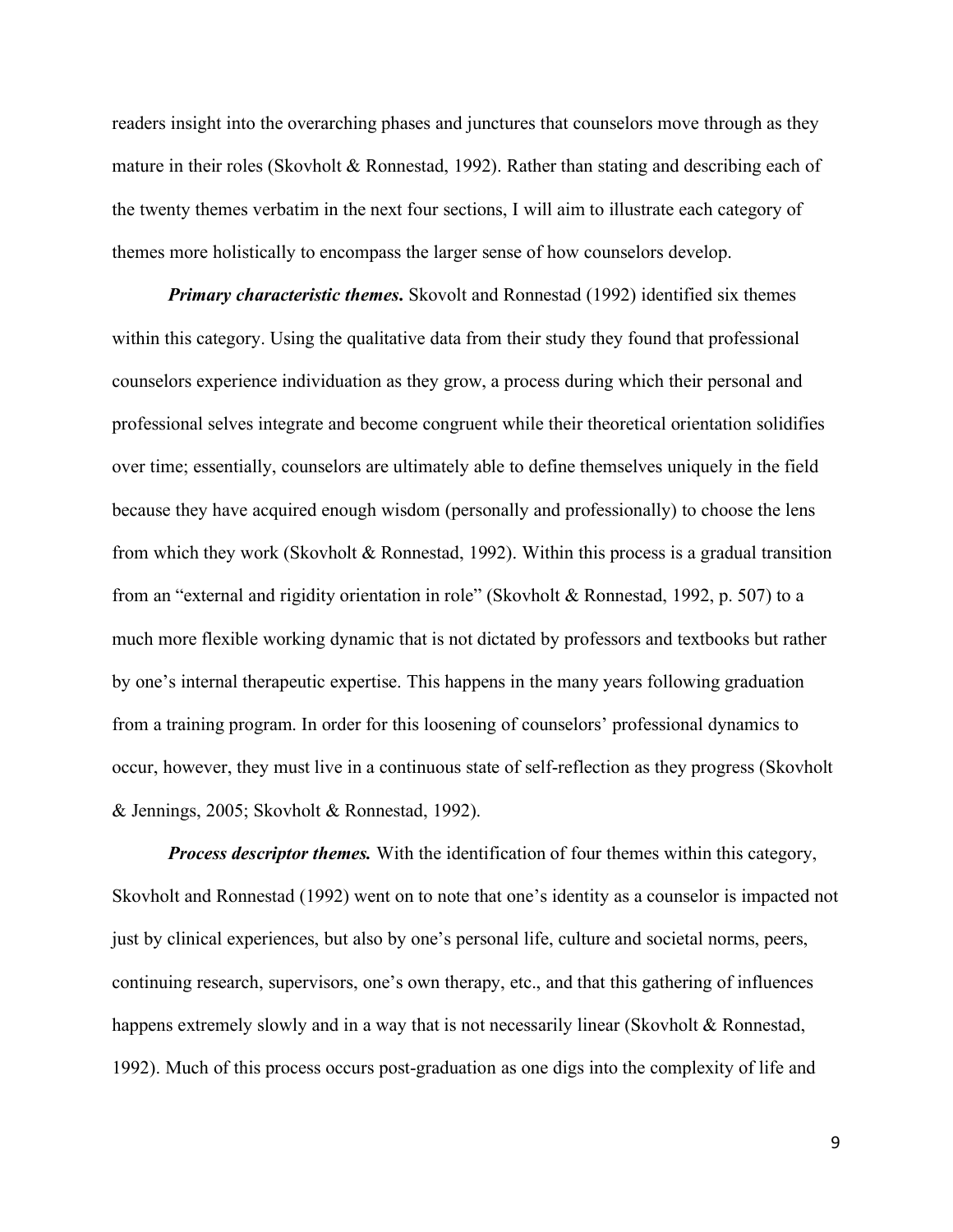work as a professional. And though very many moments are sure to be trying, frustrating, and filled with uncertainty, anxiety has been found to diminish from its acuteness as a brand-new counselor as one grows and completes more and more hours and years in the field (Skovholt & Ronnestad, 1992).

Further quantitative data is offered by Prosek and Hurt (2014), who conducted a study including both novice and advanced counselor trainees. The researchers found that there is "a statistically significant difference in professional development between novice and advanced counselor trainees. Specifically, advanced counselor trainees demonstrated more progression in the stages of professional development compared with novice counselors" (Prosek & Hurt, 2014, p. 289). It is clear that the inevitable progression of time is an essential component to the concretization of a counselor's professional identity.

*Source of influence themes.* Seven themes within this category allude to the truth that all kinds of interpersonal encounters (clients proving to be the most powerful teachers, however) impact the development of counselors even more than theory and research, and it is through one's personal life experiences—whether distressing or more routine—that many important pieces of professional identity are formed (Skovholt & Ronnestad, 1992). Professional elders are crucial players in the development of novice counselors, specifically, as these beginners reach out for external support not having the ability to provide their own internal affirmations yet; elders and mentors serve as important models for newer counselors to imitate (Skovholt & Ronnestad, 1992).

*Secondary characteristic themes.* With the final three themes Skovhold and Ronnestad (1992) learned that as counselors mature, professional boundaries become much easier to construct. That is, counselors find that they no longer feel a deep responsibility for the emotional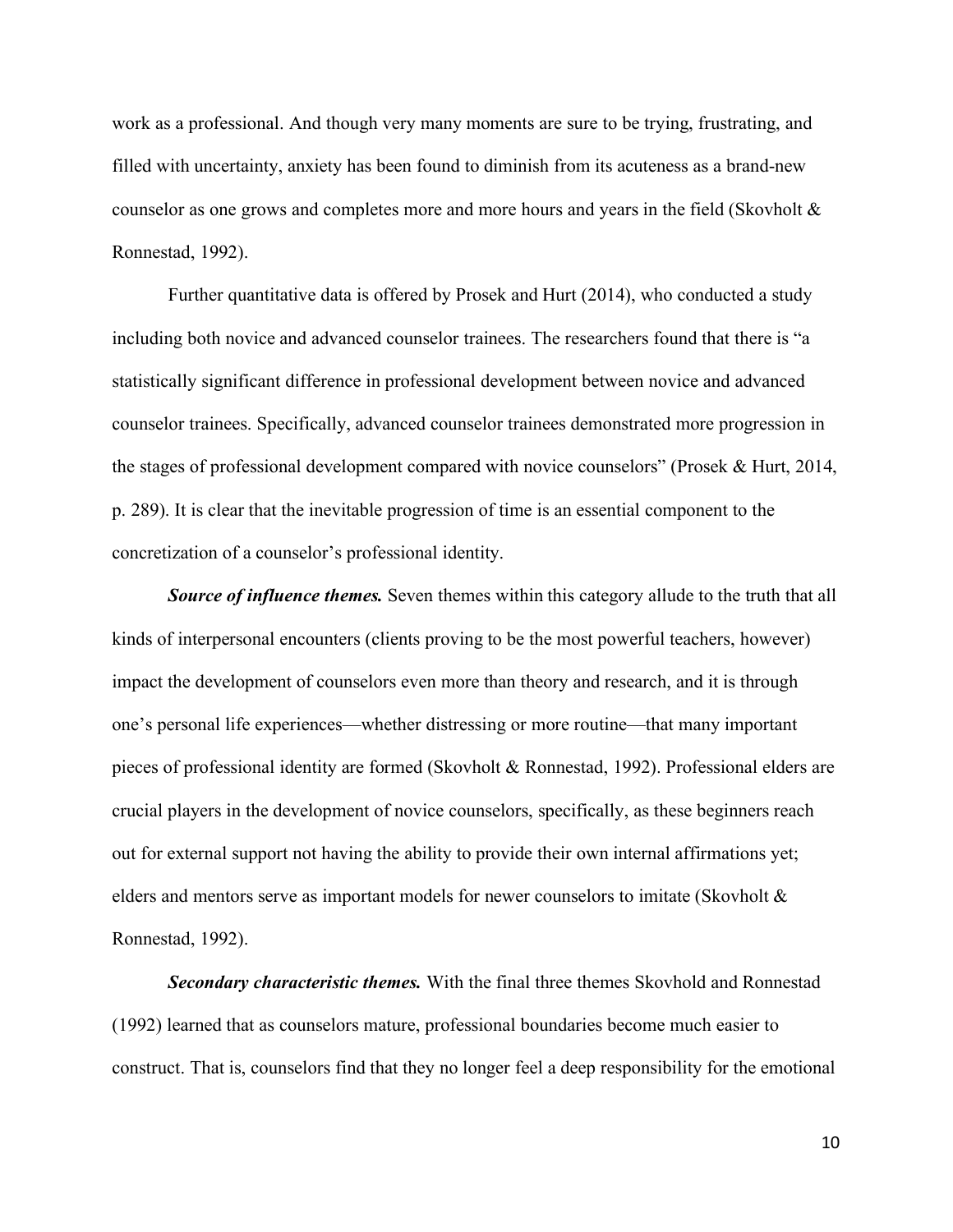and physical safety of their clients when they are not in session (Skovholt & Ronnestad, 1992). Generally, at this stage of more accumulated wisdom, counselors are driven less from their ego and the desire to fix and cure all client ailments, and more from the realistic perspective of relinquishing much control and grounding themselves in the therapeutic relationship; it is often the counselor's own suffering in life that allows for this shift (Skovholt & Ronnestad, 1992).

## **It comes in threes.**

*Three legs.* Skovholt and Starkey (2010) created the metaphor of a three-legged stool on which the counseling professional sits. Each leg of this stool represents an essential source of inspiration and nourishment for counselors as they grow in their roles (Skovholt & Starkey, 2010). The first leg mentioned is that of practice (Skovholt & Starkey, 2010). It is in the clinical environment with clients that counselors are challenged with the task of swimming into and amidst the ambiguity that is each individual's unique human experience. Here, academic learning can go only so far; professional counselors learn that there is no one way to facilitate healing and that the complexity of the therapeutic relationship cannot be understood solely in the classroom—it must be felt, navigated, and improvised through each ephemeral clinical moment (Skovholt & Starkey, 2010).

Skovholt and Starkey's (2010) second leg is academic research. This leg offers counselors road maps and guides for best practices with clients; an immersion into and commitment to research provides professionals with evidence-based bolsters with which to support their therapeutic inclinations (Skovholt & Starkey, 2010). The final leg mentioned is the leg of one's personal life. Skovholt and Ronnestad (1992) also emphasized the criticality of this aspect of counselors' lives, and Skovholt and Starkey (2010) build on this already recognized theme. Personal life experiences revolving around attachment, loss, oppression, and more can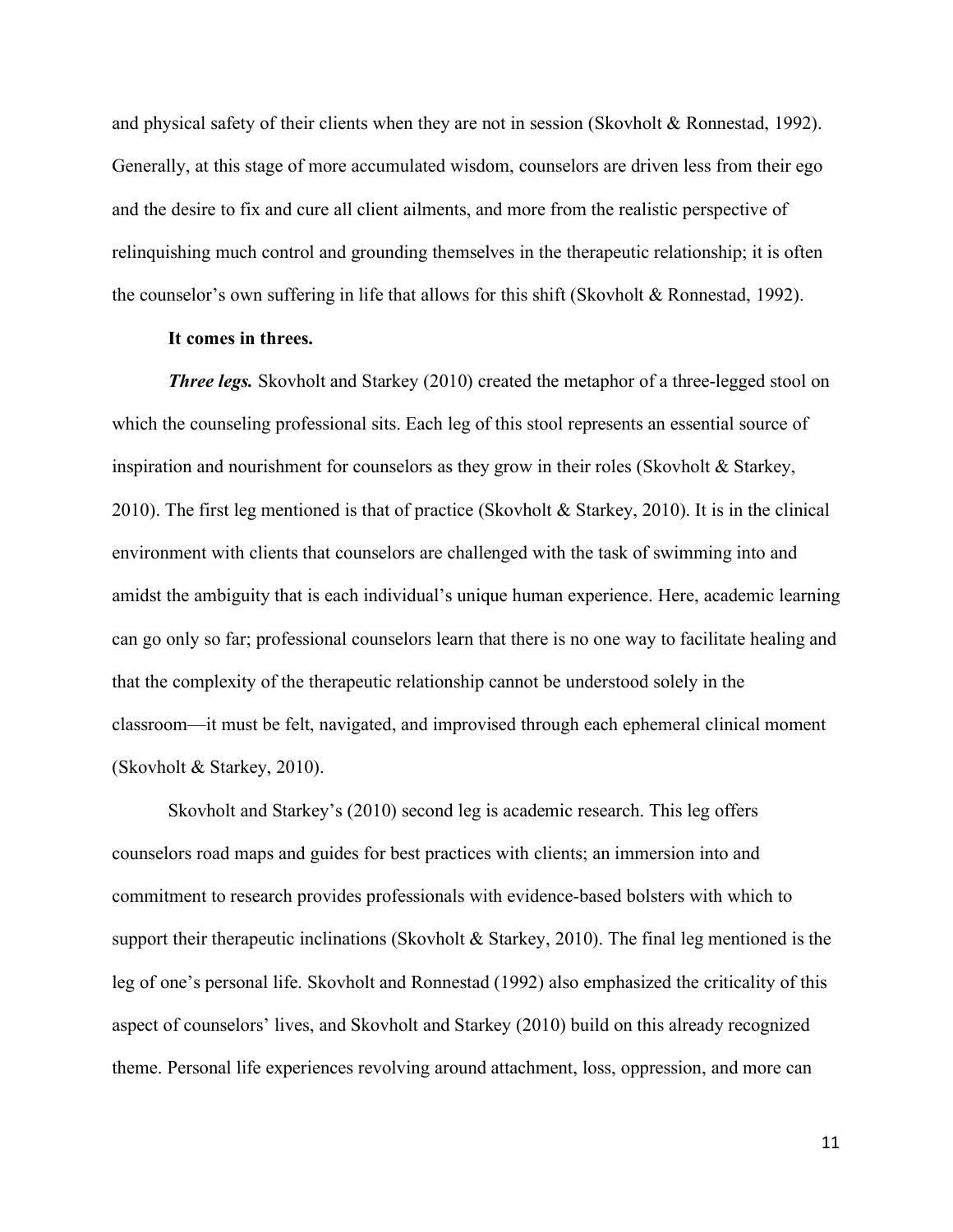both motivate individuals to pursue the field of counseling and also inform counselors on how to engage with clients who have dealt with similar universally existential struggles (Skovholt  $\&$ Starkey, 2010). That being said, Skovholt and Starkey (2010) encourage all counselors to seek out their own psychotherapy so that their own emotional material does not interfere with their ability to be therapeutic for others.

*Three domains.* Similar to idea of legs, Skovholt and Jennings (1999) have identified three domains that have been found, through the qualitative research of semi-structured interviews, to be of crucial support in professional counselors achieving mastery in their work (Skovholt & Jennings, 1999). The first is the cognitive domain. Skovholt and Jennings noted that master counselors are "voracious learners" (p. 6) and continuously prioritize reading, attending workshops, and seeking out a diverse array of rich professional and personal experiences with which to fuel their cognitive inquiries (Skovholt & Jennings, 1999). The second domain described is the emotional domain (Skovholt & Jennings, 1999). Master counselors are "selfaware, reflective, non-defensive, and open to feedback" (p. 7) as well as choosing to attend to their emotional health in both their personal and clinical relationships (Skovholt & Jennings, 1999). The final factor found to contribute to counseling mastery is the relational domain, and this domain highlights counselors' refined relationship skills and belief that it is the therapeutic alliance which provides clients with the most potent opportunities for change (Skovholt  $\&$ Jennings, 1999).

*The Cycle of Caring.* Piggybacking off of the aforementioned relational domain is Skovholt's (2005) formulation of The Cycle of Caring. Rooted in the ongoing chain of attachments and separations experienced by counselors, this model was created using data Skovholt acquired throughout his career (Skovholt, 2005). Skovholt believes that counselors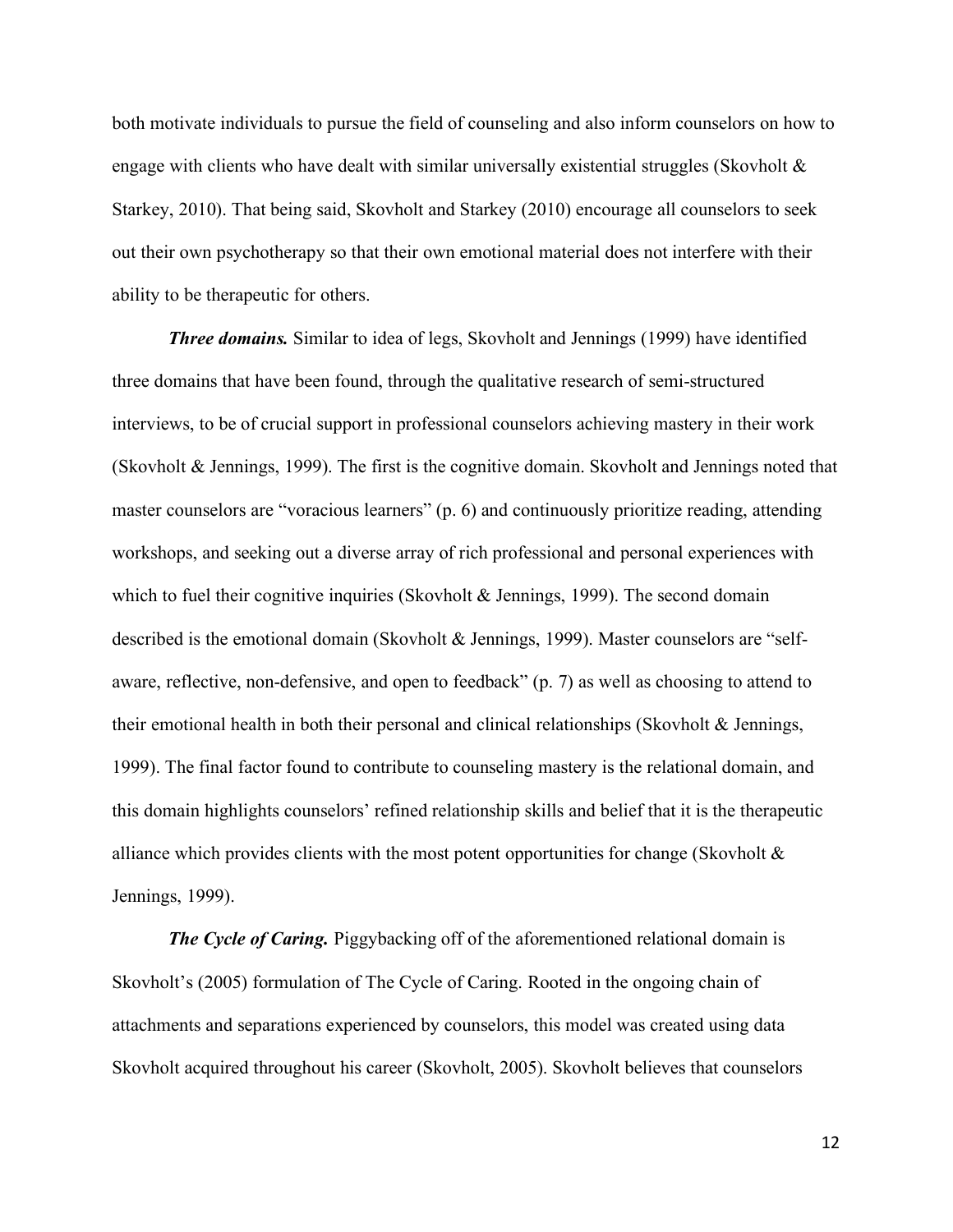cycle through three phases during their journey with each client. Phase 1 is empathic attunement (Skovholt, 2005). The core of this phase is defined by the counselor's ability to enter the world of the client with non-judgment and understanding without allowing this world to merge with one's own (Skovholt, 2005).

Phase 2 is active involvement, during which the counselor and client "share a vision together and work toward that" (Skovholt, 2005, p. 88). Counselors must remain grounded in the goal of relating positively with the client while maintaining a great deal of care for the client's needs and wellbeing. In order to avoid compassion fatigue and boredom, counselors are advised to cultivate an openness to continuous exploration with the client (Skovholt, 2005). Lastly is Phase 3 of felt separation (Skovholt, 2005). Within this phase is the experience of grieving the loss of a client, and as such, a relationship. Counselors are encouraged in Phase 3 to honor this loss in one's own way and perhaps connect with the flow of the cycle with satisfaction that it will of course begin again (Skovholt, 2005).

**Struggles.** Skovholt and Ronnestad (2003b) listed several stressors novice counselors face during the beginning stages of their professional identity development. Some of these have been alluded to in previous paragraphs, but the following stressors feel useful enough to reillustrate as many of these I am currently facing myself as a developing clinician. Fear and anxiety are listed first (Skovholt and Ronnestad, 2003b). New counselors often feel selfconscious and worried that they might fall speechless or without the knowledge of what to do next with a client, and some of this anxiety can be experienced as a result of the scrutiny of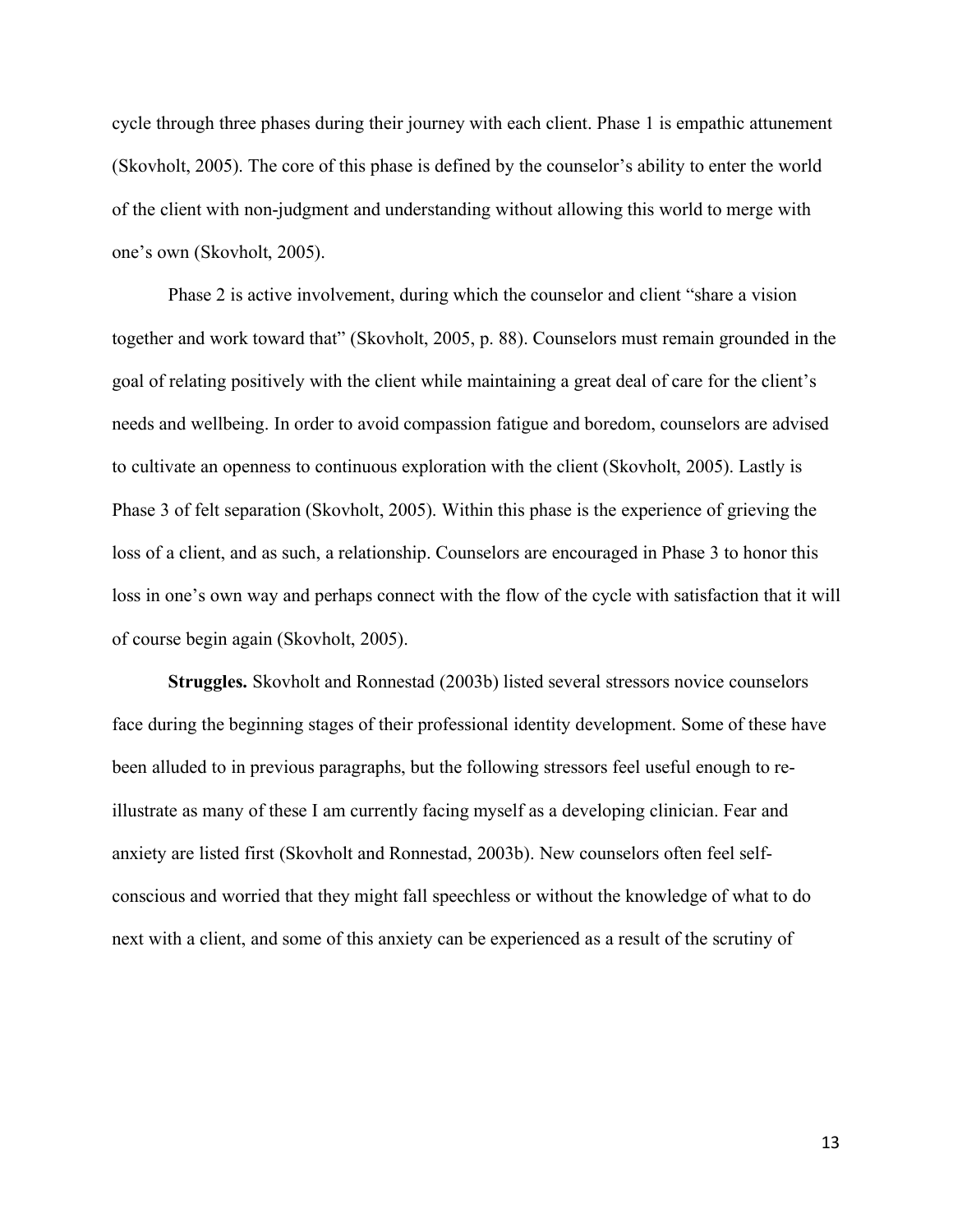professional gatekeepers. There is an intense need felt by these new counselors to attain positive and supportive supervisors and mentors (Skovholt and Ronnestad, 2003b).

Skovholt and Ronnestad (2003b) also found that the boundaries of novice counselors can be either too porous or two rigid, which can cause the counselor stress. Too porous a boundary opens the flood gates for the counselor's personal life to spill into the therapeutic relationship, as well as for the counselor to absorb too much of the client's material into his or her own being. Too rigid a boundary prevents counselors from fully empathically attuning with their clients (Skovholt and Ronnestad, 2003b). The beginner counselor's fragility of practitioner-self can also cause stress because reactions to countertransference and negative feedback, for instance, are magnified (Skovholt and Ronnestad, 2003b). Additionally, the realization that the field of counseling is not a glamorous one can be quite stressful. Novice counselors become aware that their fantasies of healing may not be as black and white—or even possible with every client—as they had imagined while seeking out the work (Skovholt and Ronnestad, 2003b).

#### **Dance/Movement Therapist Identity Development**

**Movement as metaphor.** Much of the literature available depicting the professional identity developments of dance/movement therapists cite the importance of movement as a means towards untangling identity confusions (Snow, 2012; Steinken, 2016; Stokes, 2013). As they embarked on their journeys as professionals and discovered how to integrate all parts of themselves in the process, dance/movement therapists seem to have gone about this in two ways: utilizing movement to illicit themes within their development, or recognizing themes first and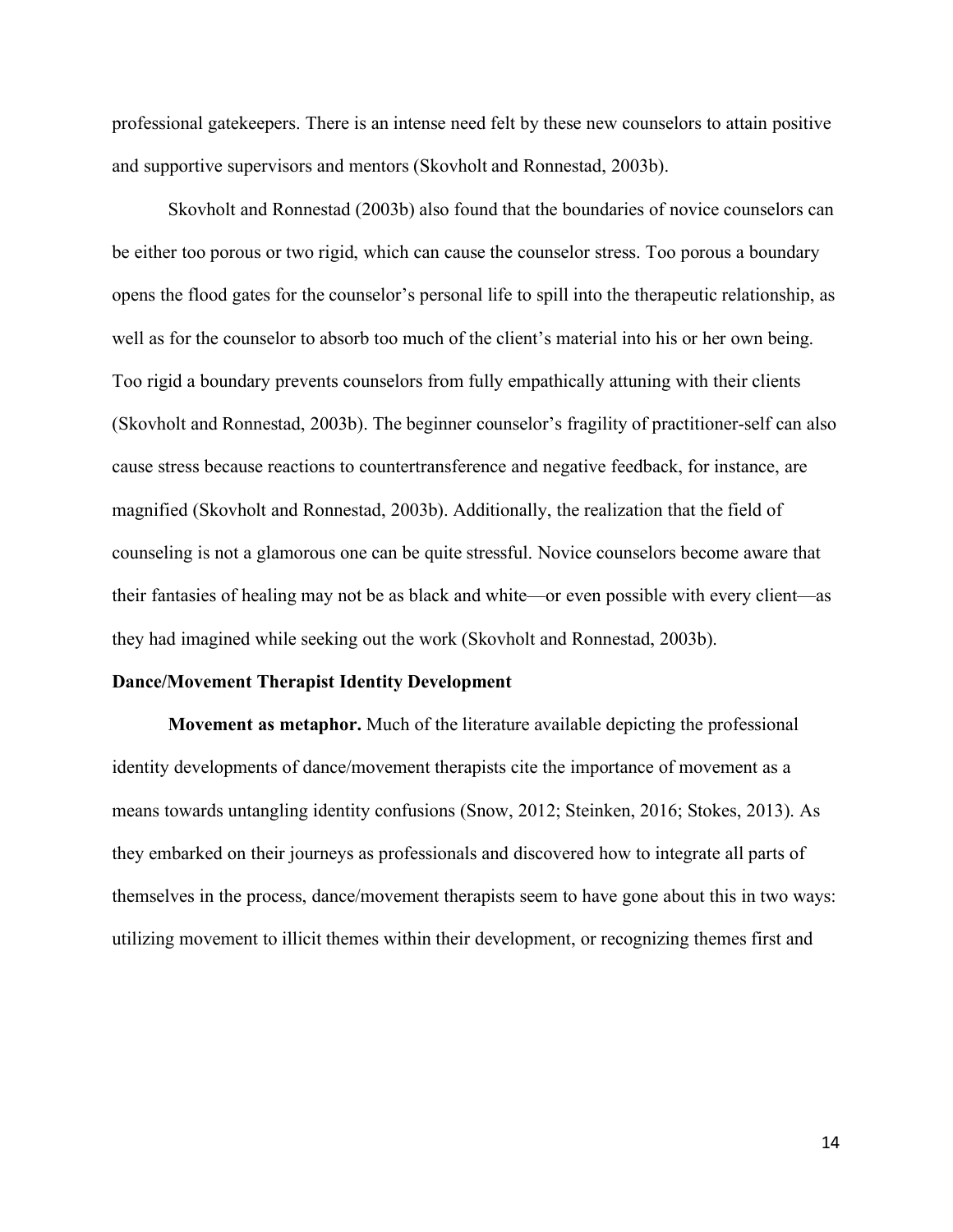moving them afterwards in order to infuse them with more life (Snow, 2012; Steinken, 2016; Stokes, 2013). The following paragraphs will tease out these different approaches.

*Movement yields themes.* Through the use of Authentic Movement as a tool to engage in a creative process and a deeper understanding of how her dancer and dance/movement therapist selves could converse, Snow (2012) became aware of seven themes in her professional identity development. Within her own experience of moving and hearing what her witness had observed in her movements, Snow solidified the themes of aesthetics, purpose, intuition/trust, creative identity, opportunity, childlike/innocence, self/self-expression, and relationships (Snow, 2012). During these Authentic Movement sessions Snow gave meaning to her awareness of imagery, proxemics, her body's responses to other objects in her movement path, emotions felt, and other sensations that occurred in her body/mind and allowed these experiences to define who she was as both dancer and dance/movement therapist. It is clear that Snow deeply values the knowledge that lives in her body.

As Stokes (2013) explored the questions of who she was spiritually, as a teacher, and as a dance/movement therapist during her thesis-writing stage, she began by creating movement sequences aligning with each of her roles and allowed her experience of moving—and adding improvisation to—each sequence to further inform her of her specific developmental process. Through her movement experientials Stokes noted that her sense of core connected her to her spirituality, her recruitment of her head-tail connectivity connected her to her teacher-self, and her access to cross-lateral movements offered her the full body integration necessary to inhabit her dance/movement therapist and counselor-self. The body-part awareness yielded from her movements allowed Stokes to interpret her professional identity development process as one that can be summarized with the words receive, commit, and integrate. These rich words offered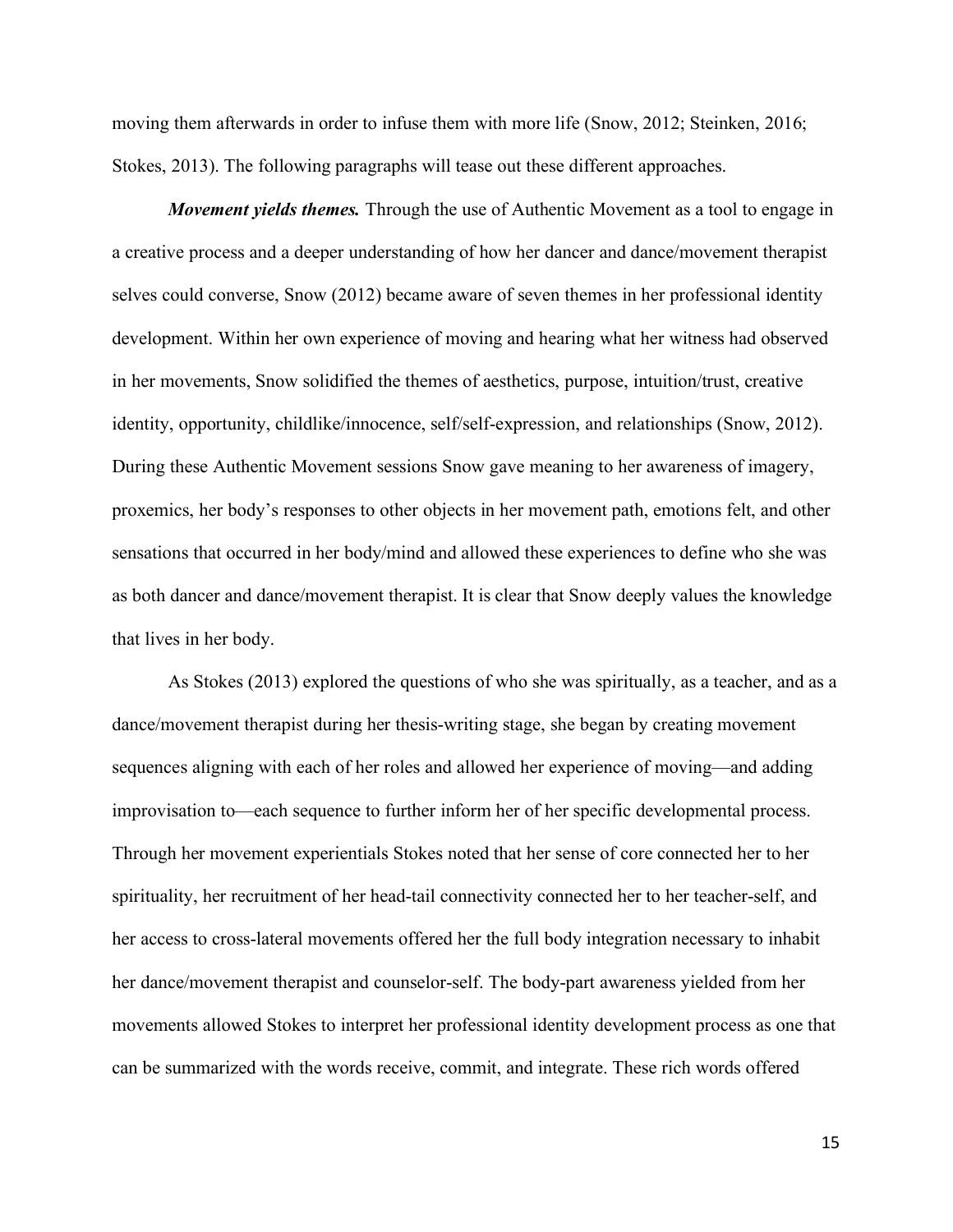Stokes vital information surrounding how she could weave together the many different facets of herself.

*Themes yield movement.* Conversely, Steinken (2016) discovered themes that were emerging in her roles as a new dance/movement therapist and counselor and as a dance teacher and improvised around them afterwards. Steinken identified the themes of patience and competence, responsibility, self-regulation, and authenticity. As she solidified these themes in her mind Steinken sought out to move with the intention of finding out how they were living in her body. She learned just how real each of these themes were for her, and how differently they manifested in her roles as seasoned dance teacher and novice dance/movement therapist and counselor (Steinken, 2016). With the knowledge revealed that authenticity might be her inroad to feeling more patient, competent, and self-regulated with clients and less fully responsible for their choices and wellbeing 24 hours a day, Steinken ultimately performed an improvised piece with the goal of "allowing all [her] identities in" (p. 49).

**It takes time.** The literature revolving around counselor identity development certainly expressed that this process is one that does not happen overnight, and the dance/movement therapy and counselor literature whistles the very same tune. Parmacek (2017) wrote of three different cases as a new dance/movement therapy and counseling intern. These cases illustrated her path of initial co-actualization and satisfying clinical growth, to feelings of incompetence and a questioning of her own ethical standards, to a general sense of greater professional integration. Just as Skovholt and Ronnestad (1992) wrote that "professional development is a long, slow, erratic process" (p. 511), Parmacek's (2017) journey captures the ups and downs of the process and that she experienced "moments where [she] questioned whether or not [she] was meant to be in this field. These moments often happened after [she] had a long day, felt ashamed about a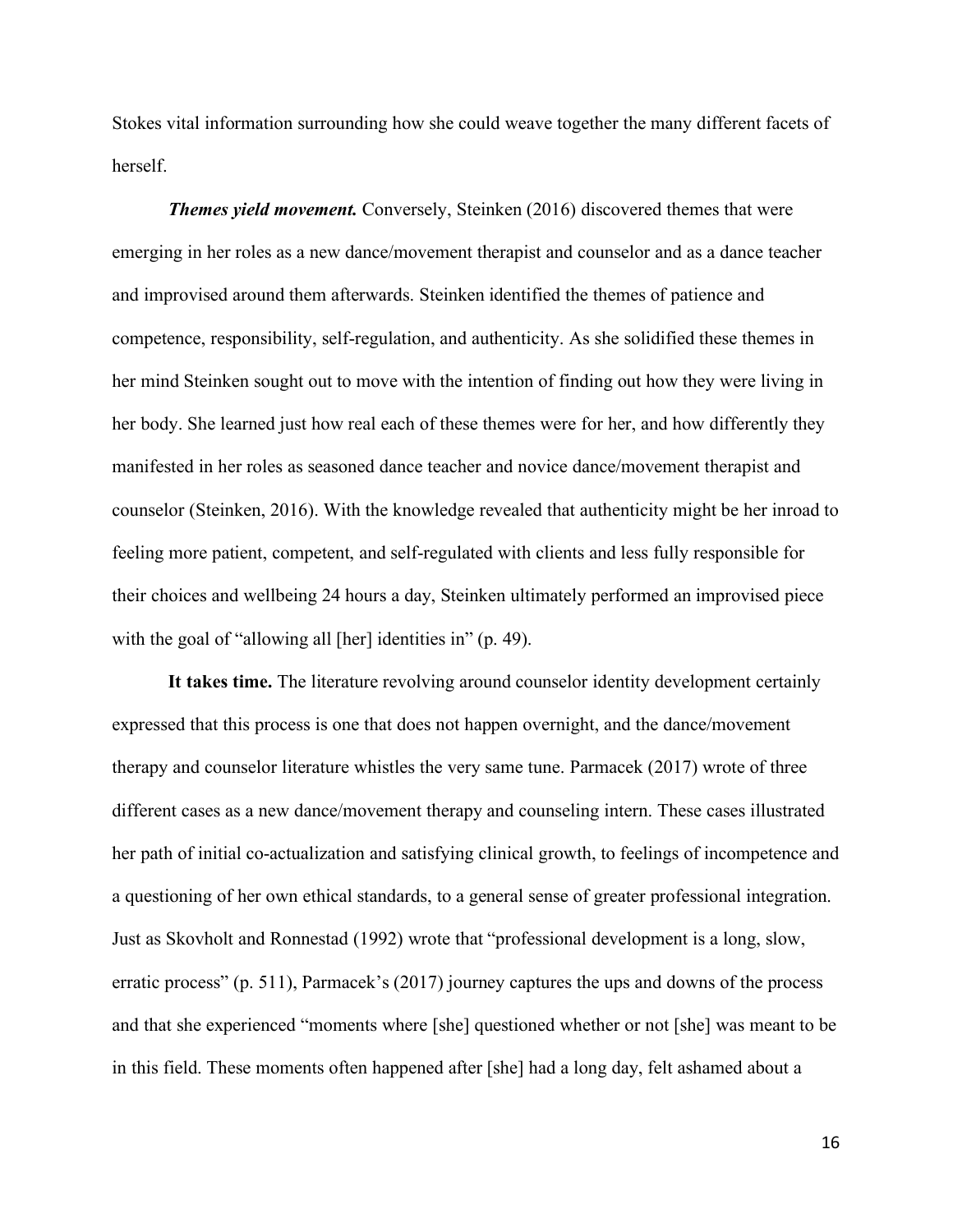mistake, or was harshly criticized" (p. 99). Parmacek emphasized that the development of her professional identity did not happen quickly, and that she still has several phases to move through as she continues on her path. Likewise, as Stokes (2013) improvised around themes she had concretized in her process, she became very aware of her affinity towards graduality in her movement. Her tendency to move her body in a slow, repetitive, drawn-out manner allowed her space to recognize that she was going about her professional identity development process in the very same gradual way (Stokes, 2013).

**Verbal versus physical expression.** Similar to how Pistole and Roberts (2002) aimed to distinguish mental health counseling as a field that is unique from all other forms of counseling, advocates for the field of dance/movement therapy and counseling hope for its maintenance as a profession independent from other styles of counseling and psychotherapy. Levy (2005) described dance/movement therapy as separate from traditional psychotherapy because dance/movement therapists maintain that physical expression is the most impactful intervention through which an individual can experience change.

Vulcan (2013) wrote that the "somatic and kinesthetic therapist's self-awareness enables him/her to connect empathically to the body/movement of the client, to find the balance between spontaneity and control, and to avoid the unconscious responses" (p. 10). Nevertheless, in her research with professional dance/movement therapists, Vulcan found that 45% of participants were interested in pursuing verbal therapy training and only 19% were interested in deepening their body-based therapy training. Additionally, she discovered that 66% of participants processed their clinical sessions through writing while just 3% used movement to process (Vulcan, 2013). Finally, 65% of participants engaged in verbal personal therapy, compared to the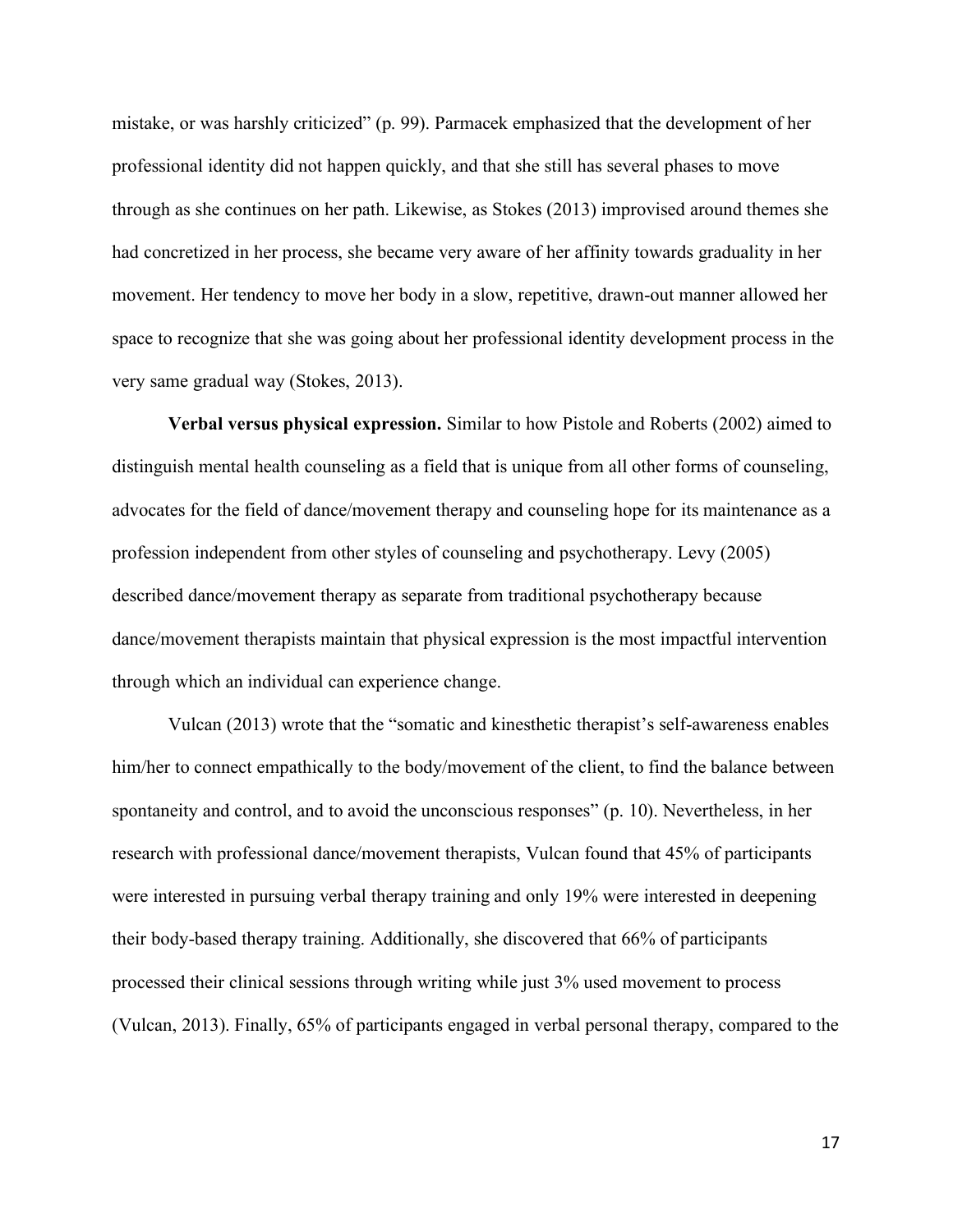35% of dance/movement therapist and counselor participants who engaged in a body-based personal therapy (Vulcan, 2013).

Vulcan (2013) drew readers' awareness to the fact that many professional dance/movement therapists do not access and utilize the most crucial tool within the work: their bodies. She stressed that if practitioners can begin to externalize "the somatic-semiotic hierarchy" (Vulcan, 2013, p. 12) that may be living inside them and thereby causing them to question the validity of the work, we can more fully and distinctly identify ourselves as counselors who employ not just the mind and words, but also the body and movement.

## **Grief**

**Work-related grief.** Conroy and O'Leary-Kelly (2014) described a concept known as work-related identity, or WRI (Dutton, Roberts, & Bednar, 2010). WRI refers to how individuals define themselves with regard to their roles and responsibilities in their job or profession (Dutton, Roberts, & Bednar, 2010). Conroy and O'Leary-Kelly (2014) asserted that one's WRI can hold quite a bit of meaning and importance within one's overall identity, and that when a job loss or transition occurs individuals will often experience a sense of grief. Depending on one's particular relationship with his or her job, an individual might feel a variety of different emotions associated with both the loss of one WRI and the need to potentially develop a brand new one (Conroy & O'Leary-Kelly, 2014). Often during this period of time individuals experience identity instability, during which they struggle with fully letting go of their former WRI and the growth of a new WRI becomes inhibited (Conroy & O'Leary-Kelly, 2014). On the other hand, individuals may experience a different phenomenon known as identity development, which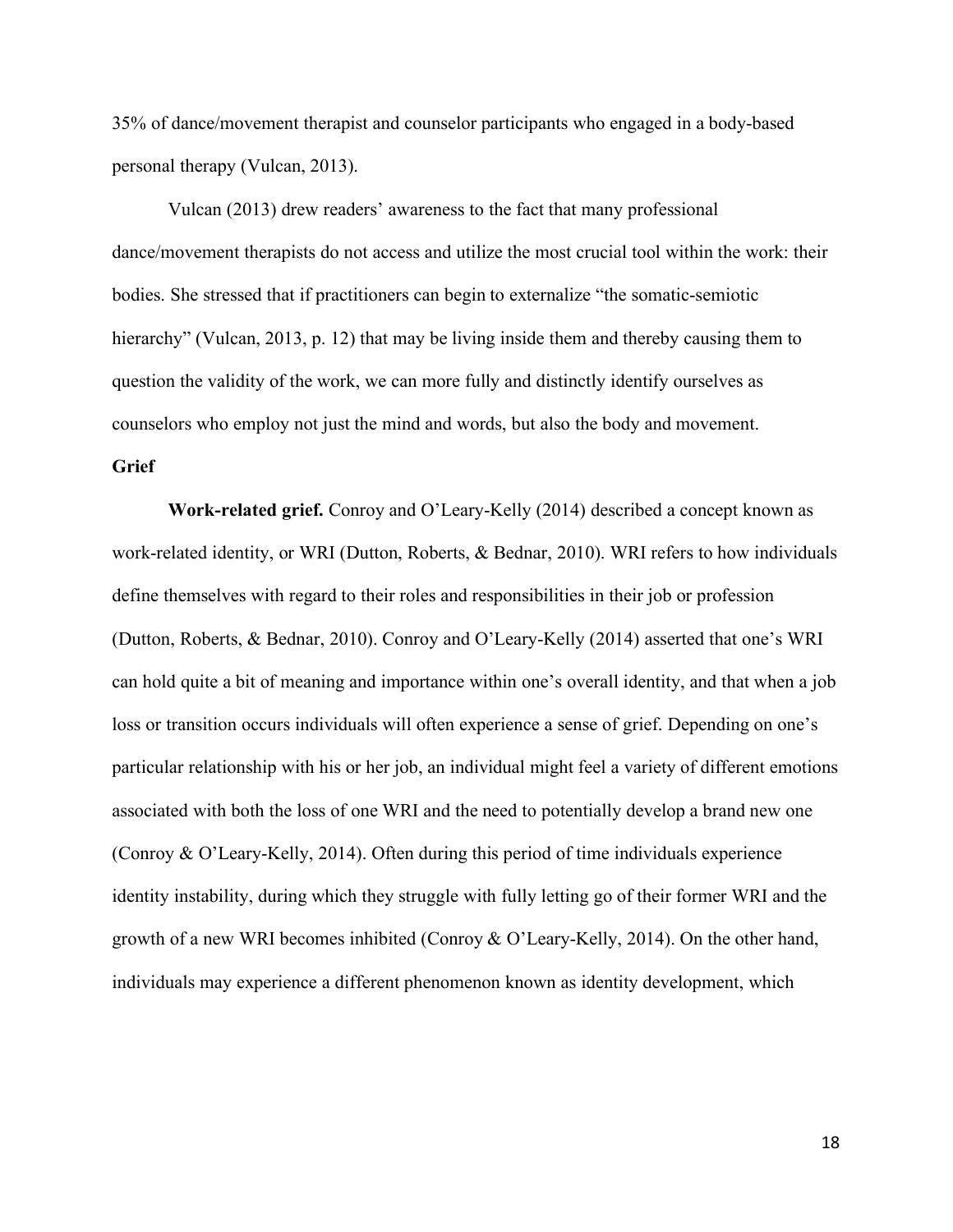implies that those in a job transition gain the strength and empowerment necessary during said transition to create a more authentic and fulfilling WRI (Dutton, Roberts, & Bednar, 2010).

*Opposing emotions.* Conroy and O'Leary-Kelly (2014) referenced Higgins' (1987) concept of self-discrepancy theory with regard to WRI, which asserts that individuals believe themselves to have two actual selves: an ideal self, which contains the beliefs about qualities one would like to ultimately possess, and an ought self, which contains the beliefs about qualities one thinks he or she should ultimately possess. Conroy and O'Leary-Kelly also associated two kinds of emotions with these two selves: dejection emotions, like sadness or embarrassment, and agitation emotions, like anger or guilt. Conroy and O'Leary-Kelly went on to propose that when individuals experience a WRI loss that increases the distance from their ideal self they will likely feel dejection emotions, and when they experience a WRI loss that increases the distance from their ought self they are more likely to feel agitation emotions.

Conroy and O'Leary-Kelly (2014) also mentioned Higgins' (2001) promotion focus versus prevention focus concepts with regard to new WRI development, and also associate these with the aforementioned WRI loss emotions. Conroy and O'Leary-Kelly proposed that dejection emotions, though often incredibly uncomfortable, can lead to the promotion focus of setting one's sights on creating a new, more meaningful WRI. In contrast then, Conroy and O'Leary-Kelly proposed that agitation emotions are likely to lead individuals towards a prevention focus, which is based in the fear that another WRI loss is looming so the individual should instead avoid developing another WRI altogether.

*Uncomplicated progression versus progression with emotion residue.* Conroy and O'Leary-Kelly (2014) validated that individuals who have experienced a WRI loss often are able to cathartically process and heal the emotions related to this loss in order to transition into their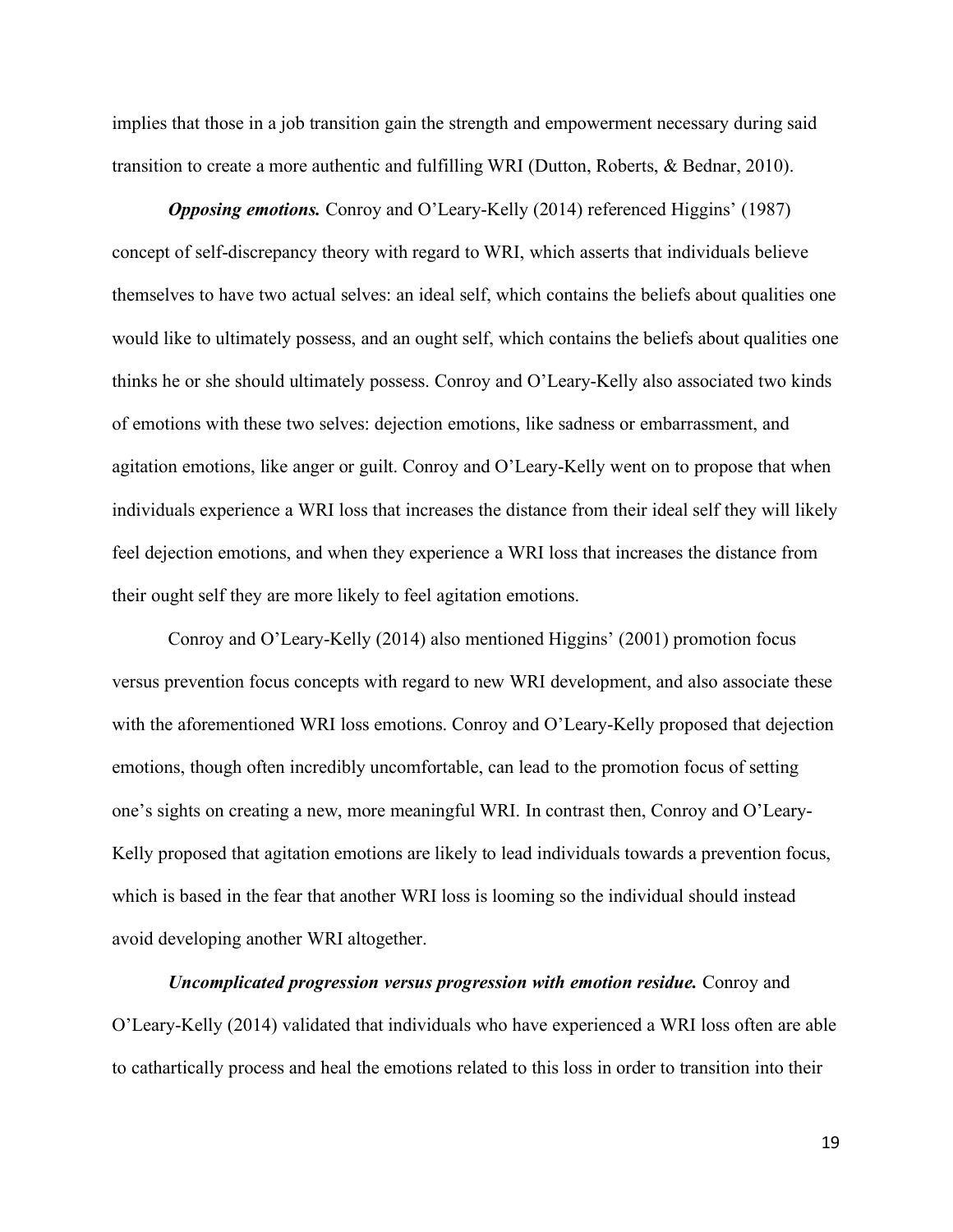new WRI with stability and satisfaction; this kind of transition is called an uncomplicated progression. Progression with emotion residue, on the other hand, occurs when an individual who has suffered a WRI loss has been unable to regulate and work through his or her griefrelated emotions before entering into a new WRI (Conroy & O'Leary-Kelly, 2014). Hence, Conroy and O'Leary-Kelly illustrated the grief-specific concept of oscillation, which is a practice that allows grieving individuals to both initiate the development of a new identity while also giving themselves permission to revisit an old one in order to continue processing the loss (Shear, Frank, Houck, & Reynolds, 2005; Stroebe & Schut, 1999, 2010). Conroy and O'Leary-Kelly asserted that ultimately it is possible for individuals who have grieved the loss of a former WRI to make full meaning of the loss and transition into a new WRI feeling as though they have discovered a more gratified, aware, and authentic version of themselves.

**Grief related to death and dying: Five stages.** Elisabeth Kübler-Ross (1969) wrote specifically about grief and loss as related to actual human death. She describes five concrete stages through which she witnessed dying individuals cycle during her career as a psychiatrist. Kübler-Ross maintained that her findings are not a completely exhaustive summary of how all human beings experience grief from a psychological standpoint, but rather simply express the thoughts, words, emotions, and behaviors of the particular patients that she, herself, spent time with as they approached their deaths. For the purpose of this literature review I will illustrate each of Kübler-Ross' five stages of grief from the lens of literal death and dying, but I do believe that these stages can be relevant for individuals like myself experiencing grief related to more figurative losses, such as that of one's identity.

*Denial.* The first stage of grief Kübler-Ross (1969) observed dying individuals experience is that of denial. Kübler-Ross explained that this stage acts as a very functional—and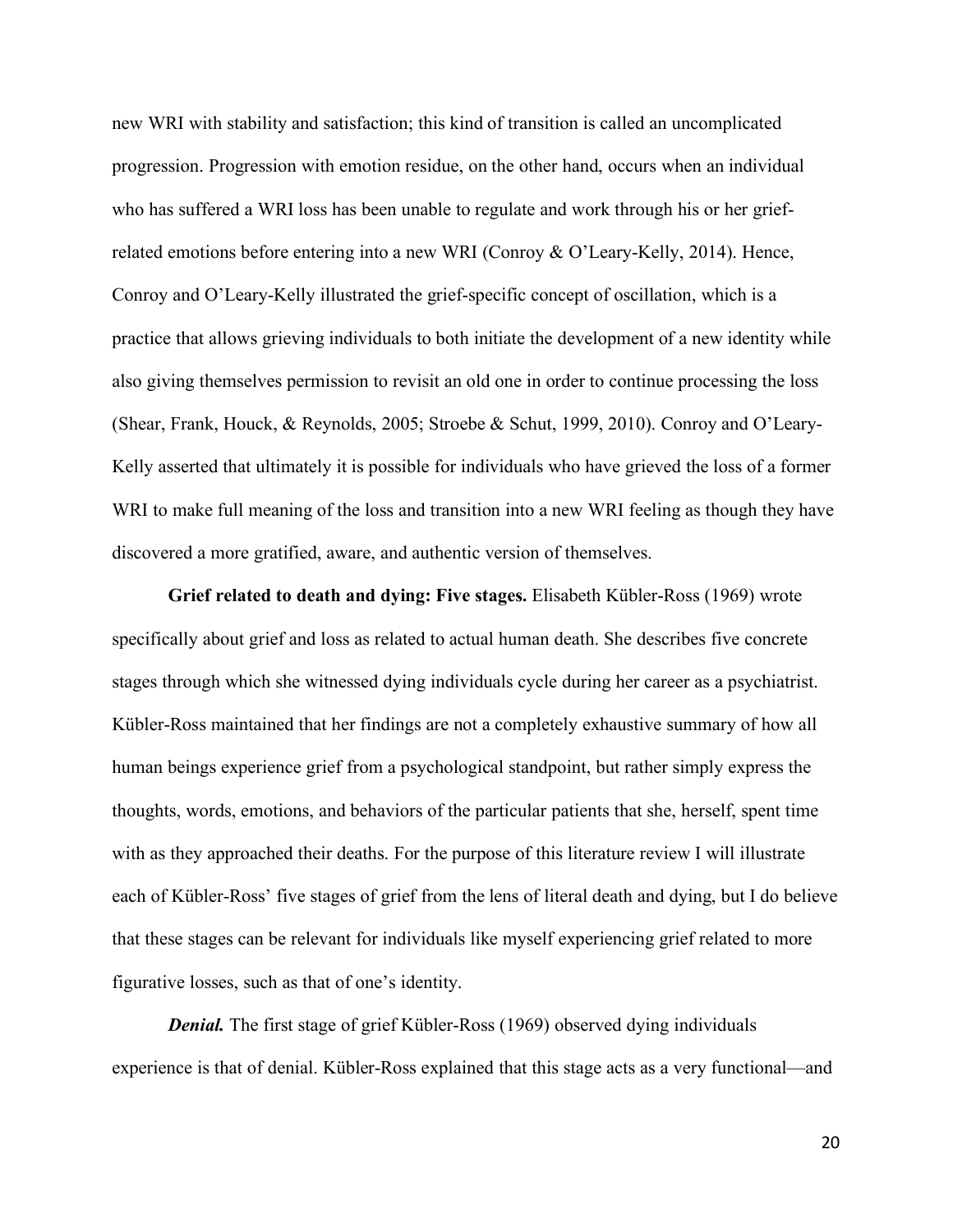even quite healthy—defense mechanism that humans often establish as they near their deaths. Certainly, the reality that a person's final days are fast approaching is a harsh one with which to come to terms. In order to delay the inevitable unpleasant feelings that accompany the finality and intensity of such a loss, grieving humans have developed the impulse to simply not fully accept and not fully believe that they will soon die (Kübler-Ross, 1969). This can manifest as patients maintaining that they have received the wrong test results, individuals going about their lives as if they never even received such news, and patients even refusing treatment completely (Kübler-Ross, 1969). Inevitably, however, reality does begin to set in, and Kübler-Ross describes four more stages that arise as more time passes.

*Anger.* Kübler-Ross (1969) described this second stage of grief as one during which individuals have finally begun to accept their fate but cannot fathom why they have been given such a devastating fate in the first place. With the knowledge and understanding that soon their lives will come to an end, Kübler-Ross found that dying patients feel incredible rage and resentment towards their diagnosis. They begin to wonder why they were chosen to have to undergo something so difficult rather than other, healthier individuals (Kübler-Ross, 1969). Kübler-Ross also wrote about a dying woman who, when reflecting back on her life and relationships before becoming sick, begins to feel anger about the fact that she had spent most of her days trying to please other people and never really was able to be fully herself. It is clear that Kübler-Ross noted anger in dying individuals directed towards not only their actual prognosis, but also towards elements of their lives that result in regret.

**Bargaining.** Similar to the denial stage, the bargaining stage of grief acts as an attempt to delay one's final moments (Kübler-Ross, 1969). Kübler-Ross wrote the least about this stage, and that may be because she also writes that dying individuals experience this stage of grief the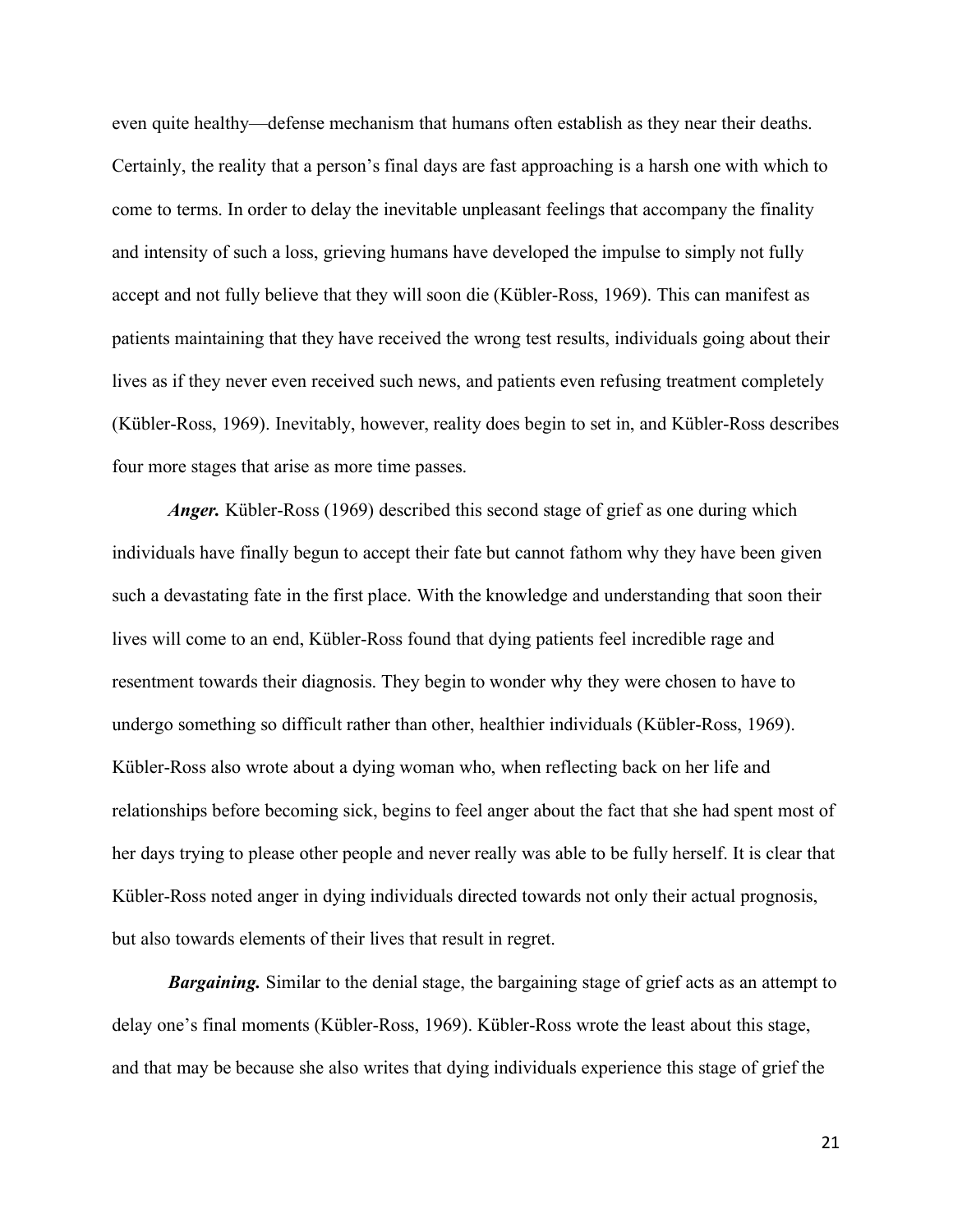most briefly. Kübler-Ross presented the bargaining stage as one final act of hope that death may not come as soon as initially predicted, and that hope manifests as a sort of trade-off initiated by those who are nearing death. Dying individuals often acknowledge that their previously felt anger was perhaps not well-received by God, or whichever higher power they may believe in, so they instead ask for more time on Earth if they commit to practicing more gratitude, kindness, calmness, etc. (Kübler-Ross, 1969). Just as the denial and anger stages came and went, however, the bargaining stage is equally—if not more—fleeting, and eventually gives way to the depression stage of grief.

*Depression.* Kübler-Ross (1969) stated that the depression stage of grief is one during which dying individuals truly begin to feel the impact of inevitable losses. Of course, these individuals are approaching an overall loss of life as a whole. In addition to that however, dying patients are also grieving the other losses associated with whatever diagnosis they may have received, such as the loss of a particular body part, the loss of the ability to speak or see, the loss of missing a family or career milestone, and more (Kübler-Ross, 1969). Kübler-Ross advised clinicians, family members, friends, and others who are offering support to dying individuals experiencing the depression stage of grief to avoid attempting to cheer them up. Rather, Kübler-Ross emphasized that the support system should validate patients' sadness because it will allow these individuals to more fully accept that death is near while giving them the necessary opportunity to truly feel every bit of sadness associated with that loss.

*Acceptance.* During the final stage of grief dying individuals' previously felt numbness, rage, fear, and sadness is gone (Kübler-Ross, 1969). Kübler-Ross pointed out that the acceptance stage of grief is certainly not a happy stage, but individuals are finally able to surrender their fight against their inevitable fate and simply rest. Kübler-Ross went on to mention that the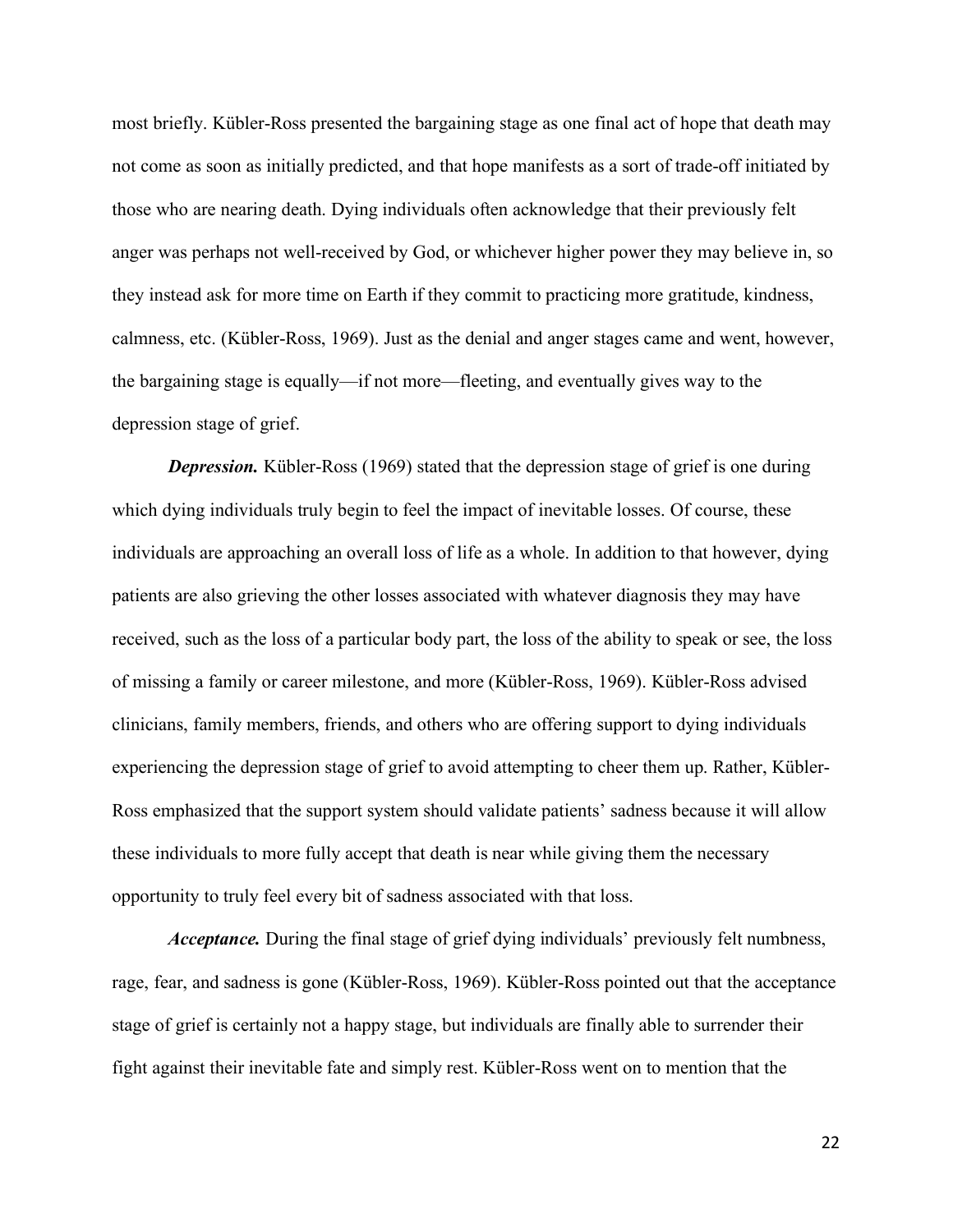acceptance stage in many ways completes the entire cycle of life by offering those who are dying the infant-like position of being completely cared for. Because they have already experienced great suffering associated with the anger and depression stages they are left with just their very pure and raw selves, having already expressed all the emotion that needed to be expressed (Kübler-Ross, 1969). In this state, Kübler-Ross maintained, all that becomes vital is that dying individuals are provided with comfort, compassion, and companionship as they experience their final days.

## **Conclusion**

The literature specific to professional identity development informs me that much research has been done in the name of understanding how counselors navigate the process of identifying themselves professionally. I was able to track down quite a bit of information surrounding phases, themes, and stages that counselors will encounter as they develop, and some information stating similar material for dance/movement therapists. It is clear to me that within both fields this process is continuous and lengthy and can consist of much anxiety and selfdoubt. Hence, I was pleased to discover that research has been done with regard to the existence of grief-related emotions as one both develops and transitions through professional roles.

Certainly, Kübler-Ross (1969) spent much time researching and writing about grief as a more all-encompassing human experience, but the fact that writers acknowledged the fact that identity development can include intense emotion and loss very much validated my feelings of grief as I, too, began to develop a new identity. This validation fueled an inner fire which had been ignited by my curiosities related to the loss of one of my identities and the emergence of a new one. As a result, I developed the following research question: How do I grieve the loss of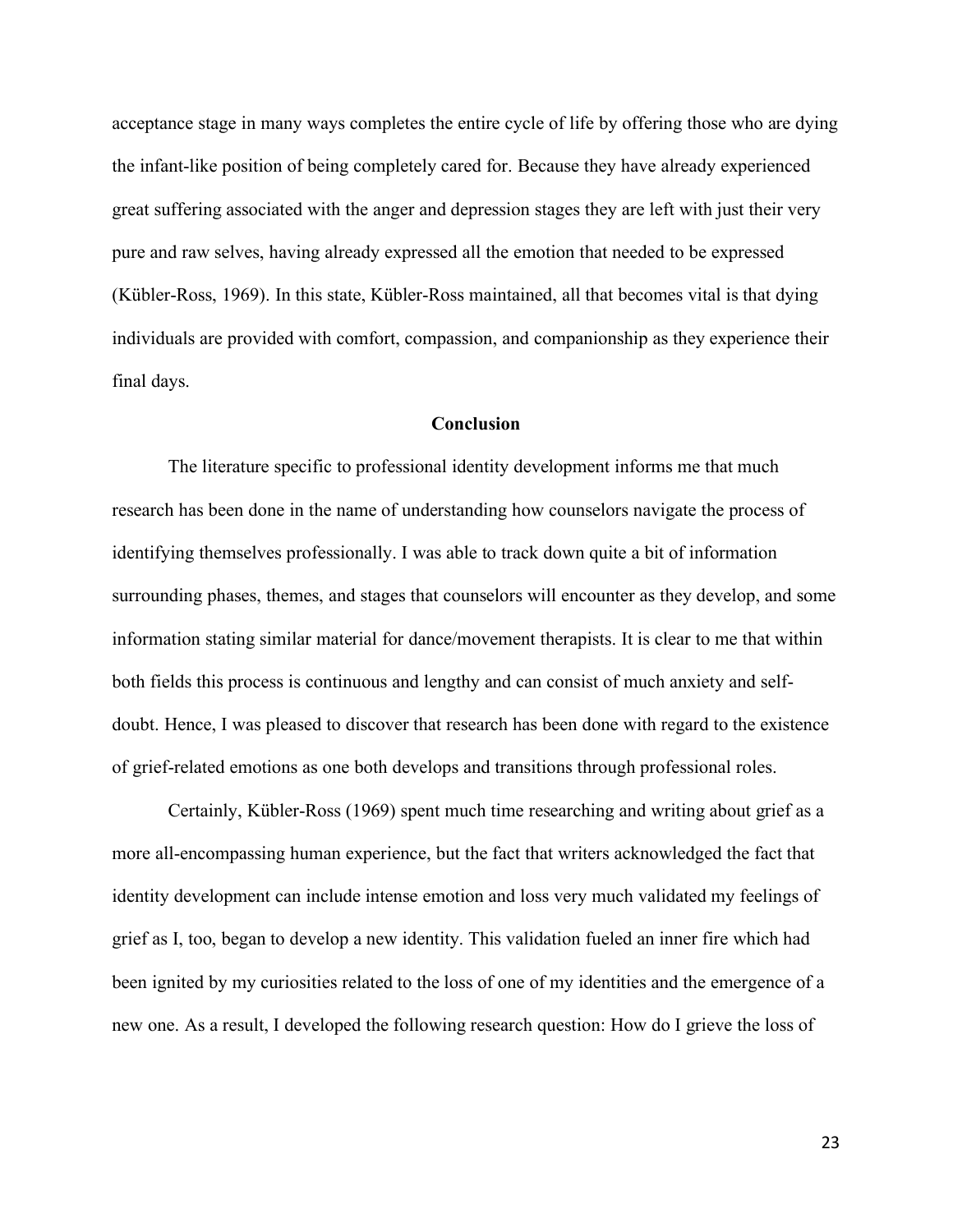my dancer-self that once was, in order to integrate what remains of her with my dance/movement therapist-self that is forming right now?

The following chapter will discuss the methods of my research. I will explain my choice to utilize the embodied artistic inquiry self-study methodology as the foundation of and container for my process. I will also illustrate the participant and setting, procedure, data collection, data analysis, and validation strategies that were used in this study.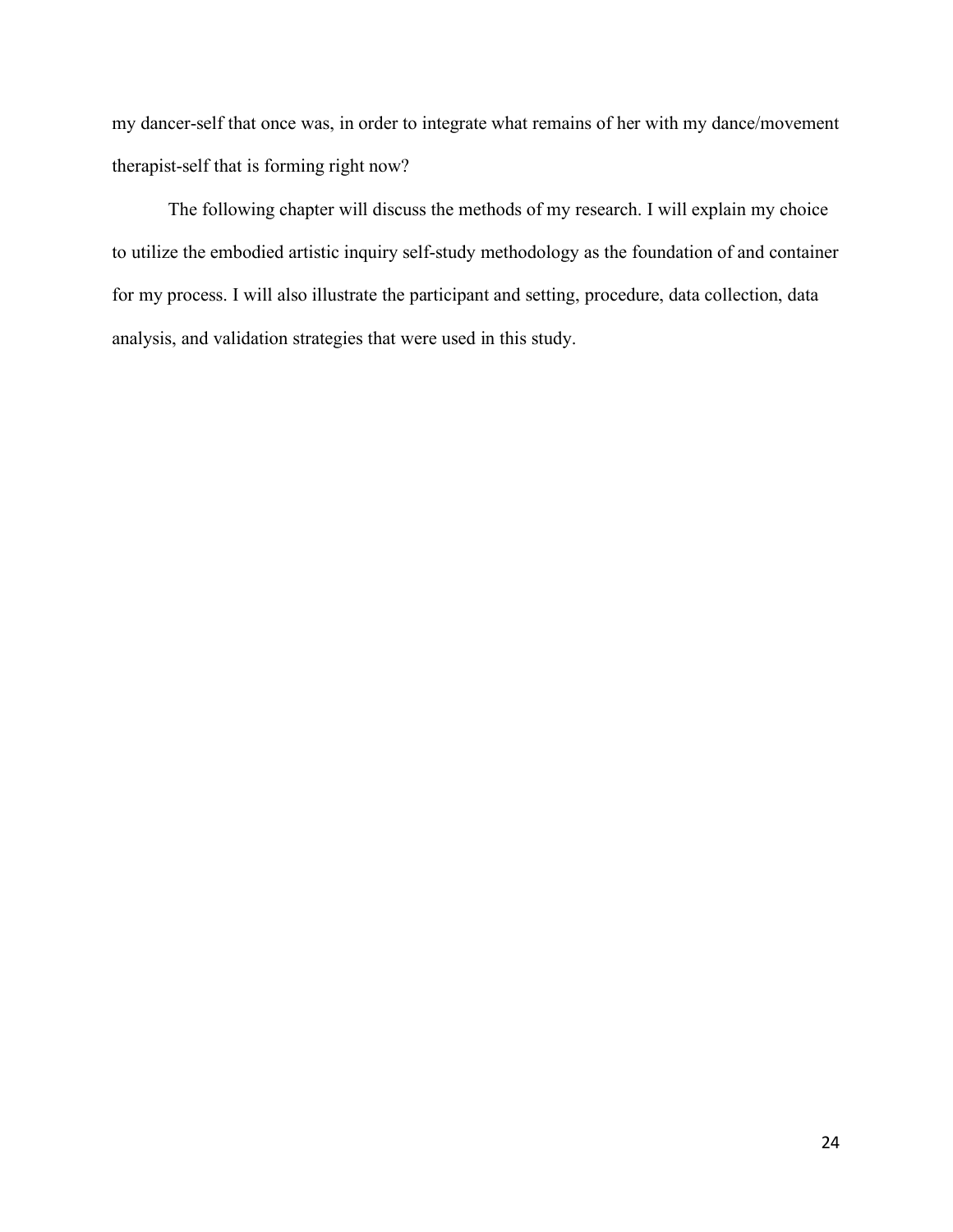#### **Chapter Three: Methods**

## **Methodology**

I used the methodology of Embodied Artistic Inquiry Self-Study. Hervey (2000) wrote that this particular methodology, "offers a compelling research alternative for dance/movement (and other creative arts) therapists who recognize how valuable artistic ways of knowing are to the theory and practice of their profession" (p. xiii). Furthermore, to both gather and analyze my data I used the qualitative method of dance making. Cruz and Berrol (2012) asserted that because dance/movement therapists are intrinsically movers and endlessly interested in movement, it makes perfect sense that dance would be the medium with which we hope to collect and analyze data. As a clinician and as a researcher I am fascinated by the creative process of allowing thematic material to emerge organically and without force. Movement improvisations afforded me the opportunity to experience exactly that, so that when I did create more structured choreography, my movement had developed from a deeply authentic, raw, and present-moment place.

I chose this methodology because I have spent most of my life trying to avoid listening to what my body is actually saying; by fixating on controlling what I eat and how I look, I have sadly numbed my insides for years. I recognize that the time has come (and that I am more than ready) to open the floodgates of my body so it can share the sensations, memories, emotions, and, of course, grief that I have not yet allowed it to fully express.

## **Participant and Setting**

I took on the roles of both researcher and participant in this embodied artistic inquiry. I identify as a 29 year old white, cisgender female currently living in Chicago, Illinois. I utilized a research consultant, Kris Larsen, as I both collected and analyzed data. Kris was my professor at Columbia College Chicago and is also a licensed dance/movement therapist and counselor with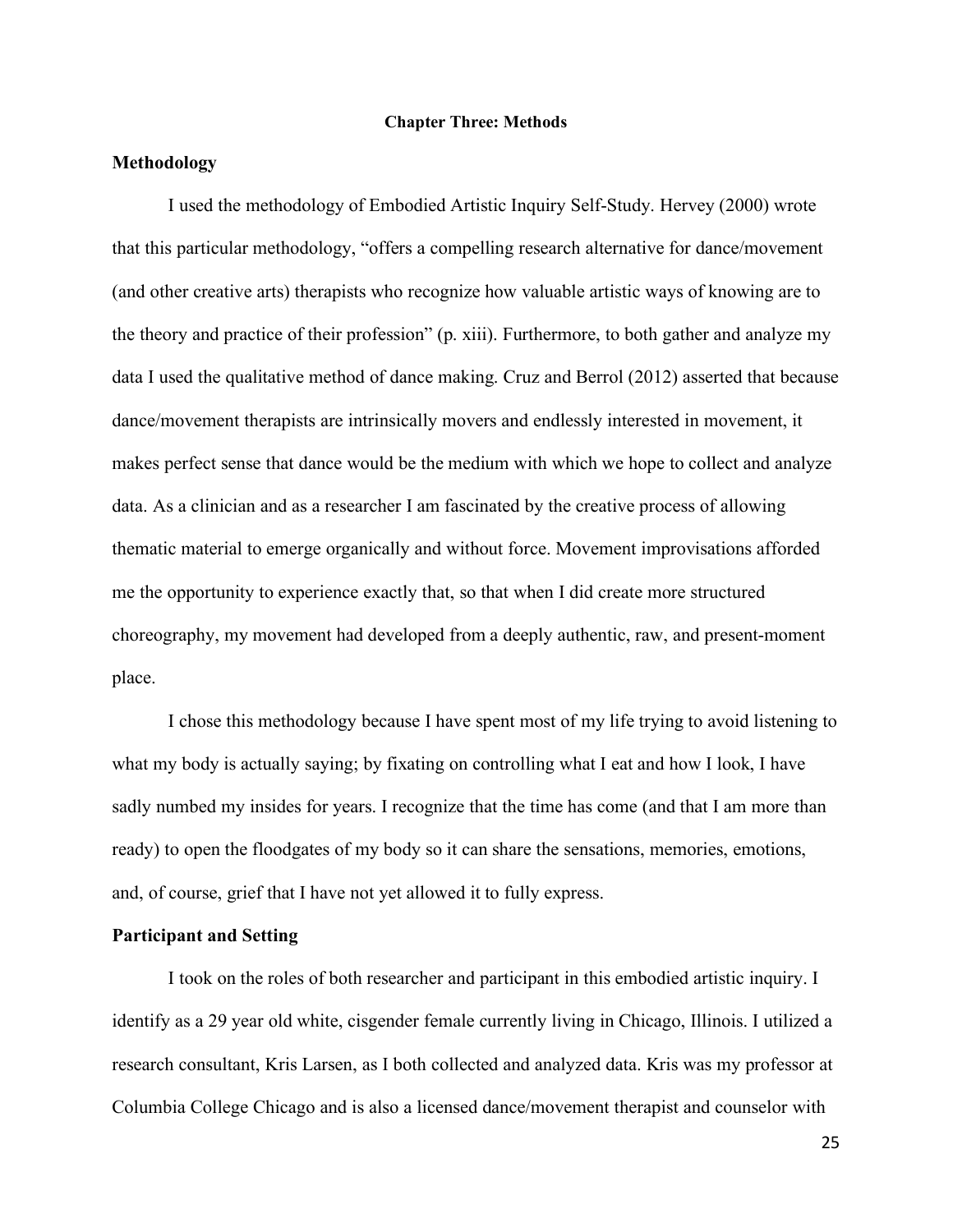much experience working with grieving clients. All data collection and data analysis took place at my research consultant's home, which has a designated therapy space with plenty of room for movement.

## **Procedure**

My research consultant and I met six times, during which I improvised my embodiment of one of Kübler-Ross' (1969) five stages of grief (one stage per session) as it relates to the loss of my professional dancer self. Before each session I journaled about my experience with the stage I was about to explore. While improvising the first three stages my consultant spoke words and/or phrases from my journal entries that he considered to be especially meaningful to my process. He chose not to speak at all, however, during the final two improvisations. His decision to not speak was not mutually decided upon and was a decision that I asked him to clarify after I finished improvising. He expressed that he wanted my movement to come only from my own body rather than from anything external, even if the external stimuli were words that I, myself, had written previously.

I improvised denial, anger, bargaining, and depression during the first four sessions, and throughout sessions five and six my research consultant and I discovered how I could transition into the final stage of acceptance. We discussed each improvisation after it happened; he offered me his impressions, kinesthetic responses, reflections (both verbal and physical), and also asked me questions about my experience. As my research is about grief, I occasionally shed tears both as I moved and before and after improvisations. He held safe, compassionate space for my emotion and invited me to stay with what I felt rather than back away from it.

My initial data analysis plan was to return home after each session and choreograph a video-recorded movement phrase based on thematic movements from my improvisations. I did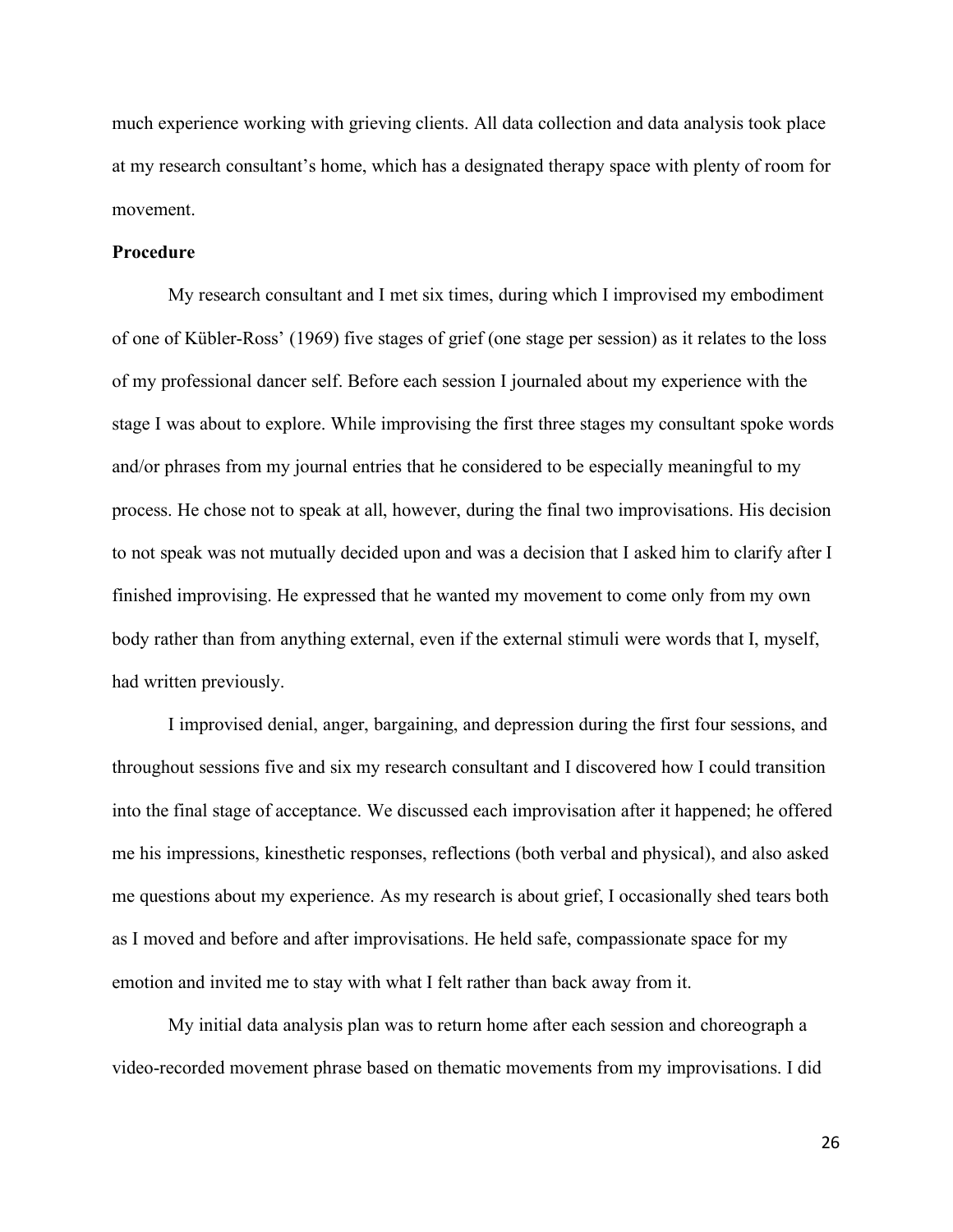that after my first two sessions, but it wasn't until my consultant invited me to try something out at the end of our third session that I decided to shift my data analysis procedure a bit. Rather than continue to choreograph lengthy phrases at home, I ultimately selected one or two repeatable movements from each of my improvisations and pieced them together, one transitioning into the next. The final movement sentence served as my data analysis. I will elaborate on this in the data collection and data analysis sections of this chapter. Ultimately, I will utilize this movement sentence as material for a final dance piece I will choreograph and perform in front of an audience.

## **Data Collection**

I collected data by improvising movement for 15 minutes during each session with my research consultant. He acted as my witness as I improvised, and during sessions one through three—the grief stages of denial, anger, and bargaining—he spoke words and/or phrases to me from the corresponding journal entry I had written prior to meeting with him. During the following two sessions of the depression and acceptance stages I noticed, while improvising, that my consultant was not speaking any words. As the two of us discussed my movement he explained that he thought the words from my journal entries would bring me up into my thinking brain, and he wanted me to stay connected to my sensing body.

My consultant reflected to me that he occasionally got the impression that I was dancing the stereotypical dance of denial, anger, and bargaining. In other words, he simply had a visceral feeling that I was acting out these stages rather than truly allowing them to move me from the inside out. As such, he made the decision to stay quiet during my depression and acceptance improvisations so I could listen only to myself. It is unclear to me on a concrete level how and/or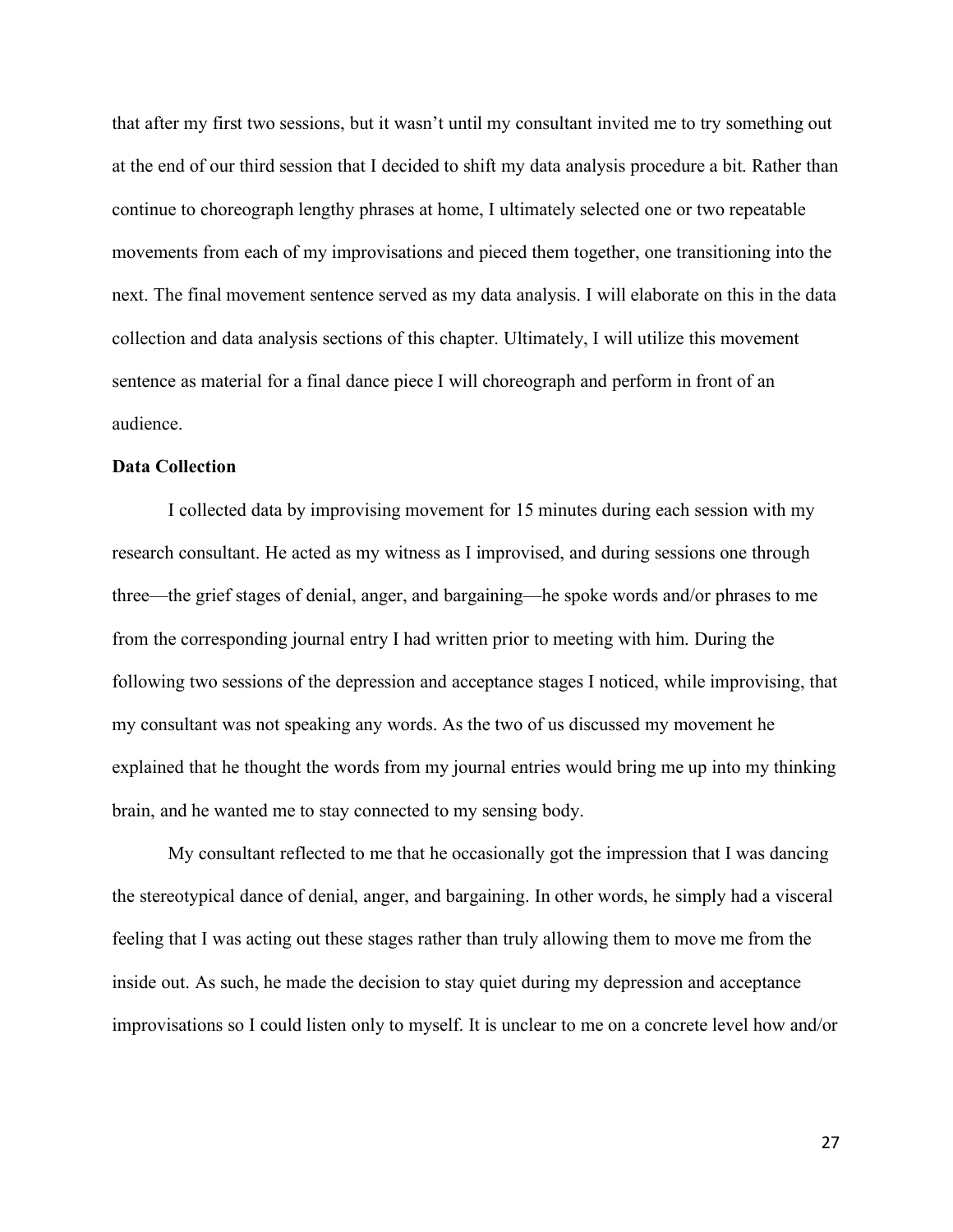why he had this particular impression during our first three sessions, but I acknowledge and trust that he followed his intuition as a consultant and expert in working with grief.

I did not use any music as I improvised. I set a timer on my cell phone for 15 minutes, entered the open movement space of my research consultant's therapy room, and then improvised my experience of each of the five stages of grief, focusing on one stage per session. After the timer marked the end of my improvisation the two of us reflected upon what had just occurred in my movement. I made notes in my journal of anything particularly intriguing to me that had surfaced in the process. I utilized Laban Movement Analysis language (Moore, 2014) while journaling to more clearly illustrate my movement experiences. I will describe Laban Movement Analysis in more detail in the Validation Strategies section of this chapter.

This data collection procedure which had unfolded the exact same way during sessions one through four shifted a bit during sessions five and six. Upon our fifth session I reported to my research consultant that I did not feel I had yet arrived at the acceptance stage of my grief, so he suggested that we split my improvisation into two seven-minute sections, with the first section being: what my body already knows about acceptance (for example, could I remember a time I *had* accepted something in my life, and if so, what did that feel like?), and the second section being: how do I *want* my embodied experience of acceptance of the loss of my professional dancer self to ultimately feel? My consultant's invitation to improvise my relationship with acceptance in this way allowed me to remain authentic to where I was at that time in my grieving process, rather than needing to force my way into that final stage.

#### **Data Analysis**

My data analysis procedure shifted during the course of my data collection as well. As previously mentioned I began this process by returning home to my apartment after my first two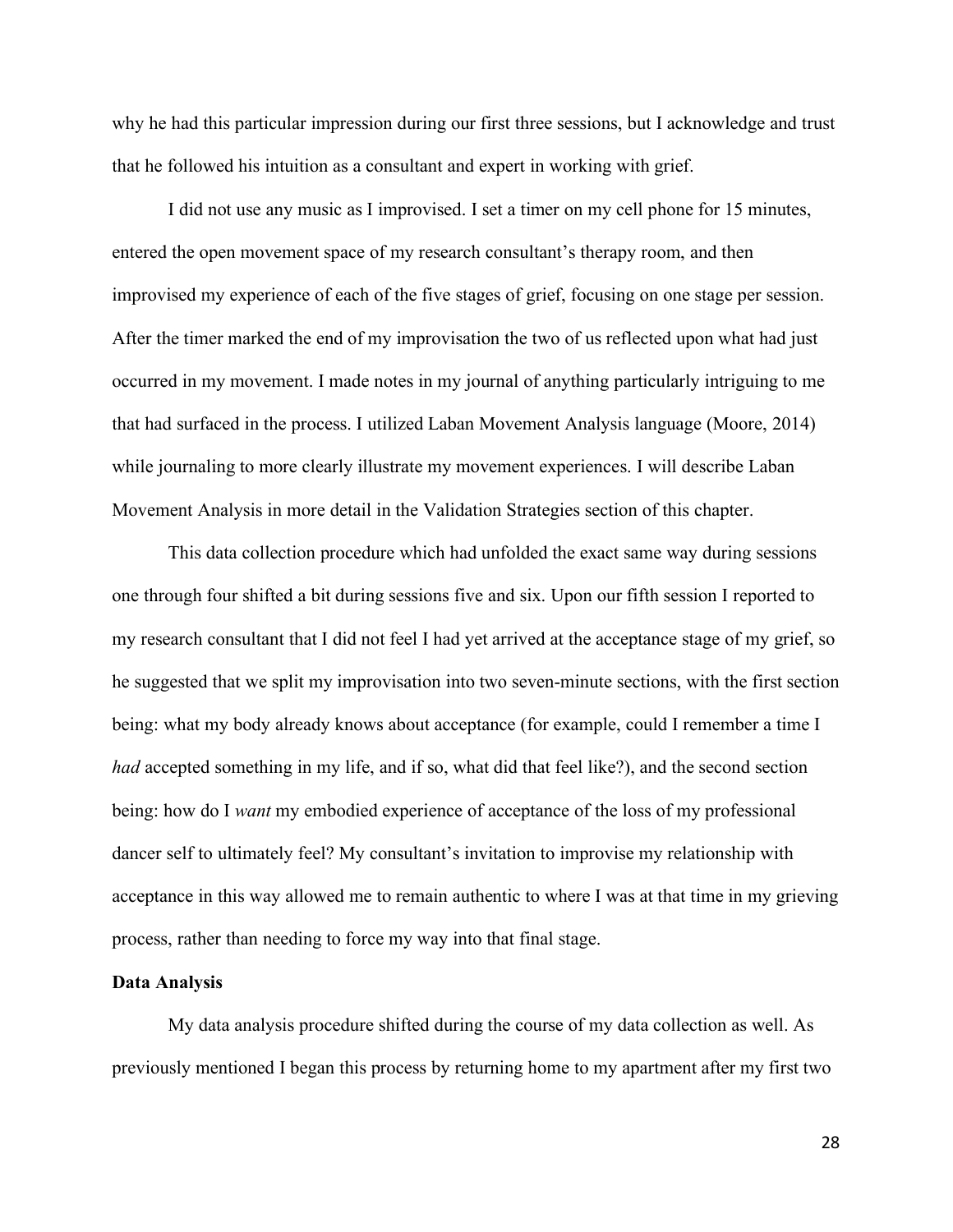data collection sessions and choreographing and video-recording two- to three-minute movement phrases based on thematic movement from my improvisations. Although something felt slightly off to me about this process—and I was not able to identify what that was until I implemented an alternative—I assumed I would continue on in that way.

At the end of my third session, the bargaining stage, my consultant asked me if I would like to physically move through each of the three stages we had explored thus far (denial, anger, and bargaining), capturing the essence of each stage in movement as I went. What developed from there was my creation of three short, repeatable movements—one per stage—that could be strung together, one after the other. As I moved through this brief movement sentence I understood more than ever before what my experience of each of those three stages was. It was as if a light had been turned on and I had previously been dancing in the dark.

I believe that the conciseness of extracting one movement from each improvisation allowed me to truly clarify my journey through each of the first three stages of grief. Compared to the lengthiness and more all-encompassing feel of my choreographed phrases, this new data analysis process alleviated my sense of overwhelm and offered me the opportunity to really hone in on something much more concrete. I believe that my initial data analysis procedure was almost metaphoric for my relationship to the loss of my professional dancer self before I began my research; I had been swimming in sadness, unable to truly unearth and dust off each individual piece to this grief puzzle. My long, choreographed movement phrases echoed that experience with my difficulty narrowing each stage down to something manageable, tangible, and hold-able enough for me to ultimately loosen my grip in order to let go. Transitioning my process so that I could move through my grief, literally one movement at a time, allowed me to actually grasp the heart of each stage in a more simplified way.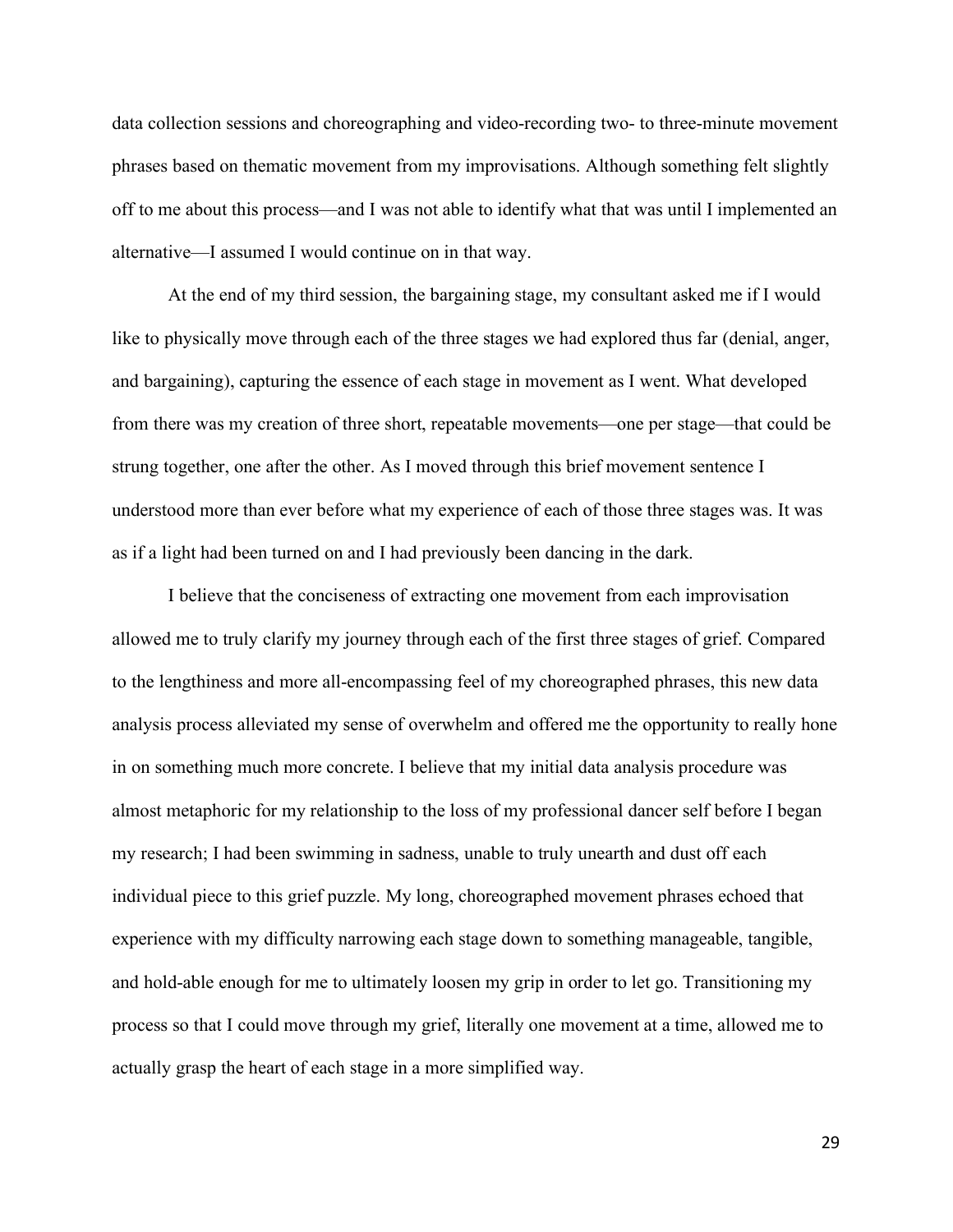This modified data analysis procedure continued through my sixth session. After my improvisation of the depression stage I again extracted a meaningful movement and added it to the previous three. Because my experience of improvising the acceptance stage was somewhat different than the others, and because I did not yet feel that I had arrived at a state of acceptance around my grief, my consultant invited me to return the following week and we would determine how to uncover my final movement of acceptance. Ultimately, I chose to move through my incomplete movement sentence (that of denial, anger, bargaining, and depression), and at the end of my fourth movement allow my body to decide how it wanted to transition into acceptance. This in-the-moment embodied decision became my final movement, and the conclusion of my data analysis.

### **Validation Strategies**

I utilized a research consultant (serving as an external auditor) who witnessed my movement improvisations and dialogued with me about each of them, offering me his impressions, kinesthetic responses, and reflections. Creswell and Poth (2018) wrote, "In assessing the product, the auditor examines whether or not the findings, interpretations, and conclusions are supported by the data" (p. 262). My consultant validated my thoughts and feelings towards my data when he believed them to be authentic and clear, yet he also challenged these thoughts and feelings when he sensed they were becoming too manufactured or influenced by outside voices. I met with my consultant six times to receive his input.

I also employed the validation strategy of "generating a thick, rich description" (Creswell & Poth, 2018, p. 263) of my movement experiences. Because I collected and analyzed my data using physical movement, readers must be supported in visualizing these movements as distinctly as possible in order to better understand how and why I arrived at the results of my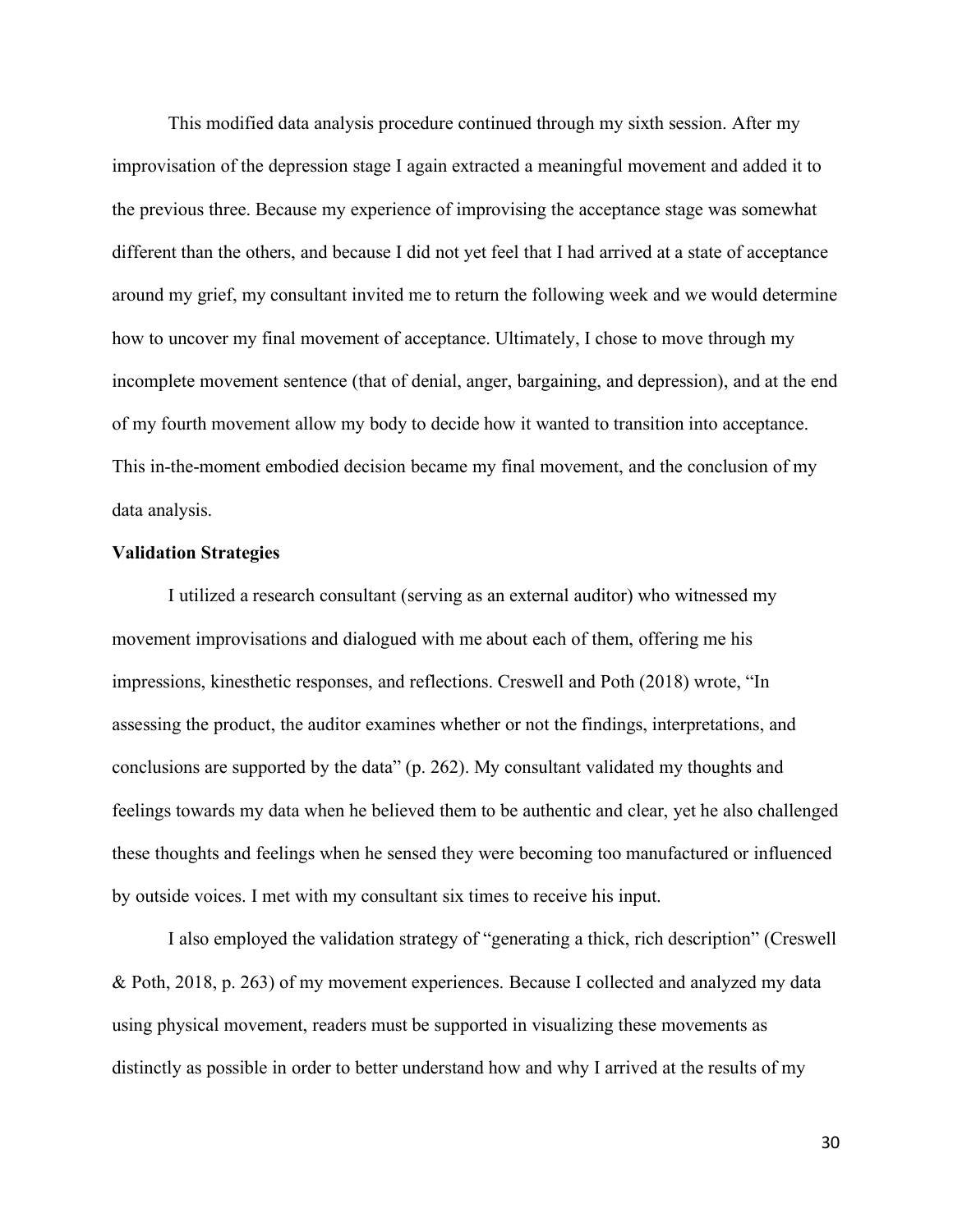research. I hoped to provide readers with the opportunity to imagine that they were actually present for my data collection and data analysis sessions.

**Laban Movement Analysis**. As I aimed to imbue my movement descriptions with even greater richness, I employed the use of Laban Movement Analysis language (Moore, 2014). Laban Movement Analysis is a taxonomy created by Rudolf Laban that offers four distinct categories to describe human movement: Body, Effort, Shape, and Space (Moore, 2014). The Body category was largely cultivated by Irmgard Bartenieff, who noted that humans developmentally progress through six Patterns of Total Body Connectivity: Breath, Core-Distal, Head-Tail, Upper-Lower, Body-Half, and Cross-Lateral (Hackney, 2002). The Effort category aims to describe how humans move energetically through the lens of four motion factors (Space, Weight, Time, and Flow), while the Space category offers language for dimensional, planar, and diagonal movements, among other spatial descriptors (Moore, 2014). Finally, the Shape category aims to illustrate the actual shaping of one's body as it moves through space (Moore, 2014). In this written thesis I have included vivid details of my experience collecting and analyzing my movement-based data to provide readers with as much clarity and information as possible, utilizing Laban Movement Analysis terms mostly from the Effort and Space category, but also incorporating a few Body and Shape descriptors as well.

The following chapter will discuss the results of this embodied artistic inquiry self-study. I will describe in detail my experience of improvising each of Kübler-Ross' (1969) five stages of grief. I will also explain how I utilized thematic movement from each of these improvisations to create my data analysis movement sentence.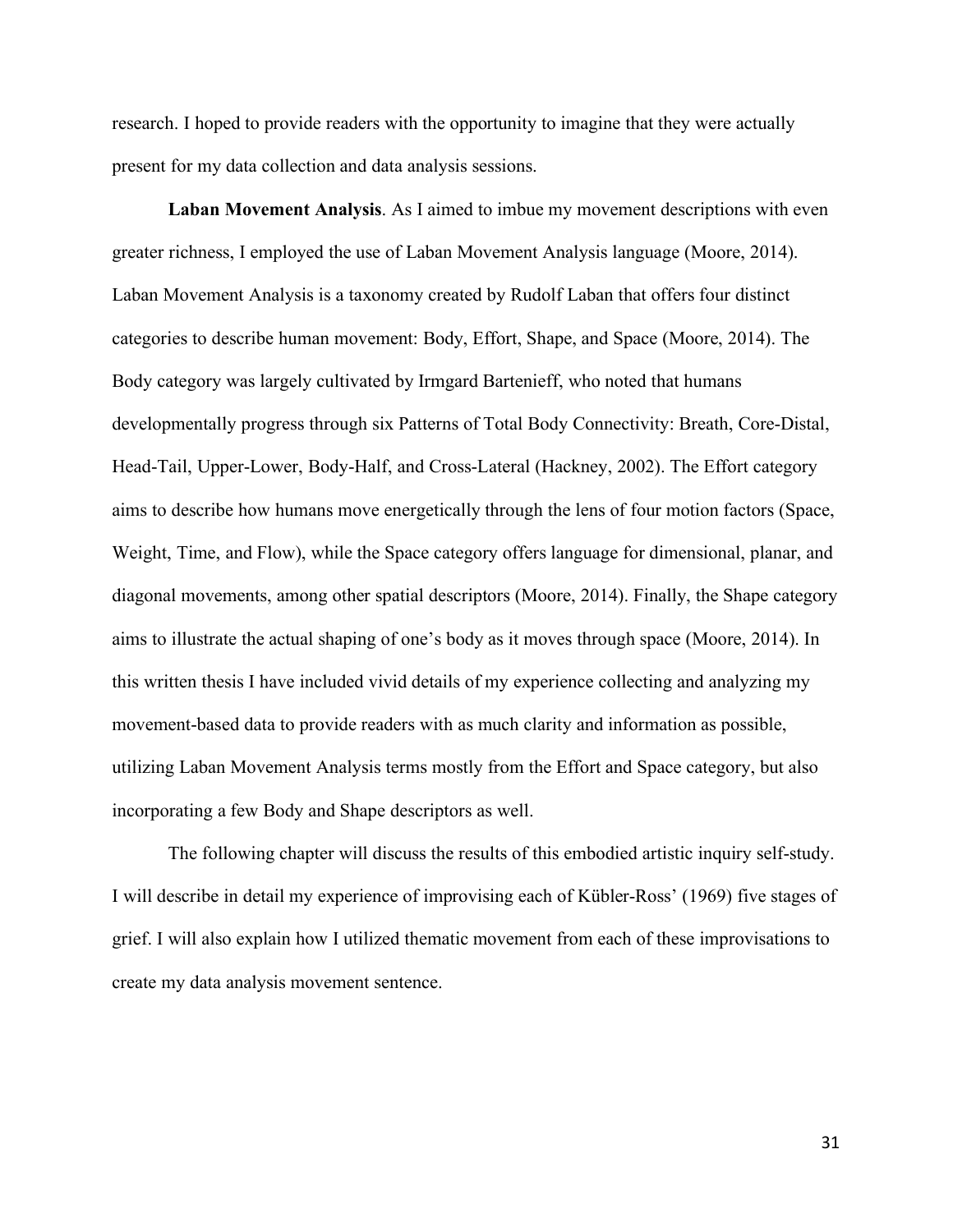### **Chapter Four: Results**

This chapter will describe in detail what emerged for me as I improvised my relationship with each of Kübler-Ross' (1969) five stages of grief. I entered into each data collection session with my research consultant, Kris, hoping that my body would provide me with the healing experience of fully moving through and sensing into denial, anger, bargaining, depression, and acceptance. The research question that guided this process is as follows: How do I grieve the loss of my dancer-self that once was, in order to integrate what remains of her with my dance/movement therapist-self that is forming right now? In this section I will illustrate how my improvisations unfolded, my own responses as well as my consultant's responses to my movement, and the ways in which I utilized this movement to create my data analysis movement sentence.

## **Denial**

I knelt on the floor with my hips seated on my heels and my spine lengthening up as my cell phone's timer began to count down from 15 minutes. I silently repeated the word *denial* over and over in my head, believing that its repetition would somehow alert my body that it was time to improvise the dance of denial. When nothing happened, my body not knowing what to do, I decided to do what I have done since I started dancing: a ballet port-de-bras, which translates in English from French to "carriage of the arms." I floated my rounded arms in front of my chest, and then opened them up to the sides of my body in the horizontal dimension, finally lifting my palms towards the ceiling with decreasing pressure and allowing my chest and chin to rise with my arms. I was aware in that moment that my ballet dancing was a façade; my body was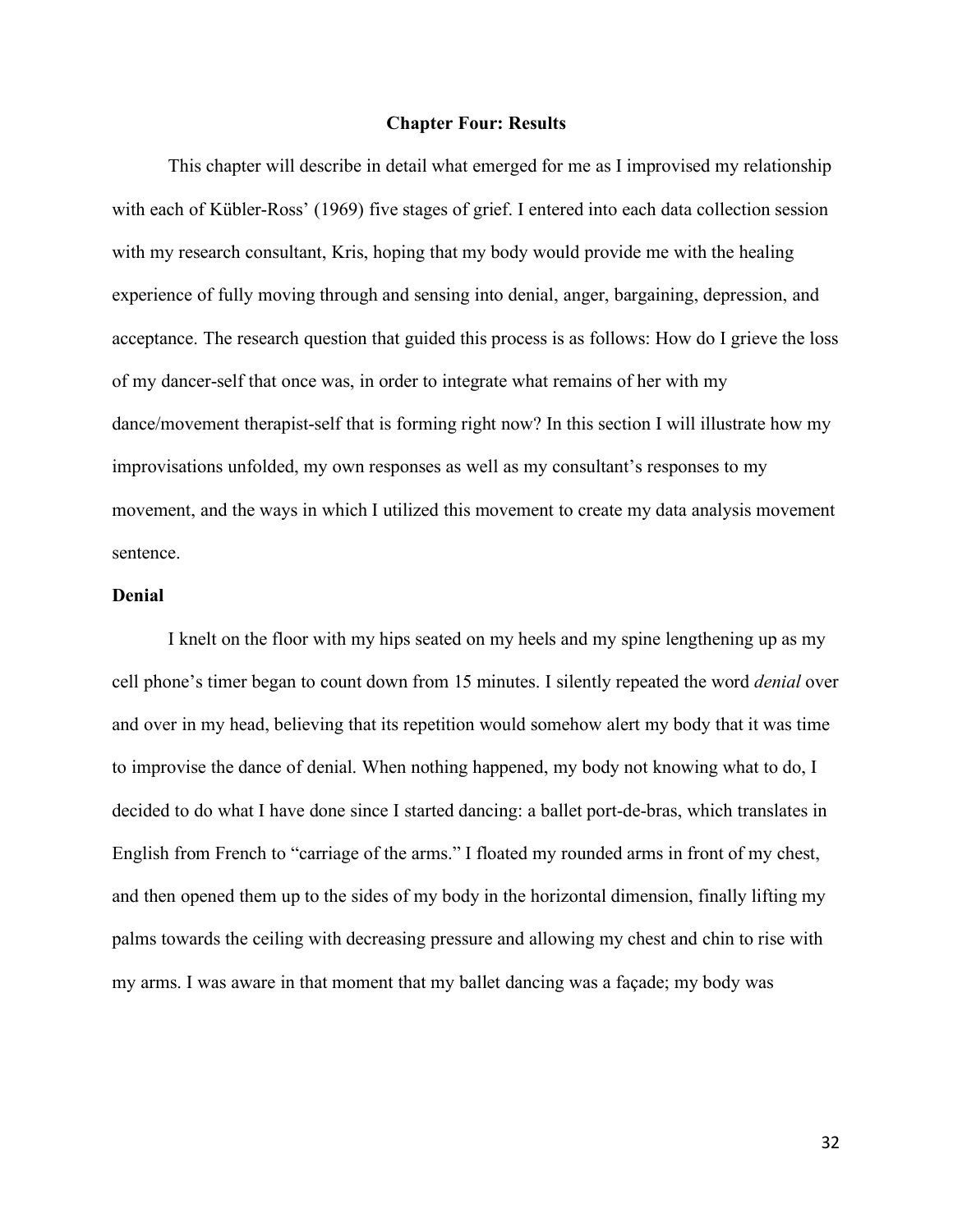executing movements it knew rather than actually allowing itself to be moved by my experience of denial.

Kübler-Ross (1969) described a woman diagnosed with terminal cancer who, as her death became nearer and nearer, caked on more and more makeup each day. Kübler-Ross writes, "During the last few days she avoided looking in the mirror, but continued to apply the masquerade in an attempt to cover up her increasing depression and her rapidly deteriorating looks" (p. 39). My port-de-bras was my masquerade, and thus, it was also my denial. Although I harshly judged myself after the 15 minutes concluded because I believed I did not ever exit the structuring and planning of my head to actually sense my body's experience of denial, my consultant validated for me that I *had*, in fact, found my denial. Because my story is not only about a body that danced, but also, and perhaps more so about a body that I oppressed, starved, and criticized, it is no surprise that a port-de-bras immediately emerged. That port-de-bras allowed me to deny the suffering of my insides and keep me very external. That port-de-bras' main objective was to continue the performance—to continue the denial.

Ultimately my port-de-bras modulated into a pushing of my arms; with wrists flexed, palms flat, and fingers spreading wide, my elbows became straight and I pushed at the air around me with increasing pressure and directness. As I pushed I averted my gaze away from the space I pushed against, as if not wanting to actually see what was there. This aversion to whatever my hands seemed to be touching became so intense that my entire torso twisted away from it. My consultant described these moments of twisting and wringing as appearing "agonizing" (K. Larsen, personal communication, June 22, 2018). Though my movements were becoming less pretty and perfectly placed than my port-de-bras, they still illuminated the denial of my grief—I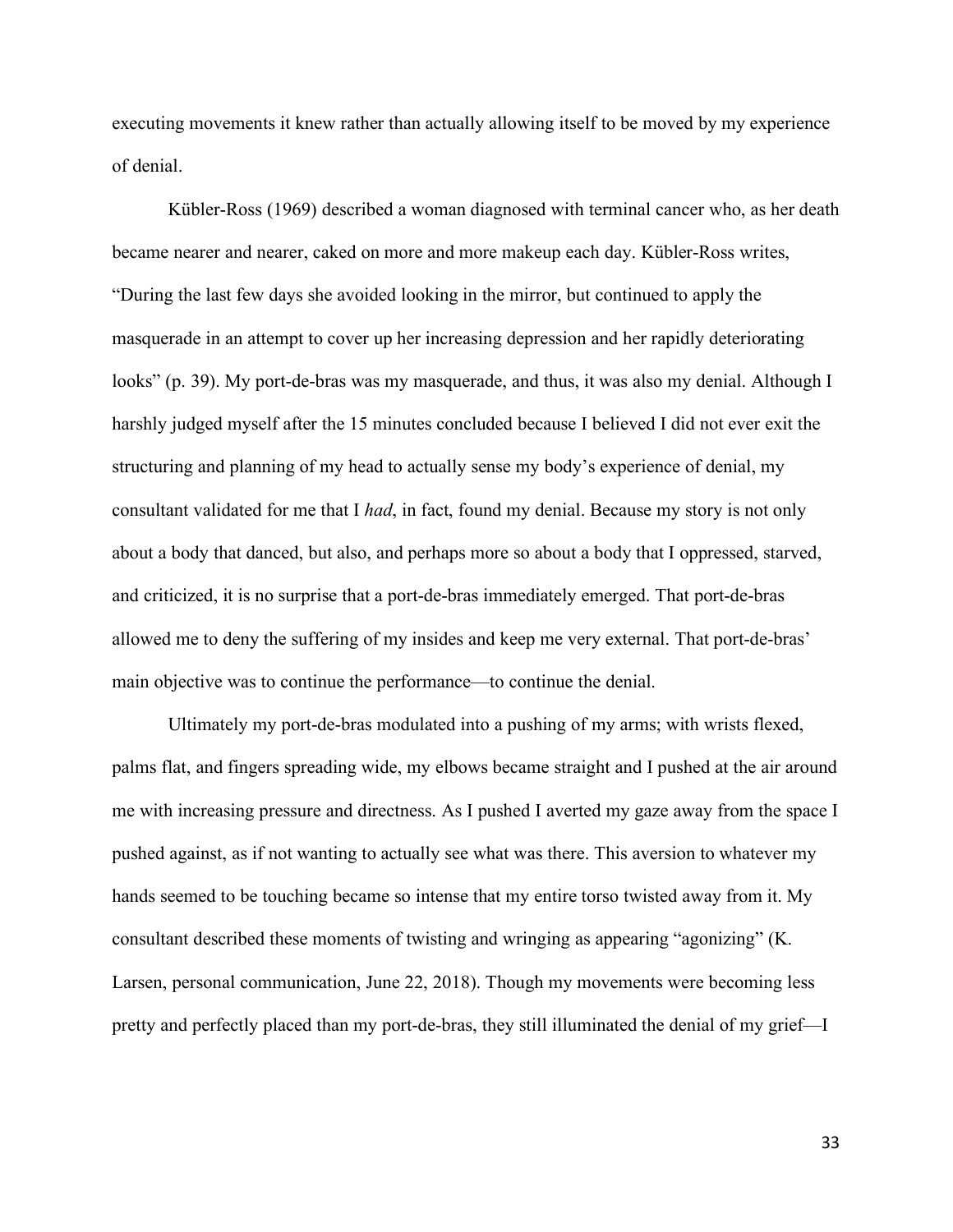could not bear to look at it, just as the woman Kübler-Ross (1969) wrote about could not look at herself in the mirror. Perhaps what I was pushing away from myself was, in fact, myself.

Up until this point in my improvisation my consultant had been offering me words and phrases from the journal entry I had written about denial, but none had elicited much of a visceral response from me until the following two words: skinny and fat. As he said the word "skinny" (K. Larsen, personal communication, June 22, 2018) I pushed my hands into my stomach and forcefully hollowed it into a concave position; I remember not being able to breathe as I did so because my breath was stuck in the depths of an exhale. When he said the word "fat" (K. Larsen, personal communication, June 22, 2018) I inhaled and puffed up my cheeks like a chipmunk carrying its dinner and I actually intentionally held my breath. As Kris again said the word "skinny" (K. Larsen, personal communication, June 22, 2018) the dinner I had been holding in my cheeks vomited out of me as a desperate exhale and again I hollowed my stomach with my hands. Kris began verbally alternating these two words, pulling me into a cyclical, seemingly unending repetition of sucking in air and puffing up my cheeks and then spewing it back out to hollow my belly. I remember my exhales becoming so strenuous that spit started flying out of my mouth, followed by tears that streamed down my face.

It was in this moment that I truly recognized how many more layers to my grief actually exist. I was not merely grieving the loss of a career in professional dance, I was grieving the loss of a particular relationship with my body that I had known for most of my life. Though undeniably unhealthy, my eating disorder kept me in control of something, and that offered more clarity to my life. The loss of that control and clarity means I am giving way to some chaos and some question marks. So, of course I decided to perform a pretty, perfectly placed port-de-bras. I wanted to deny all that would come from this loss of the control that I knew so well.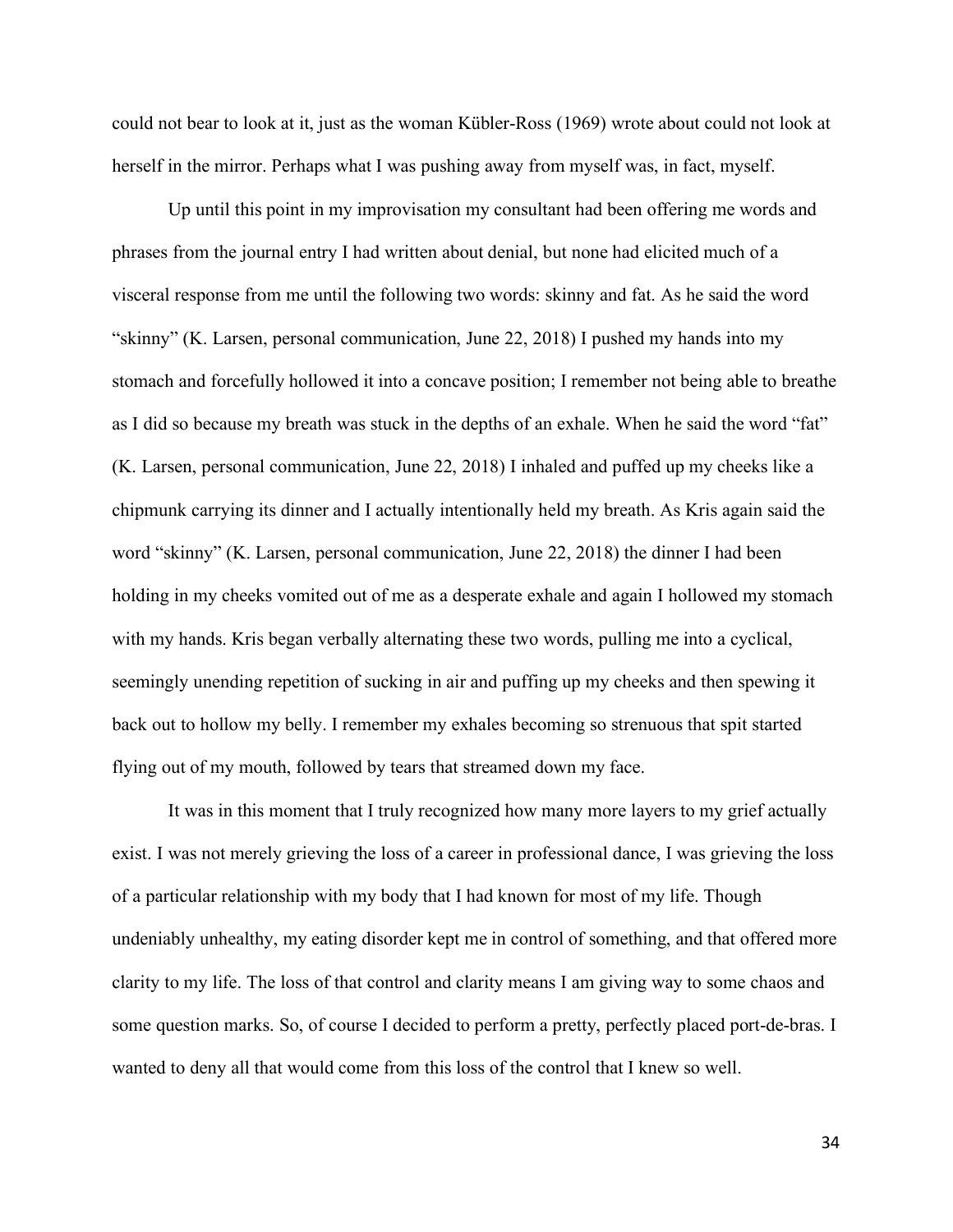My improvisation ended with me laying face up on the floor, with arms and legs spreading out wide. Much too exposed, my arms reached up and away from my face in order to push at the air around me, again with increasing pressure and directness. It wasn't long before I became physically exhausted and my arms finally dropped to the ground with passive weight, feeling the fatigue of too much denial.

My data analysis movement sentence captures a woman in extreme discomfort during the denial stage of her grief. In this movement that I chose to represent the essence of my denial, I begin kneeling, exactly as I did when my improvisation actually started. My hands push down, out, and away from me with palms facing away from each other, tracing my inner thighs until my forearms begin to press together creating a tight shape that appears almost contorted. My hands then begin to retrace my inner thighs with lightness, moving closer to my stomach that becomes concave as my fingertips graze it. My forearms begin to unfold, again with elbows squeezing into each other. As I extend my elbows and tightly bound arms my chin lifts and chest struggles to open, pushing against the straight jacket of my pinned forearms. My palms delicately open and face up towards the ceiling, offering a presentation of perfectly placed arms which mask the discomfort and distortion they endured to create such a pretty picture.

### **Anger**

While I had a difficult time connecting with my experience of denial as I met with my research consultant for our first session, I was already deeply immersed in feelings of anger as we began our second meeting. The anger I felt was not, however, directly correlated with my grieving process, or so I initially thought. What I was angry about was simply having to write this thesis. I did not want to dedicate the time, energy, and focus to actually doing it. I wanted instead to begin my work as a professional clinician and end the chapter of my life devoted to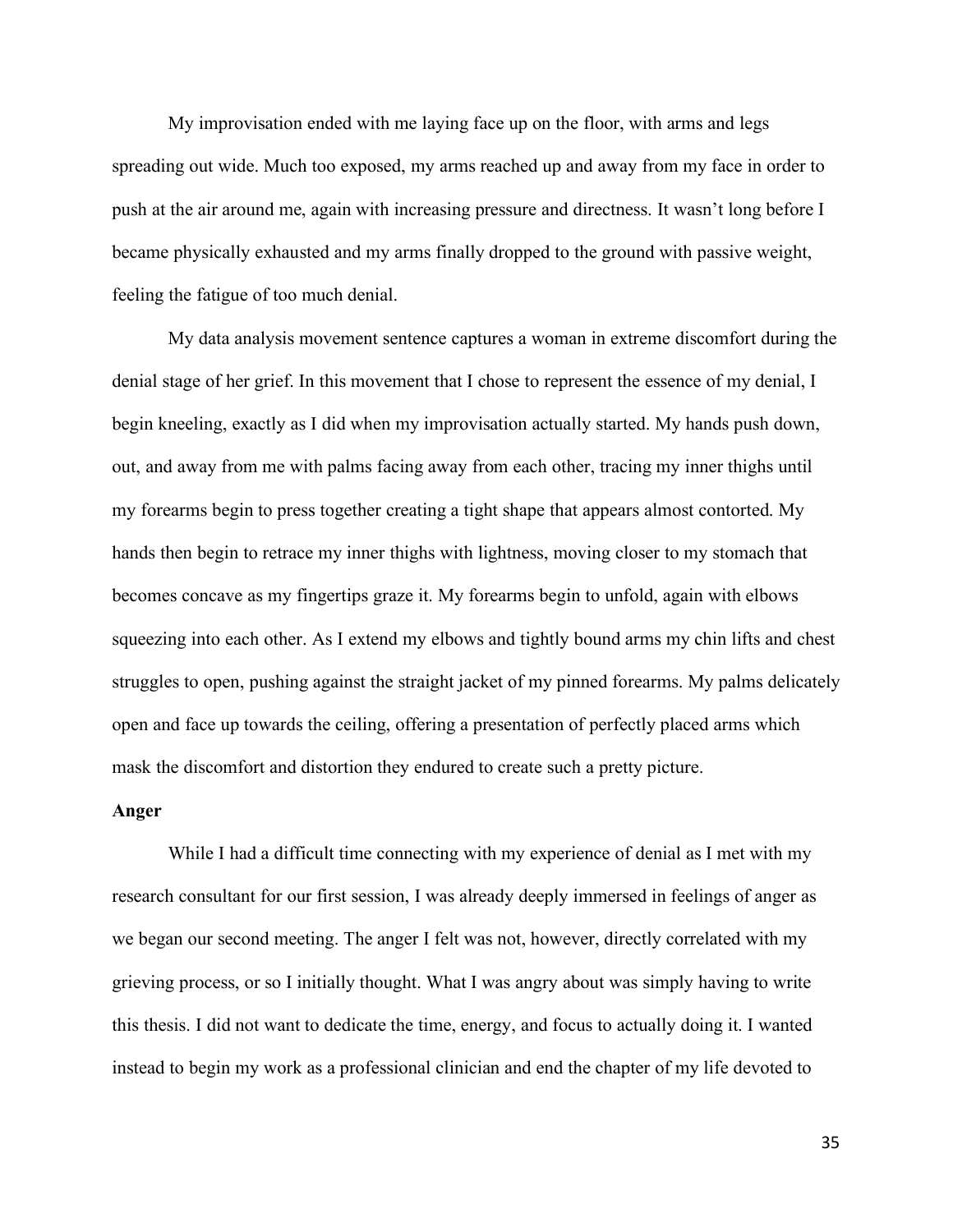graduate school. I felt totally finished with academia and resented the fact that although I had completed all of my dance/movement therapy and counseling coursework, I would not actually receive my degree or be eligible to receive a counseling license until I had written and turned in a thesis.

My consultant encouraged me to use this particular manifestation of anger to fuel my 15 minute improvisation for the day. Doing so was not a challenge as the emotion was right at the surface of my skin, mouth, and eyes, and I could sense that the emotion wanted to be expressed. The floor became my physical outlet. The pushing my body had executed during my denial improvisation gained even more force and strength as I pushed again, but this time against the wooden floor. For some reason, I never wanted my full body to be in contact with it; I continuously pushed certain body parts into its resistance so that other body parts could hover just above it, as if escaping hot lava. Much of the beginning of my improvisation consisted of holding myself up in a plank position. My hands and feet pushed into the floor with the increasing pressure of my muscles; they wanted to exert themselves to avoid allowing my torso, legs, and head from sinking—any kind of recuperation or yielding was not an option for me.

During a later section of my improvisation I stood on my knees, pressing them into the ground as my shins and feet floated above it. I aimed to balance in that completely unstable position, teetering on the edge of plummeting forwards and falling backwards. Much like in my denial improvisation my hands were drawn to my stomach, pushing into it and causing it to hollow, yet this time much more vigorously and quickly as if burying a secret in the dark depths of my gut. Finally, unable to continue hovering so awkwardly and unnaturally above the earth, my shins clunked down and my hips collapsed onto them. At this moment I inhabited a posture that no longer pushed any body part away from the floor, and with a slightly slumped spine my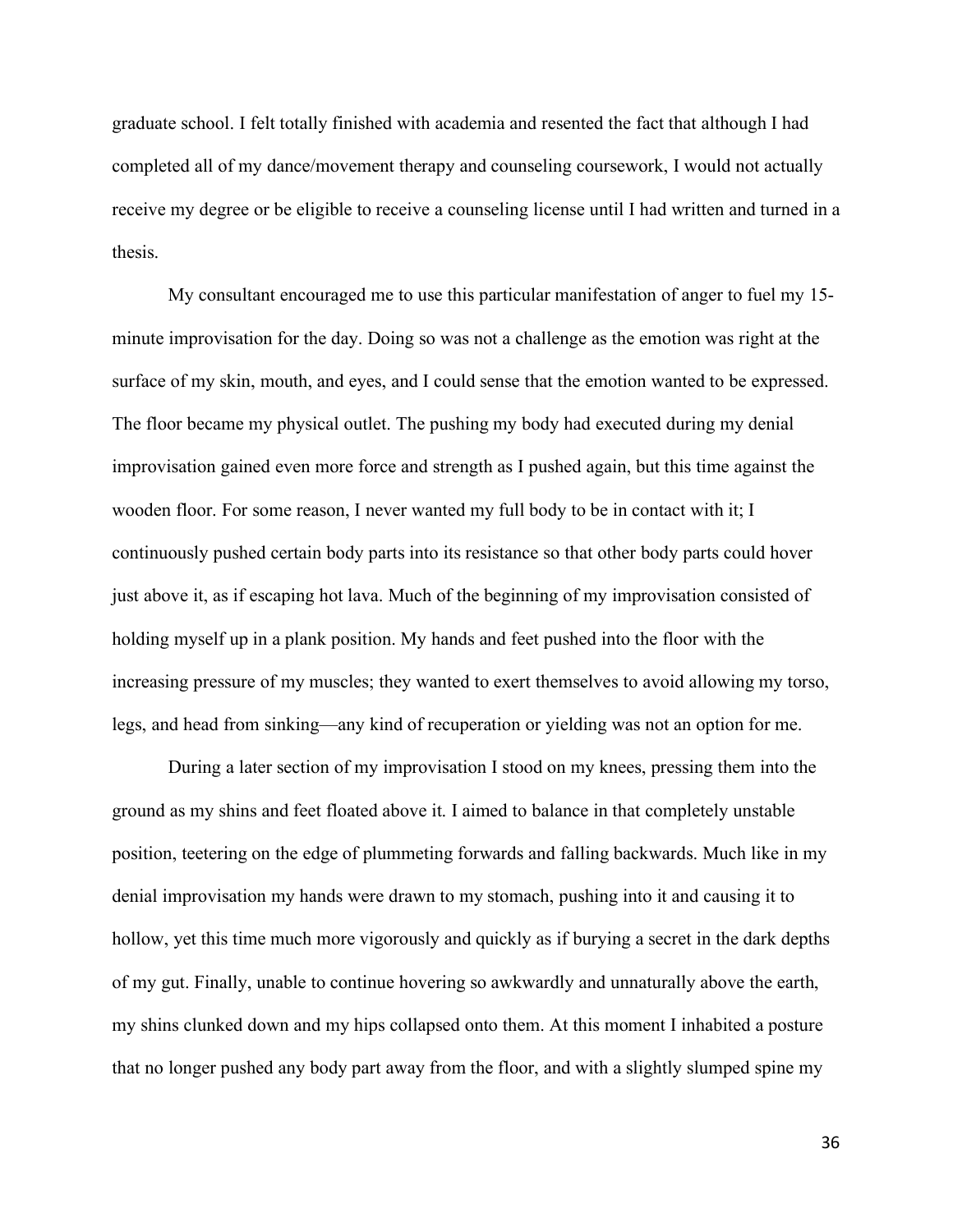mouth suddenly stretched open to let out a silent scream. Immediately afterwards my fingertips found my jawline to offer it a massage.

These previous three moments—the jaw massage, scream, and stomach burial—became concretely linked together in my creation of the anger portion of my data analysis movement sentence. My body had left off with my forearms extended in front of me and my elbows glued together just above my chest, with my palms open and facing up towards the ceiling during my denial movement. From there, I guide the pointer and middle fingers of both hands to my jawline where they begin a circular massaging rhythm—undoubtedly an attempt to soothe the mouth that not only unleashes but also clenches tightly to swallow my screams.

As my jaw receives its massage in my data analysis movement sentence, I begin to stand up. Once I arrive on my feet with my spine lengthening up in the vertical dimension, I again silently scream. My hands cup my face beneath my chin and trace an arced pathway towards the floor in front of me, as if following the imaginary stream of energy initiated by activated vocal chords yearning to be heard. As my hands move and my silent scream intensifies, my spine rounds forward and my knees bend, bringing my body back to the seated position in which it began. Finally, my hands press into my low belly, first simply to squish it into a flatter position, and then ultimately to continuously press my hands downward as my use of time accelerates. During this moment I again imagine a burial of sorts—I use the increasing pressure of my arm and hand muscles to push something further and further away from the surface of my body.

# **Bargaining**

Kübler-Ross (1969) described the bargaining stage of grief as one during which dying individuals wish to stay alive for just a little bit longer. Perhaps, they think, if they can be on their best behavior despite their inevitable death that is quickly approaching, they can enjoy the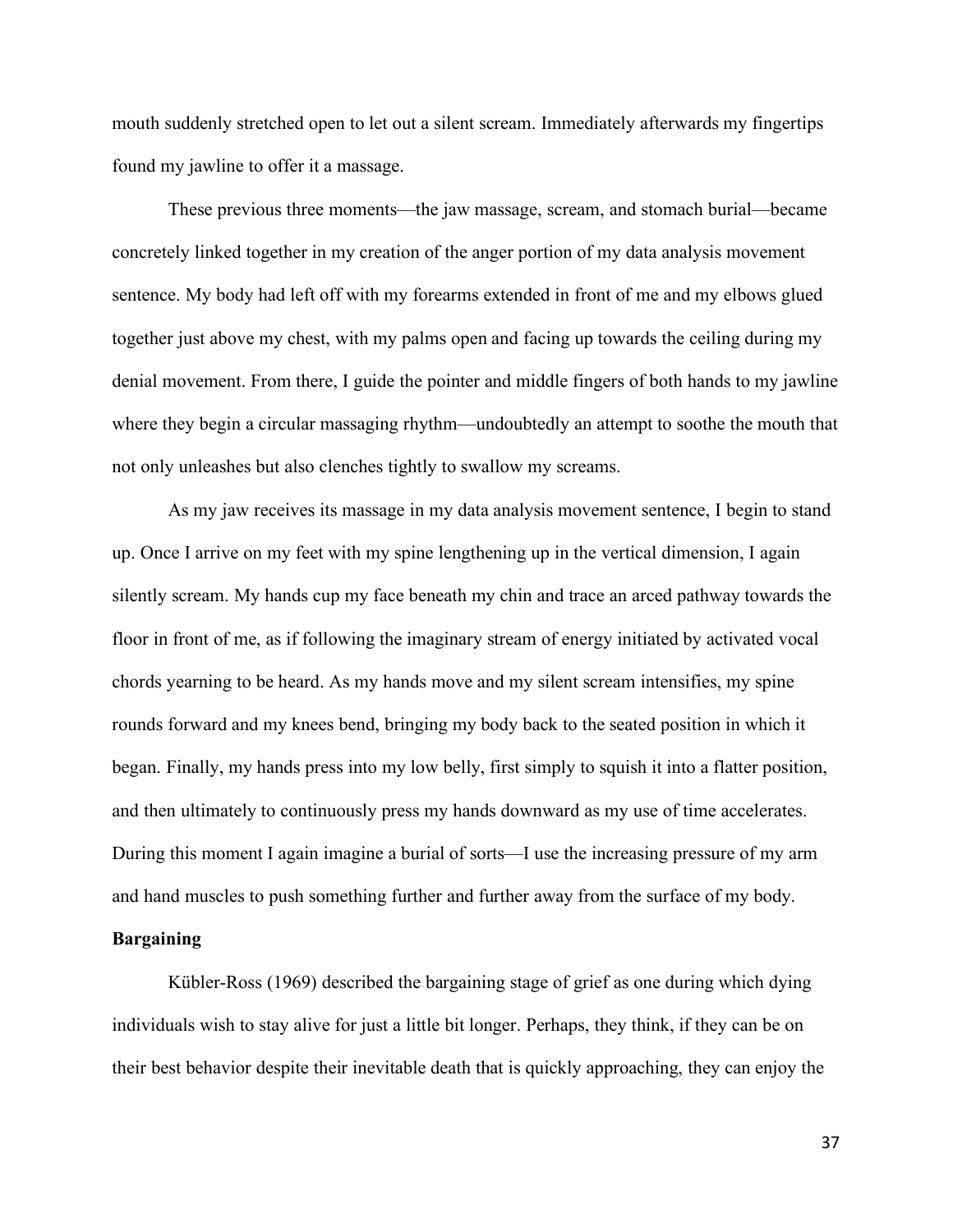beauty and happiness of life for even just a few more days. This particular sentiment illustrates my body's experience of bargaining perfectly—I was aware on the day that I explored the bargaining stage of grief that my own death, so to speak, would soon occur. I would eventually reach the point in my grieving process wherein a fuller expression of letting go would become my only option, and I understood that this kind of letting go would mark the death of a very specific way I had been living my life for so long.

It is no surprise that those who are dying—whether in the literal or more figurative sense—hope to hold on for a bit longer. Loss of any kind brings with it transformation of the body, mind, soul, or perhaps even all three; and transformation often implies a sort of breaking down in order for a complete rebuilding to occur. I believe that it is always one's hope that what is rebuilt can yield a new beginning full of invigoration and inspiration, but it is during the breakdown that some of the most painful, tumultuous, and ugly moments begin to unfold.

So, in order to postpone my own experience of pain, tumult, and ugliness, I indulged in only the movements that felt good in my body as I executed my 15-minute bargaining improvisation. I wanted so badly to feel only physical satisfaction and ease that I often paused completely in moments of pure bodily deliciousness. My muscles and bones hung with passive weight, suspended from invisible strings attached to the ceiling, totally held and cradled by the space around me; it was as if I did not have to do any work at all to shift myself in and out of different shapes. During one such moment I sat cross-legged on the floor with my arms stretched towards either side of my body, reaching out in the horizontal dimension. With my elbows still placed in line with my shoulders, my forearms suddenly dropped as my wrists pointed down towards the ground. My upper arms remained parallel to the earth and my chin sank down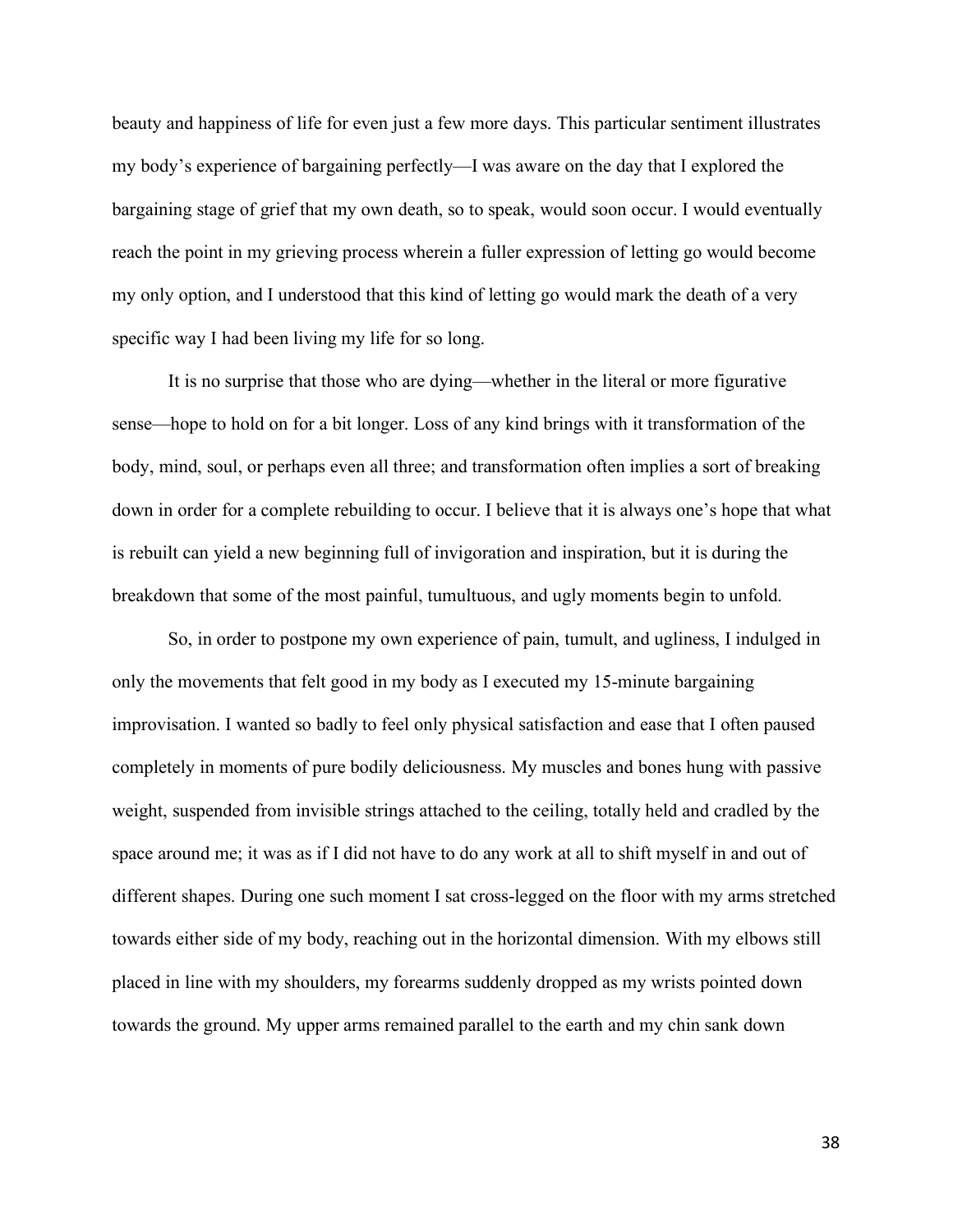towards my chest. In that moment I was a puppet in the most luxurious of ways—my entire body went limp except for my elbows that were supported and lifted by the room's imaginary strings.

My bargaining improvisation was pure recuperation for me. Whereas my body's explorations of the denial and anger stages of grief included much physical—and mental and emotional—exertion, my body's sense of bargaining offered me the ability to soften into the space around me and simply enjoy myself. When I wasn't paused in a state of complete comfort and relaxation, I was often inhabiting various forms of the body-half pattern of total body connectivity (Hackney, 2002). During one moment I lay on the floor with my feet planted and my knees pointing up towards the sky. From there both of my knees dropped towards one side of the room as my upper body responded to the motion by gently curving in the same direction. My knees then dropped to the other side of the room and my upper body responded in the same way. This homologous windshield-wiper pattern continued on until it developed into a full body swaying rhythm. Whereas I looked forward to the dinging of my alarm signaling 15 minutes during my denial and anger improvisations, I wanted to stay in this one for much longer.

The piece of my improvisation that was most intriguing to me—and ultimately became the bargaining section of my data analysis movement sentence—was one during which I stood with my hands interlaced behind my head and with my elbows pointed directly out to either side of me. I then bent my knees a bit and leaned my head back into the support of my hands, giving way to an arch of my thoracic and cervical spine and a lift of my sternum. With this posture as my home base I began to lift the ball-mound of my right foot. As I shifted my weight into my right heel I opened my right elbow more towards the side of the room and allowed my right shoulder, hip, and knee to follow suit. I then pulled my joints back towards the midline of my body and executed the same motion on my entire left side.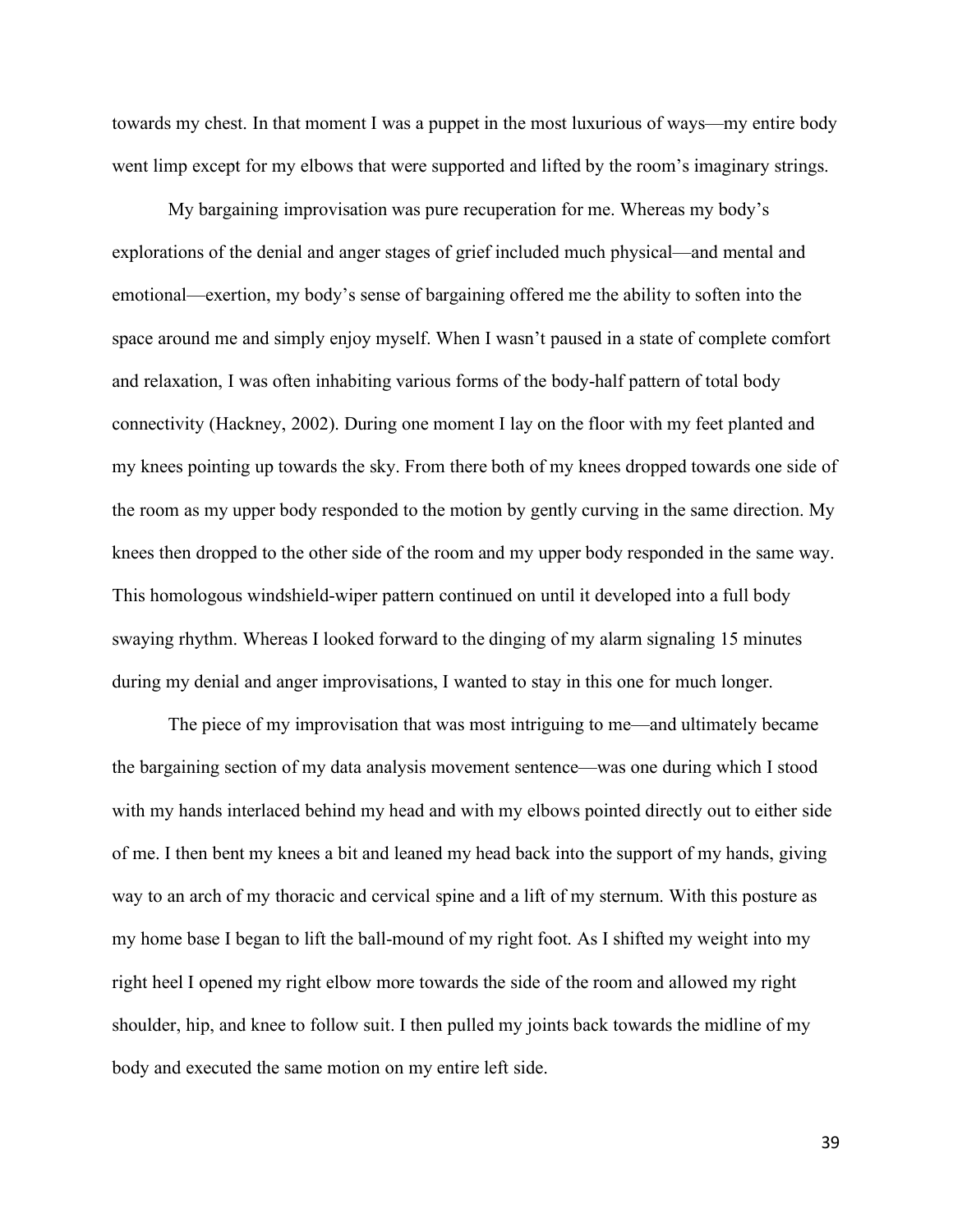This sequence continued several times until it, again, became a sort of swaying rhythm that provided me with the sensation of being cradled by a hammock that was swinging peacefully and slowly back and forth. While creating my data analysis movement sentence, this body-half experience was, as I mentioned, the movement that to me felt the most representative of my bargaining. As my hands completed their anger stage stomach burial I stood up for the second time in this movement sentence and began my swaying, hammock phrase.

### **Depression**

Similar to my experience with anger, I met with my research consultant on the day of our depression exploration feeling exactly that: depressed. The night before I had a very strange experience that I could not rationally explain then, and still frankly cannot rationally explain now. I awoke in the middle of the night hearing my iPhone playing a song. I had not been listening to music before going to sleep, nor had my Spotify music app even been open on my phone's screen that night. Surprised and confused, I looked at the title of the song playing and could not believe my eyes. The song "Madonna" (CocoRosie, 2004, track 10) is one that I listened to often during my last year living in New York City. Though beautiful, it has an eerie, almost dark feel to it that matched the depression I was deeply immersed in as I transitioned away from professional dance in New York City to a new life of uncertainty in Chicago. I had not listened to, seen, or even searched for that song since that period about seven years ago. Seeing that song appear on my phone and hearing its words was like witnessing a ghost from my past; there was absolutely no logical reason it should have so suddenly started to play at three o' clock in the morning.

Shaken by that experience and abruptly thrown back into the depression I had felt the first time I considered leaving my dancer-self behind, it was not a challenge for me to access the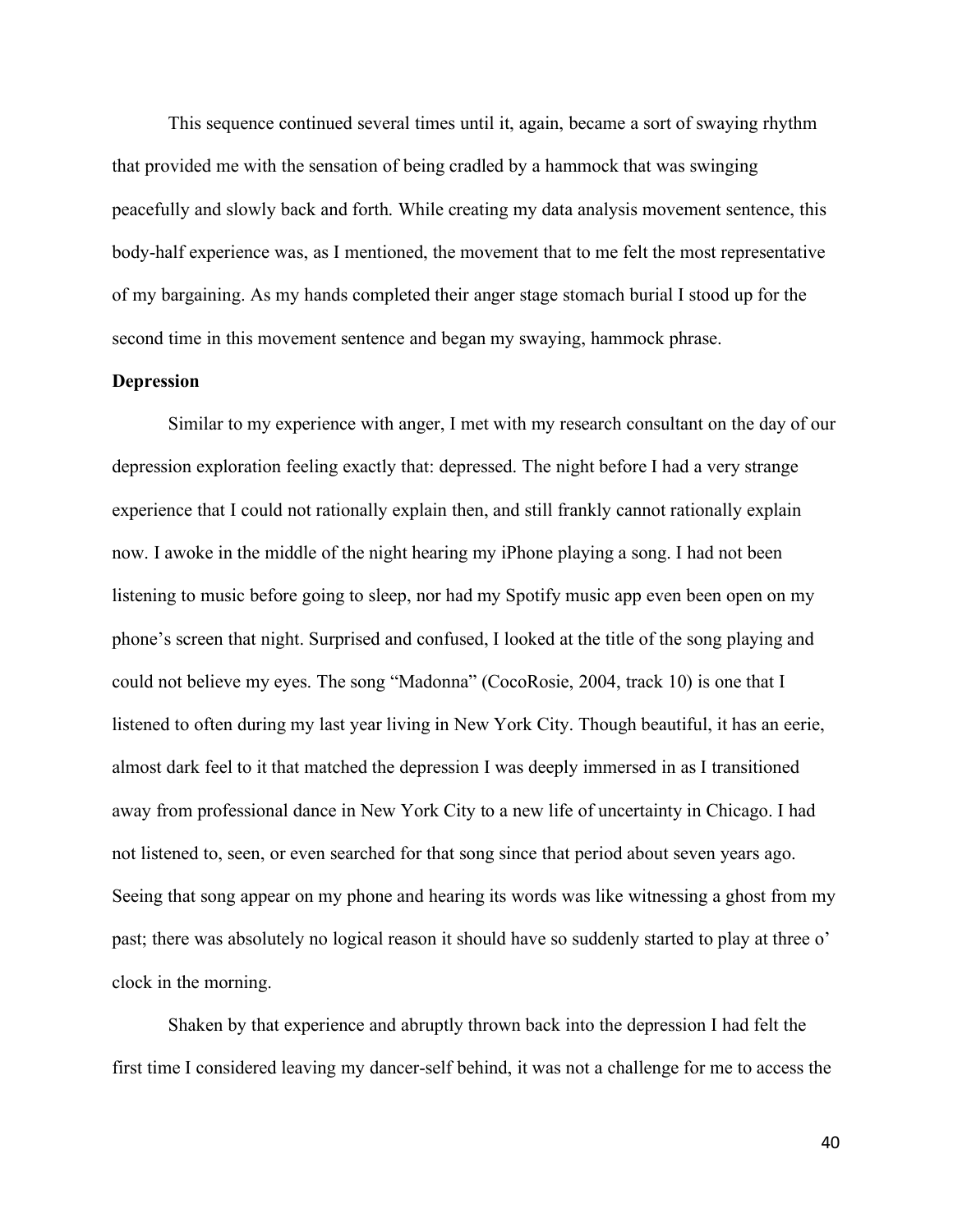depression stage of grief during my improvisation that day. Two themes revealed themselves as I moved: my hands pressing together in front of my chest in a prayer position, and my thumb and pointer fingertips pressing together as if holding an imaginary thread between them.

I remained at a low level for the duration of this improvisation, and for much of it I either kneeled or lay on my stomach or back. I almost never opened my eyes and ultimately fell into a trance-like state as I moved; when the 15-minutes were complete and my timer jolted me from my remote state, I opened my eyes expecting to be in one part of the room and was shocked to find I was in a totally different place—that is how deeply submerged I was in my exploration. There was a sense of timelessness that both my consultant and I experienced. I continuously moved at an extremely slow pace that never once shifted and that my consultant described as "hypnotic" (K. Larsen, personal communication, July 20, 2018). I also moved with lightness, which is not at all my preference. I tend to access strong weight in almost everything I do, and I also prefer accelerating time; moving with timelessness and lightness is incredibly unusual for me.

My hands and fingers were very active during this improvisation. My research consultant remarked that he was drawn to a moment towards the beginning of my improvisation during which I simply traced my neck with my fingertips with lightness and indirectness. After I finished moving he reflected to me that from that moment on he felt that I was allowing the particular stage of grief to move *me*, rather than vice-versa. He witnessed me truly allowing my brain to quiet and my body to speak. And speak, it did—as I moved I sensed the words "faith" and "trust" emerge from somewhere within me. In general, this improvisation took on quite a spiritual feel. I do not identify as religious and rarely even identify as spiritual, but those two words that my body/mind offered me, plus my hands being perpetually pulled into a prayer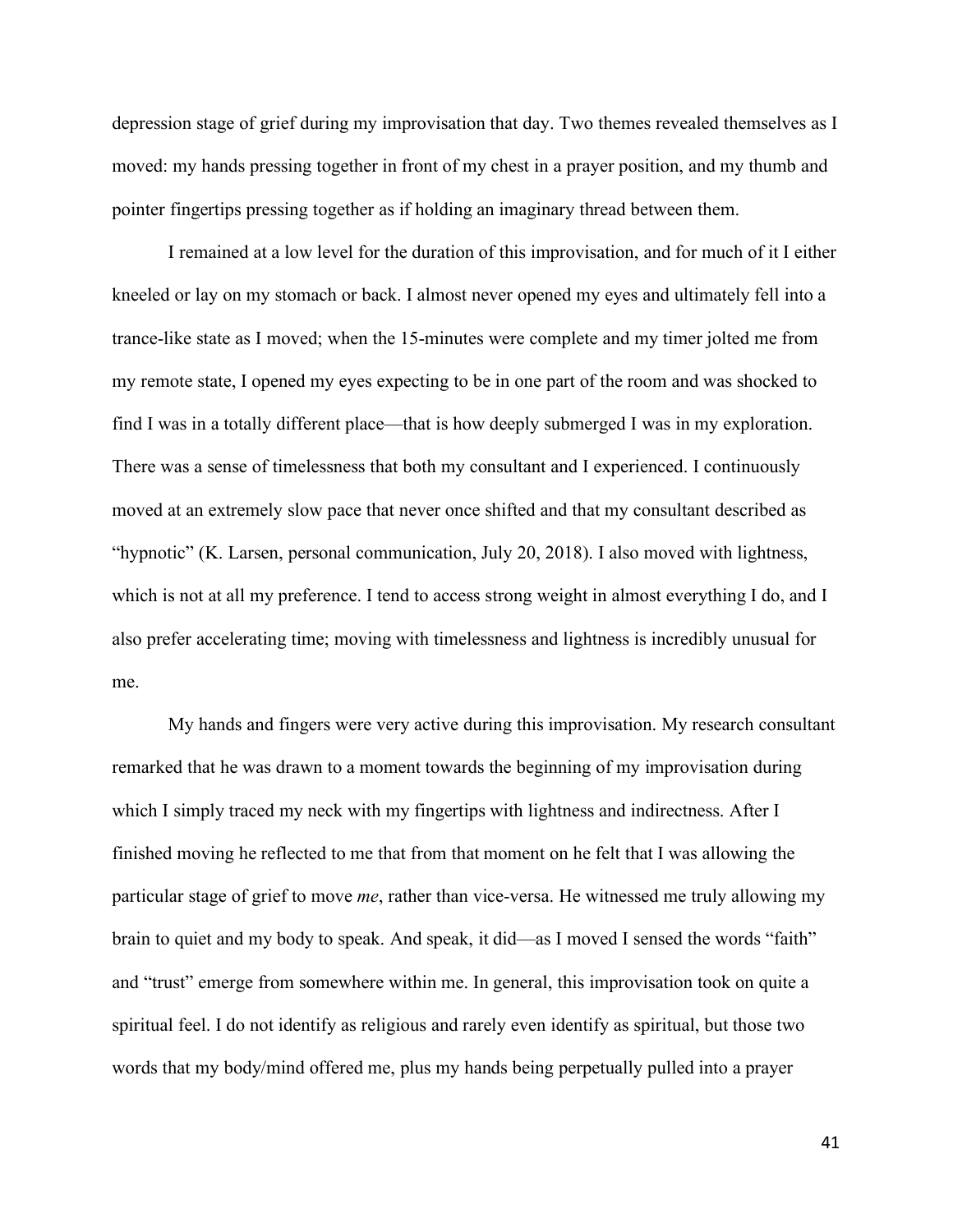position—not to mention the fact that I had just had an unexplainable experience with a song titled "Madonna" (CocoRosie, 2004, track 10)—heightened my awareness around the fact that spirituality is mostly absent from my life. Moreover, when my consultant and I verbally processed my improvisation afterwards he stated that he felt like he was "watching a prayer" (K. Larsen, personal communication, July 20, 2018).

The depression phase of my data analysis movement sentence weaves itself in as I complete my body-half bargaining sway. I then draw my hands together in a prayer position in front of my chest, and with my palms touching I drop my chin and close my eyes. I maintain that gesture while standing completely motionless for several seconds. Finally, my hands detach as I press the index finger and thumb of both of my hands together with directness and gently drift them away from each other with deceleration, as if pulling a very delicate thread taut. I peer down at the thread I am holding, and then bend my knees and lay it on the ground. As my torso hovers over the thread I simply gaze at it, as if unconsciously knowing that I will never see it again. After a moment or two I slowly begin to straighten my knees and stand back up, yet my eyes remain fixed on what I have placed on the floor in front of me.

## **Acceptance**

Part one. Reading Kübler-Ross' (1969) words that "Acceptance should not be mistaken for a happy stage" (p. 110) offered me a great deal of relief, especially because I felt mostly frustrated, discouraged, confused, and simply sad as I explored the acceptance stage with my research consultant over the course of two data collection sessions. Entering into our fifth—and what I initially thought to be our final—session, I informed my consultant that I was not sure I had actually achieved any kind of acceptance around the loss of my professional dancer-self. So rather than forcing an improvisation about having reached this particular stage, my consultant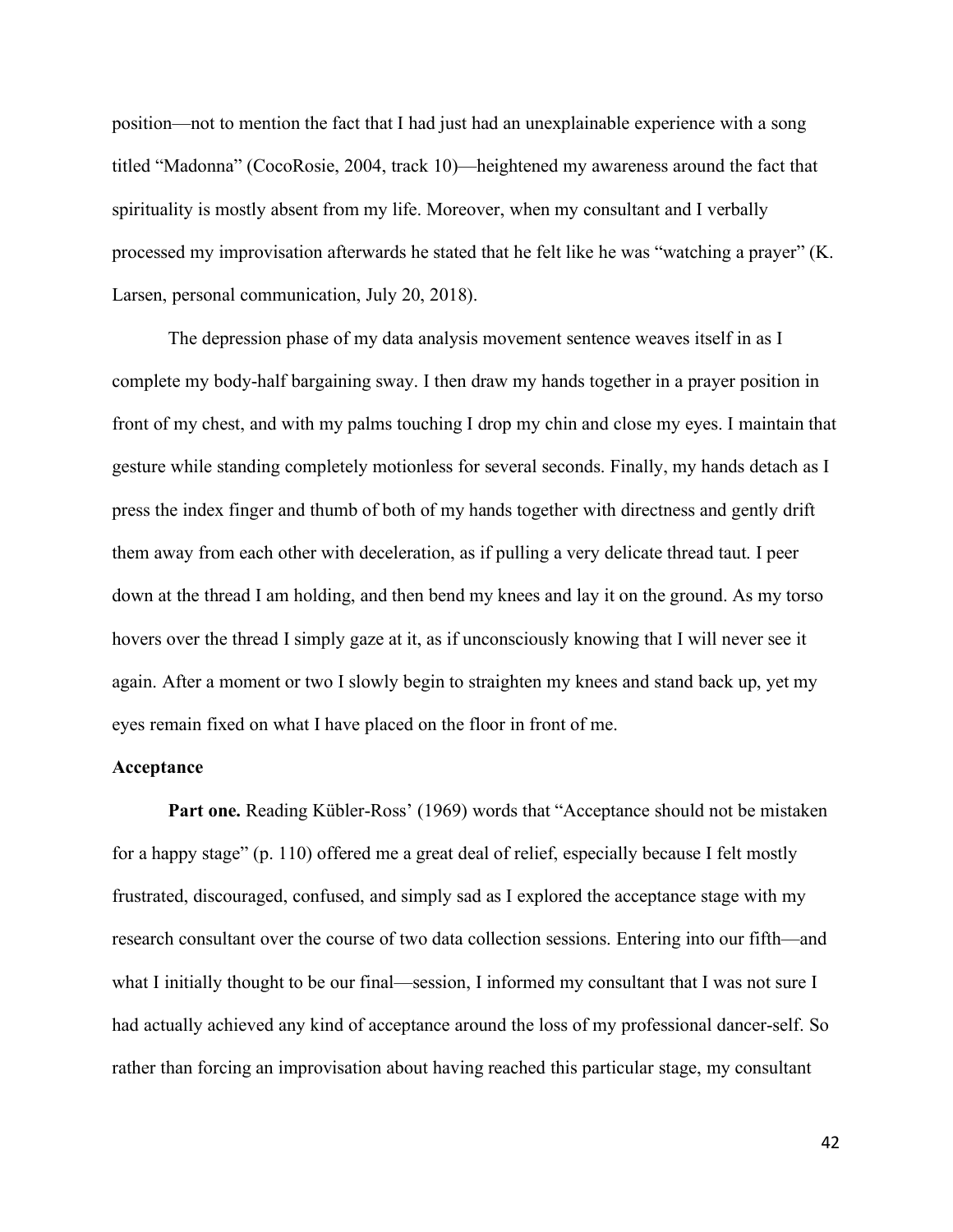invited me to instead break my 15-minute improvisation structure up into two seven-minute improvisations. First, he encouraged me to move my embodied knowledge of how acceptance has felt for me in the past; he hoped I could remember accepting other transitions I have experienced in my life so that I could let those memories guide me. For the second improvisation my consultant invited me to move how I would ultimately like my future experience of acceptance to feel—if and when I do reach that stage of grief—and allow my body to move those sensations and images.

Imagery did, in fact, emerge in a big way as I moved for the first seven minutes. The image of an hourglass presented itself to me in such a clear, vivid way that I could barely remember the movements of my body after completing my improvisation. I do remember being very drawn to my shoulders, and the thematic movement of scooping my elbows and forearms down and out at the sides of my waist and then arcing them up and around towards my shoulders repeated itself several times. My fingertips would land on my shoulder heads with my elbows pointing out, and although my fingers very lightly rested there my body's felt sense was of heaviness, as if my shoulders were carrying something rather weighty. With the repetition of this movement the hourglass image continued to imprint itself in my mind, and other than that image and the scooping-shoulder movement, the rest of my experience during those initial seven minutes was a complete blur. My research consultant verbally reflected back to me that he saw me moving in the sagittal plane quite a bit, and also that I finally stood up after spending most of my time during the last four improvisations on the floor, but otherwise neither of us recalled significant movement moments.

Quite annoyingly to me at the time, my second improvisation was even more of a blur. I found myself back at a low level, mostly seated on the floor, and I spent much of the time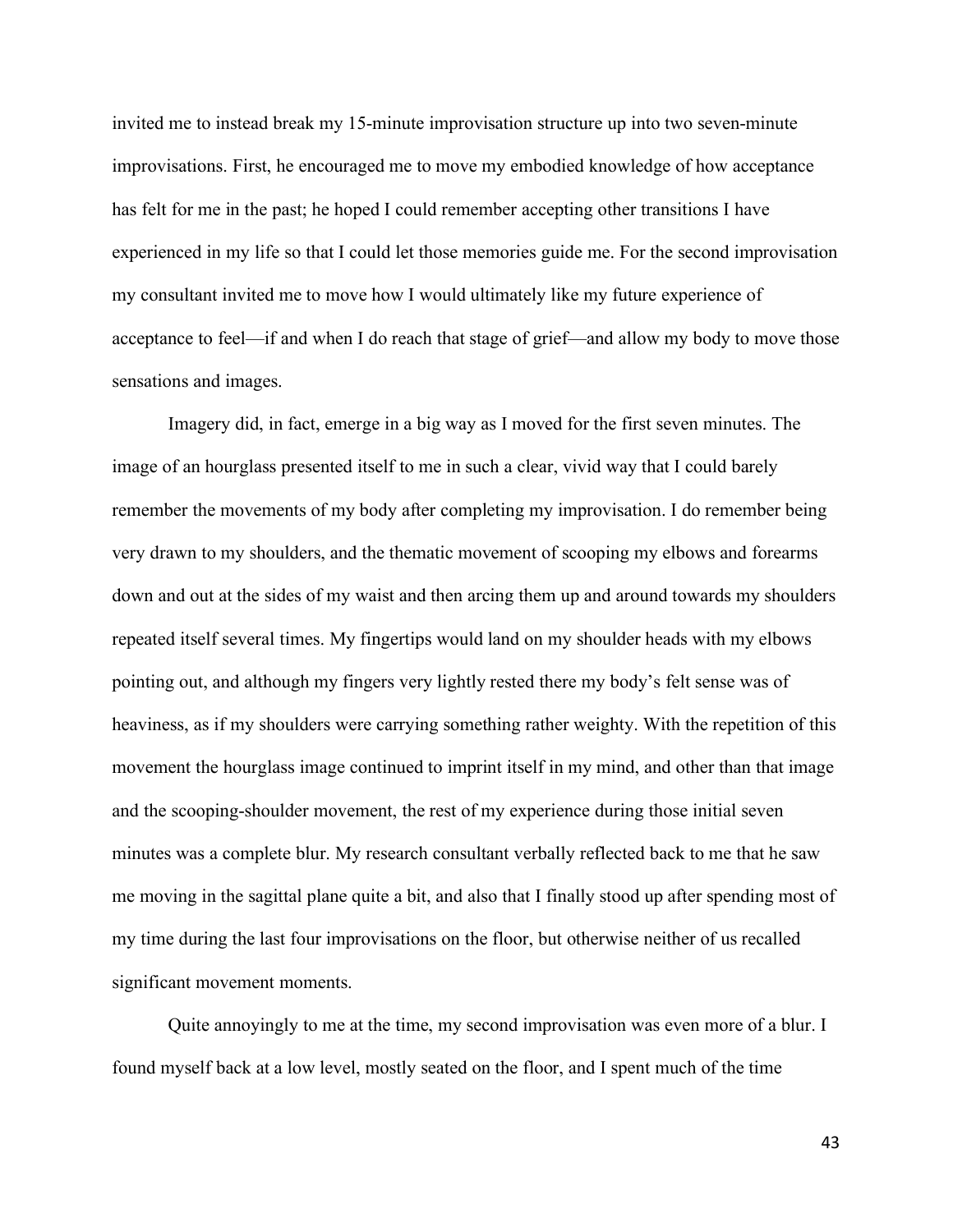stroking my arms and legs with my hands. I was not aware of any imagery that time, and the only distinct awareness I had was how incredibly lazy I felt. I remember not even wanting to move my body, and when I could finally muster up some energy to do something physical all of my body parts felt disconnected. On an even larger—and somewhat frightening—scale, I felt completely disconnected from my body as a whole. I was not exactly experiencing numbness, but rather my limbs were alien to me; I did not recognize or understand them.

The seven minutes dragged by, and when my alarm finally rang I hastily exited my improvisation and sat back down on my research consultant's couch, slumped over and ashamed. I felt totally exposed. I knew in that moment that my consultant was aware of how dissatisfied I was with my exploration of acceptance and I told him that my movement had felt purposeless. He asked me the simple question, "What are you grieving?" (K. Larsen, personal communication, July 27, 2018). I had sought out on this thesis journey to grieve the loss of my professional dancer identity, and that concretely defined process was the very foundation of the work I was doing with my consultant. Yet in that moment my mind was a complete blank. Not only did I not have an answer for him, but I had no idea what I was actually grieving anymore. I had lost any and all sense of direction and was able to reply with only, "It was clear to me at the beginning what I was grieving, but now it's not at all." Without missing a beat, my consultant stated, "Just like your life. Your research process is now mirroring your life" (K. Larsen, personal communication, July 27, 2018).

It took me a moment to grasp the point he was trying to make as my mind/body continued to feel foggy, but suddenly I started to cry. It all began to make sense to me: my life had been completely planned out and written in stone from the moment I decided I wanted to do nothing but dance. I gave myself no room for uncertainty because there was just one option—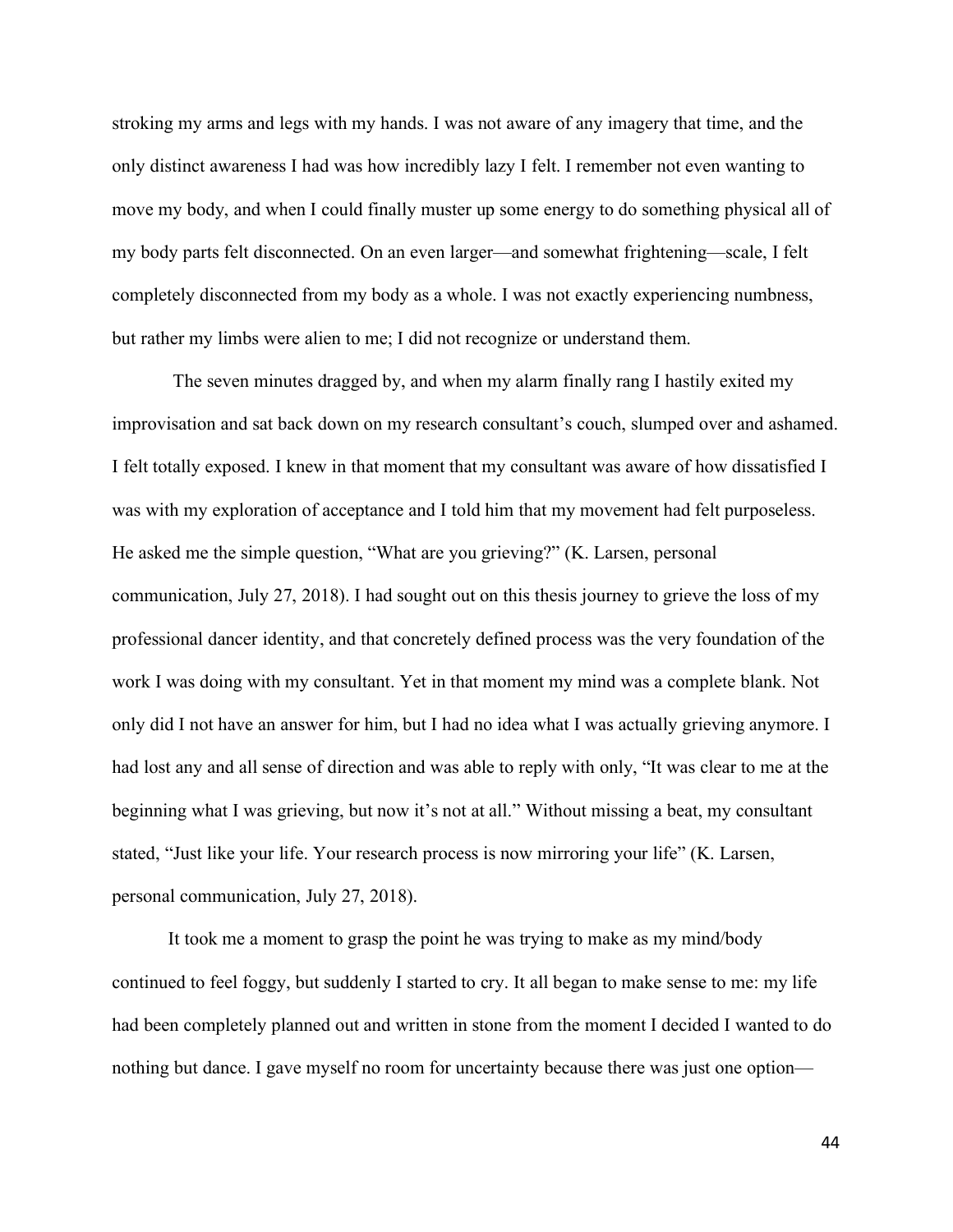joining a professional dance company and devoting my existence to that single endeavor. Now, having veered off that path and beginning to navigate the field of dance/movement therapy and counseling—a profession that I have explored for less than three years—the plan has been ripped to shreds, the stone has melted, and what is left over feels like a murky mess.

Similarly, I began my thesis process with a clear understanding of its structure. I anticipated making it to the end of my data collection and analysis having experienced all five stages of grief and feeling as though I had been able to release all of the pieces of my past I was clutching onto so tightly. I recognize now that that was my brain doing the talking, the planning, and the controlling—just as it did when I danced. My body, on the other hand, told me a different story. My body let me know that, just like in my life as a whole, reaching a specified destination will not always happen. I might be left throwing my hands up in the air shouting the words I then spoke to my research consultant: "I am afraid of not having a purpose."

Too overwhelmed by the gravity of the previous statement, I began wiping my tears and searching for other words to say. My consultant would not let me off the hook, however, and encouraged me to stay with the emotion I was experiencing. He encouraged me to let myself cry. He then invited me to sense into what was happening in my body, and I noticed that it was becoming hard for me to swallow and that I had a headache. The most difficult directive he gave me was to repeat my statement out loud, over and over. Sensing my trepidation and the difficulty I was having with the task, my consultant asked me what the statement needed in order to continue its repetition. I took a deep breath, and that allowed for more ease in my speech.

With the addition of breath Kris asked me if anything about my overall present-moment experience had shifted, and I told him that the colors in the room were beginning to look brighter. With that he invited me to tell the vibrant colors I saw that I was afraid of not having a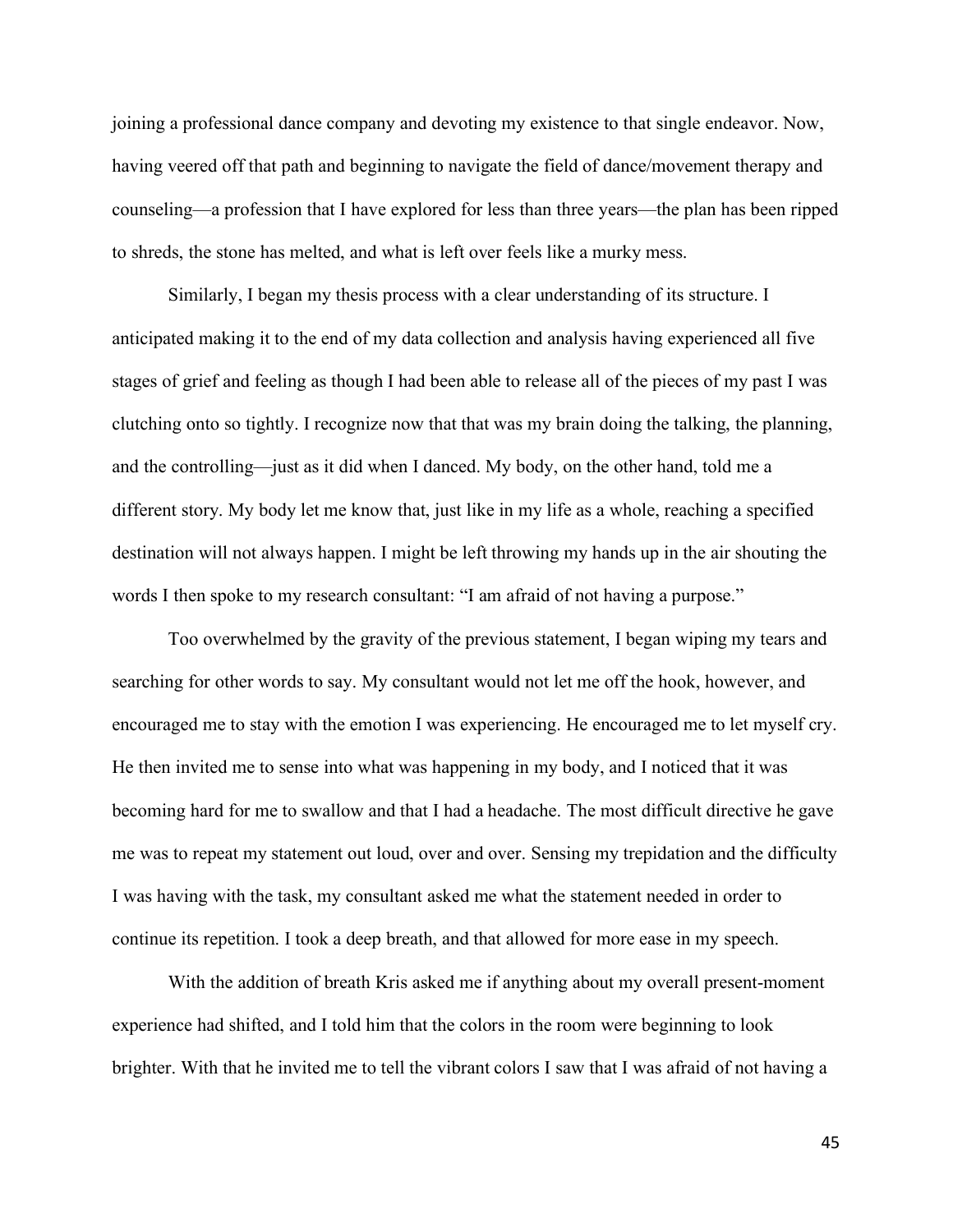purpose. Immediately, feeling much too vulnerable, I remarked that I did not want them to know! This statement provided us with a moment of lightness, and together we laughed about my very sincere fear of not being judged by the colors in the room. As the intensity of previous moments dissolved just a bit, my consultant looked me in the eye and stated, "Now, tell me" (K. Larsen, personal communication, July 27, 2018). So, I did. I told him again that I was afraid of not having a purpose, and with that he said simply, "*That*, Joanna, is acceptance" (K. Larsen, personal communication, July 27, 2018).

**Part two.** Because the movements of my acceptance improvisations were so blurry and unclear to me, I did not feel prepared to add to my data analysis movement sentence on that particular day. My research consultant asked me to return for a sixth session the following week so we could not only unearth the movement I was searching for, but also so that we could wrap up our experience together. Allowing myself to remember what did resonate with me postacceptance improvisations, my consultant invited me to execute what I had established of my data analysis movement sentence thus far, and then to simply allow my body to shift into the acceptance stage however it wanted to in the moment.

I moved my denial, my anger, my bargaining, and my depression, and as I stood with my eyes locked on the imaginary thread I had placed on the ground in front of me I decided to turn around and walk away from it. After about five or six steps I paused and hesitantly reached my right hand behind me with deceleration towards the imaginary thread*.* I allowed the reach of my hand to ultimately turn me back around so that I faced the thread again, and then I looked at it one more time. The latter movements solidified the acceptance stage of my data analysis, as it finally felt complete in that moment, but I stood in that final position for an additional minute with tears in my eyes. I sensed the words "thank you" emerge from somewhere within me and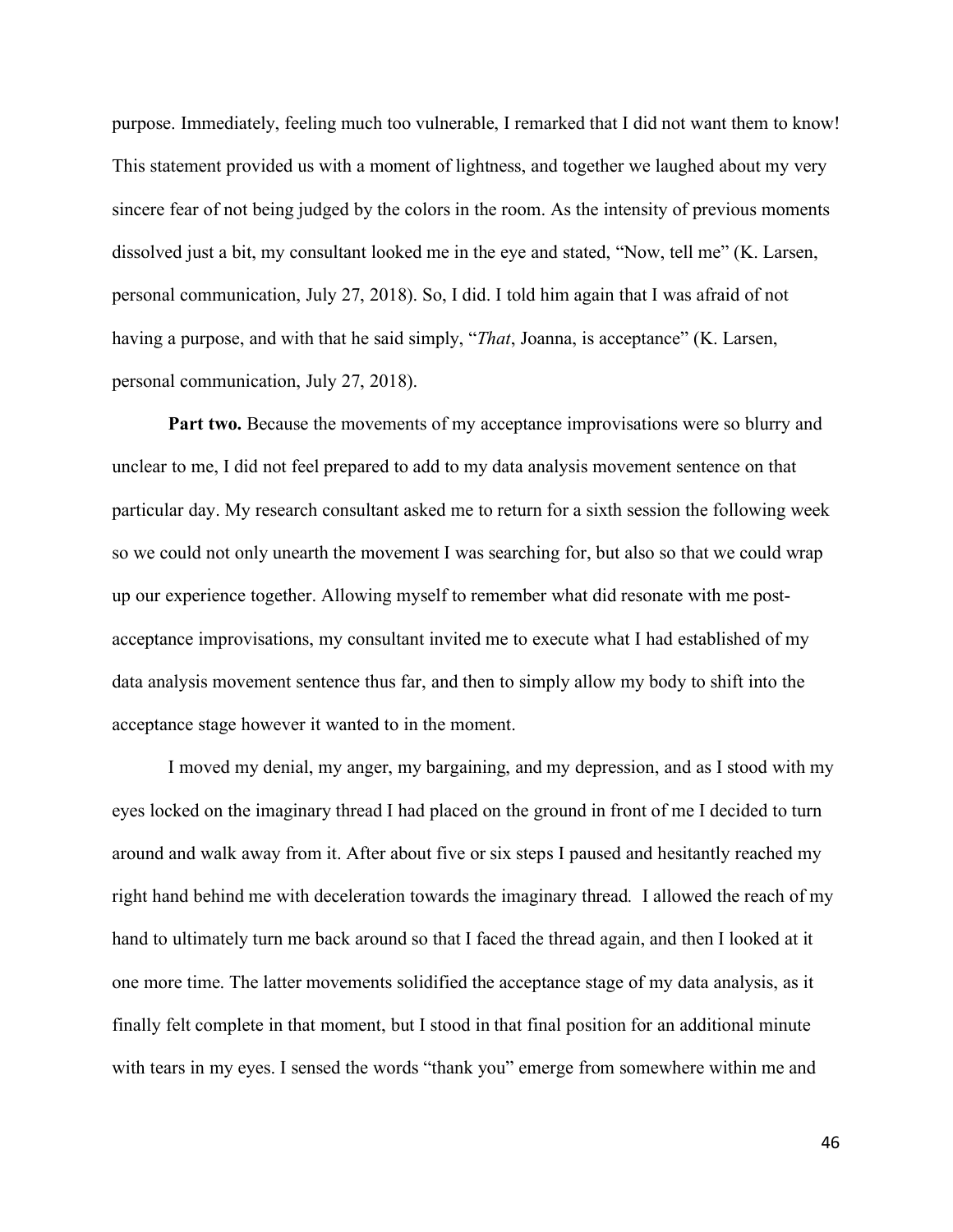silently said them to the imaginary thread, and whatever that thread truly represented for me. When I sat back down on the couch across from my research consultant one last time there wasn't much more we needed to say, other than our own thank you's to each other.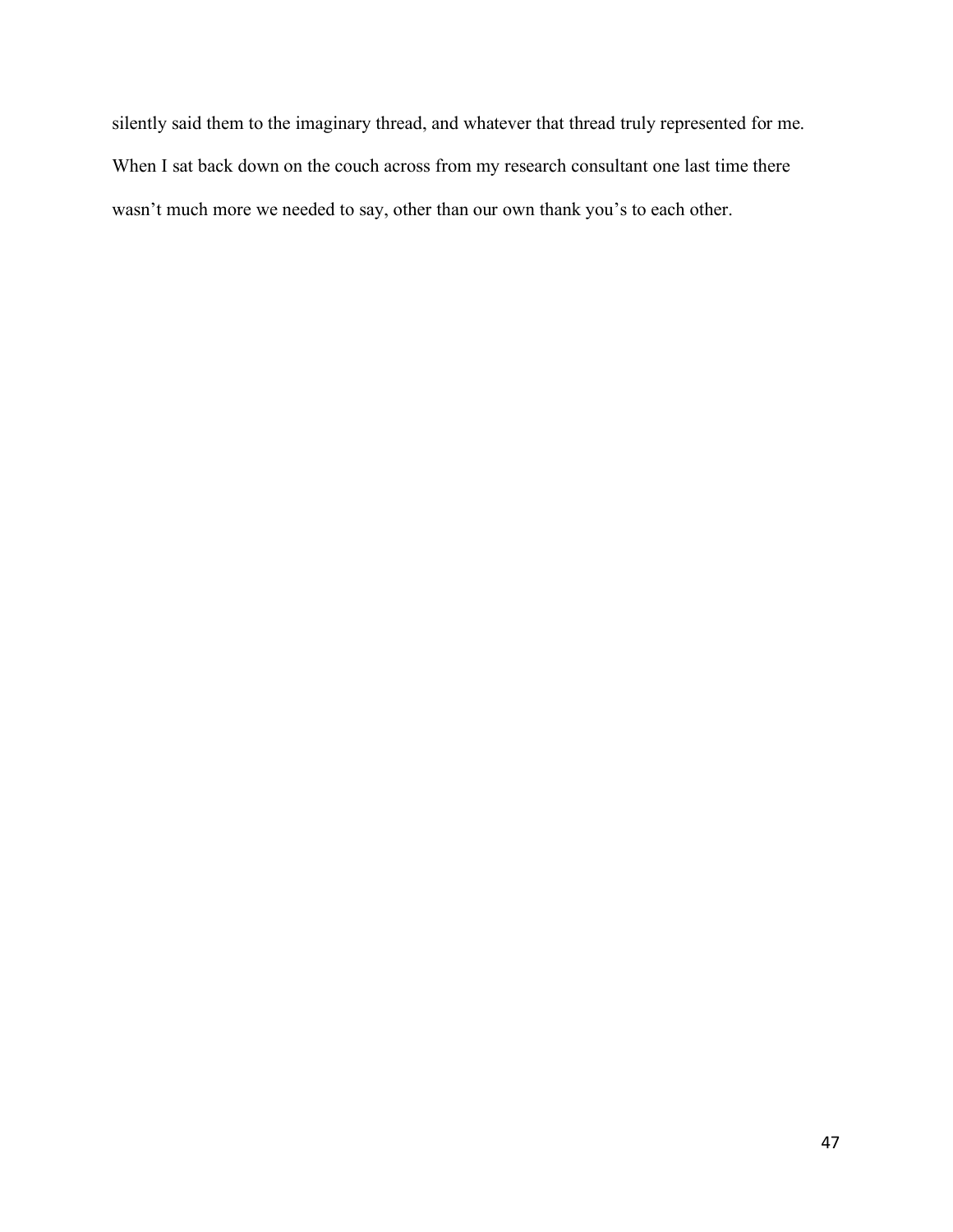#### **Chapter Five: Discussion**

The purpose of this embodied artistic inquiry was to allow myself the experience of consciously and cathartically grieving the loss of my professional dancer-self in order to not only understand the impact of that loss on my life, but also to recognize if and how I can healthily carry some pieces of that self with me as I begin working in the field of dance/movement therapy and counseling. This chapter will answer specifically the second part of my research question: How do I grieve the loss of my dancer-self that once was, in order to integrate what remains of her with my dance/movement therapist-self that is forming right now?

As I discovered how I could grieve this loss by physically moving through Kübler-Ross' (1969) five stages of grief, I began to recognize that it was not exactly pieces of my actual external dancer-self that I would be integrating with my dance/movement therapist and counselor-self. Rather, it was what lay beneath the external expression of my dancer-self—the authentic voice and sensations of my body which I had muted, numbed, and buried for so many years—that would truly inform who I will become as a professional clinician. Throughout the following pages I will describe meaningful themes that were exposed through my movement as I improvised each stage of grief, and also how all of these themes represent very important parts of myself which are not only yearning to be embraced, but also will act as significant tools for me to embody as I embark in this new career.

#### **Denial**

## **Outward-ness**

Kübler-Ross (1969) regards the denial stage of grief as a coping mechanism, and a healthy one at that. She recognizes that the anguish dying individuals experience as they await the inevitable may very well become much too overwhelming, so the respite of distracting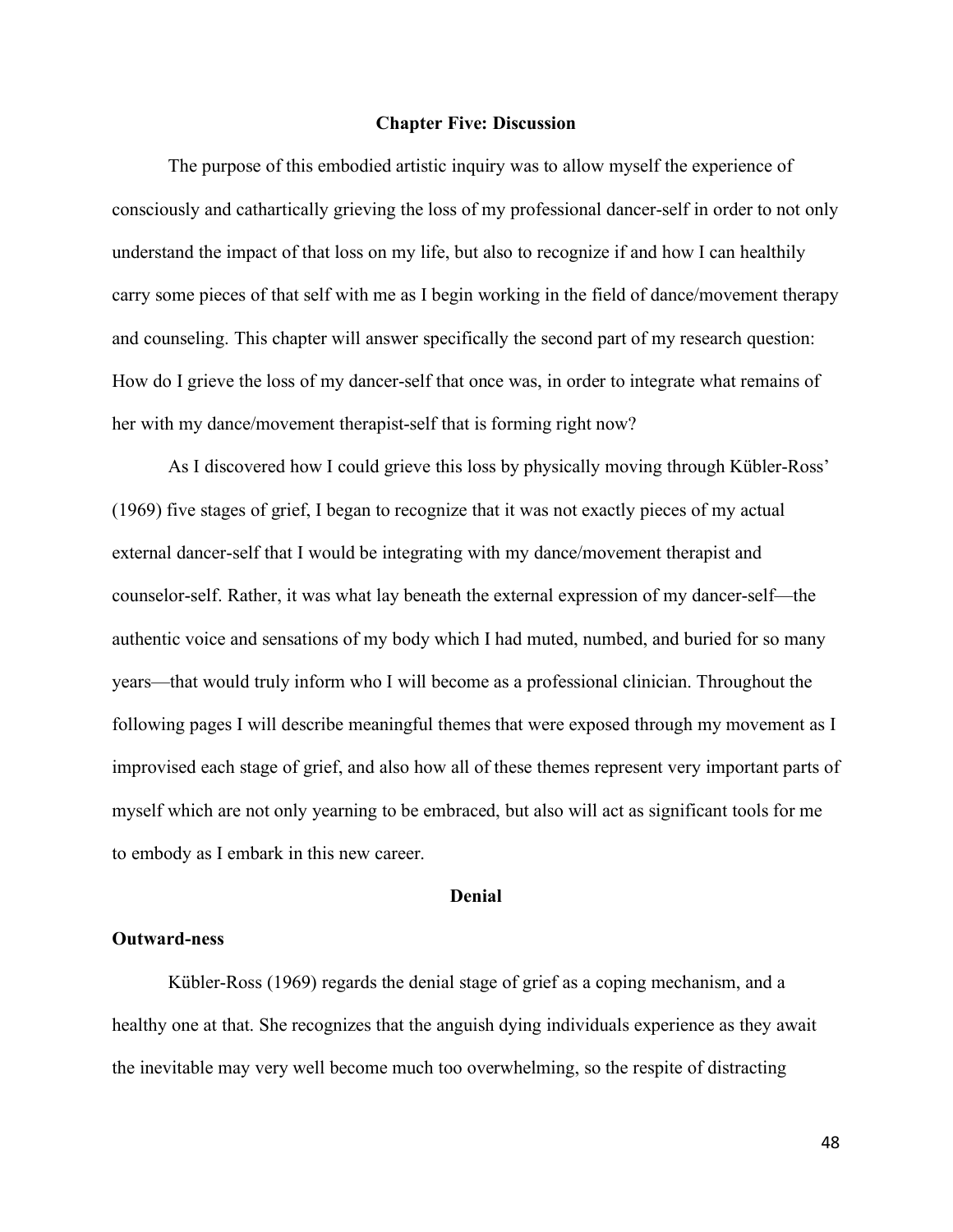themselves with other, less painful topics can be quite recuperative and necessary. I am aware that during my denial improvisation my impulse to perform a ballet port-de-bras, and also to use my hands and arms to physically push away from and not actually see reality closing in on me was just that: a coping mechanism. In truth, on that day with my research consultant I was aiming to delay the unavoidable loss I knew would eventually occur, but perhaps that's not such a terrible thing. I had identified as a dancer with a very controlled way of not only eating but also simply navigating the world for over one third of my life. The quest towards releasing all of that was a scary one filled with completely uncharted territory. My body's response to spend some time postponing the next steps allowed me a few moments to feel safe, comfortable, and familiar before diving into my grief.

My ability to choose a more external focus can serve me as a dance/movement therapist and counselor as a body-based resourcing technique. Skovholt and Ronnestad (2003) wrote that the cultivation of boundaries is a crucial part of becoming a skilled and emotionally regulated clinician. During moments with clients wherein I feel triggered and my own material threatens to surge towards the surface, I can remember my experience with the denial stage of grief. Whether inviting my client to execute very outwardly-based movements with me in session to keep us both grounded, or performing a port-de-bras or a push on my own after a session, I can trust that my body has the skillset to distract itself from acute discomfort. Of course, I recognize that this distraction technique was the one and *only* technique I employed while maintaining my skinny dancer façade (in order to not feel any kind of chaos or uncertainty). With my embodiment of each of the other themes I will discuss next, however, I believe that I can begin sensing when some denial is healthy, and when it becomes more of a numbing mechanism.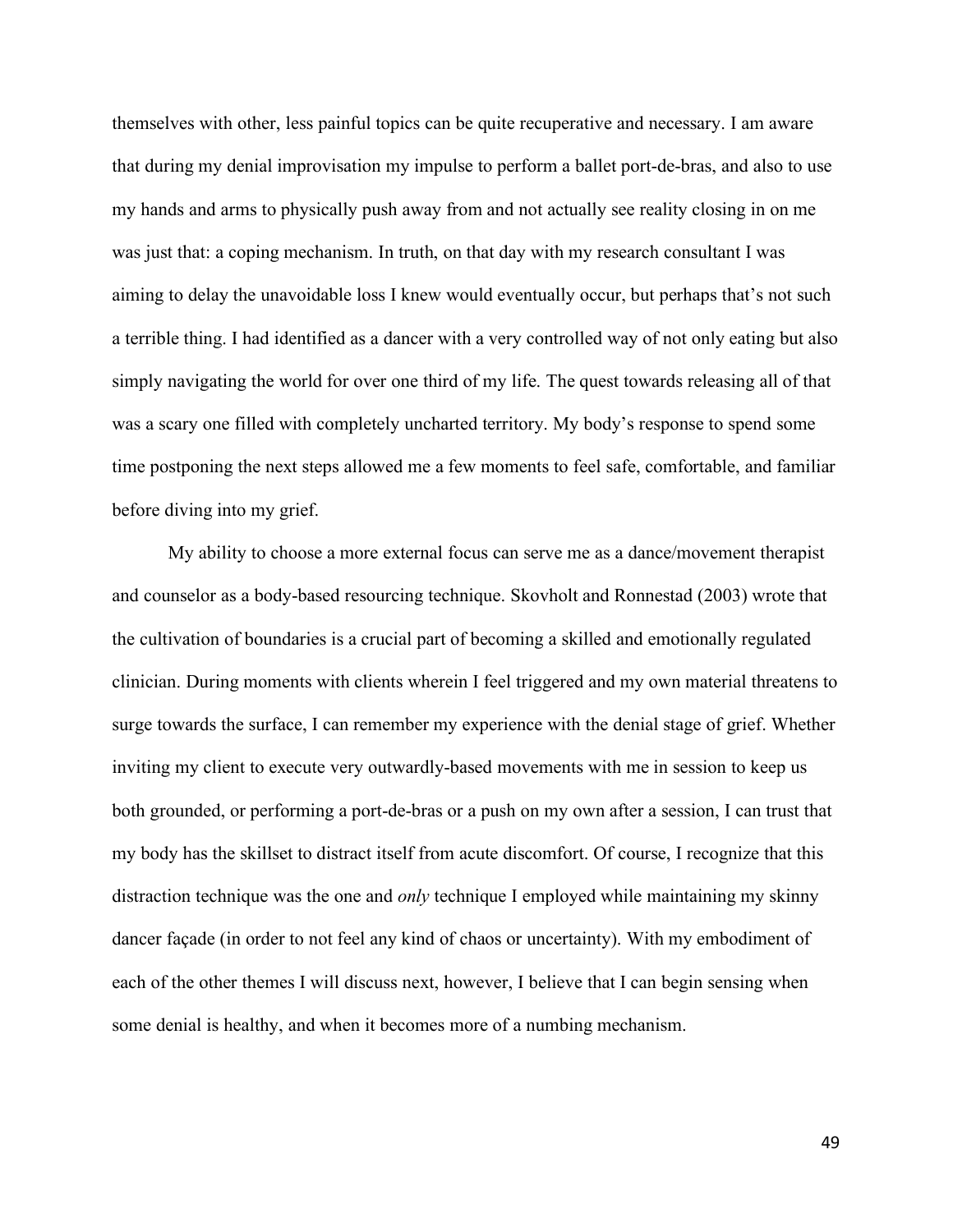### **Breath**

Another coping technique I discovered during my denial improvisation is breath. The two most triggering words my consultant stated as I moved proved to be "skinny" and "fat" (K. Larsen, personal communication, June 22, 2018), and my immediate response to the extreme emotional and physiological dysregulation these words caused me was to exaggerate my breathing. Truthfully during that phase of my improvisation my breath became perhaps too exaggerated—to the point of spitting as I exhaled—but my body knew that I was holding my breath too tightly while attempting to create concavity in my stomach as a result of trying to make myself thinner. Thus, my body offered me distinct and full inhales and exhales to create some free flow in place of the intense binding I felt as a result of hearing words that reminded me of my eating disorder.

Breath strikes me as a rich way of stabilizing myself if and when I become activated by a client's material, because in addition to grounding me in the present, external moment it can also allow me a bit of an internal experience as well. In short, I can sense the best of both worlds while tuning into my breath: I can orient myself to space and time within the four walls of the therapy room to satisfy the part of me that craves an external focus, while also acknowledging the existence and value of what is happening in my body.

#### **Anger**

#### **Modulation**

As I mentioned, I entered into my anger improvisation feeling genuinely angry, but not explicitly related to my grief. I presented this particular emotion to my research consultant as anger resulting from the fact that I had to write a thesis; I simply did not want to do it and I resented the fact that I had to engage in this entire process. My consultant completely and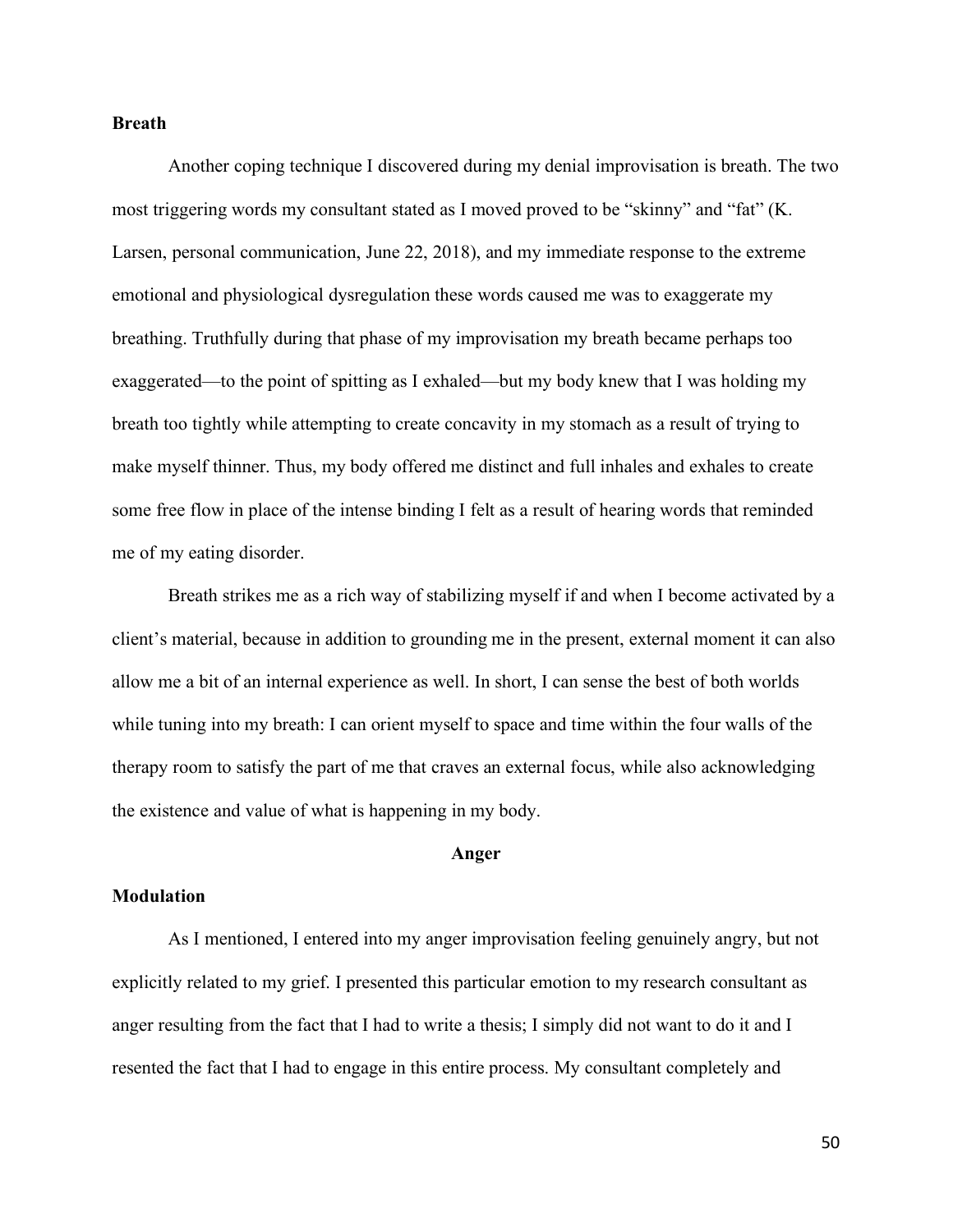without any questioning accepted my report of this and allowed me to use my thesis-driven feelings to guide my movement. What manifested during my improvisation, however, proved to be much more complex than merely having to write a paper. The initial sense of the anger I felt was basically another form of denial. It was not so much that I did not want to write a thesis. Rather, I was angry at the fact that I was beginning to feel real, volatile emotion that had been hidden for so long and I just wanted to shut it all down. Still, my consultant did not push me towards an in-depth analysis of the roots of my anger. He allowed me to stay with my surfacelevel understanding of it so that my body could discover the rest as I moved. The gradual unfolding of my anger allowed me to feel it physically, but in a way that did not shock or traumatize me. My anger around having to grieve exposed itself slowly and gave me permission to sense the more in-between moments of anger rather than an immediate rush from zero to 60 on the intensity scale.

Essentially, my consultant invited me to embody a modulation of my anger. He did not force me to feel it all right away, nor did he encourage more denial by limiting my experience of anger related supposedly only to paper-writing. As a dance/movement therapist and counselor who is encouraging clients to feel not just black and white versions of their emotions, but all of the shades of grey they contain, I am now aware that my body has the capability of emoting on a continuum as well. My dancing mindset was one that had room only for black and white options for myself—I was either dancing well or dancing poorly, feeling skinny or feeling fat, getting praised by choreographers or being rejected by them. The more I am able to perceive grey area in how I process emotions and life situations, the more competent I will be in holding various intensity levels of the emotions of my clients.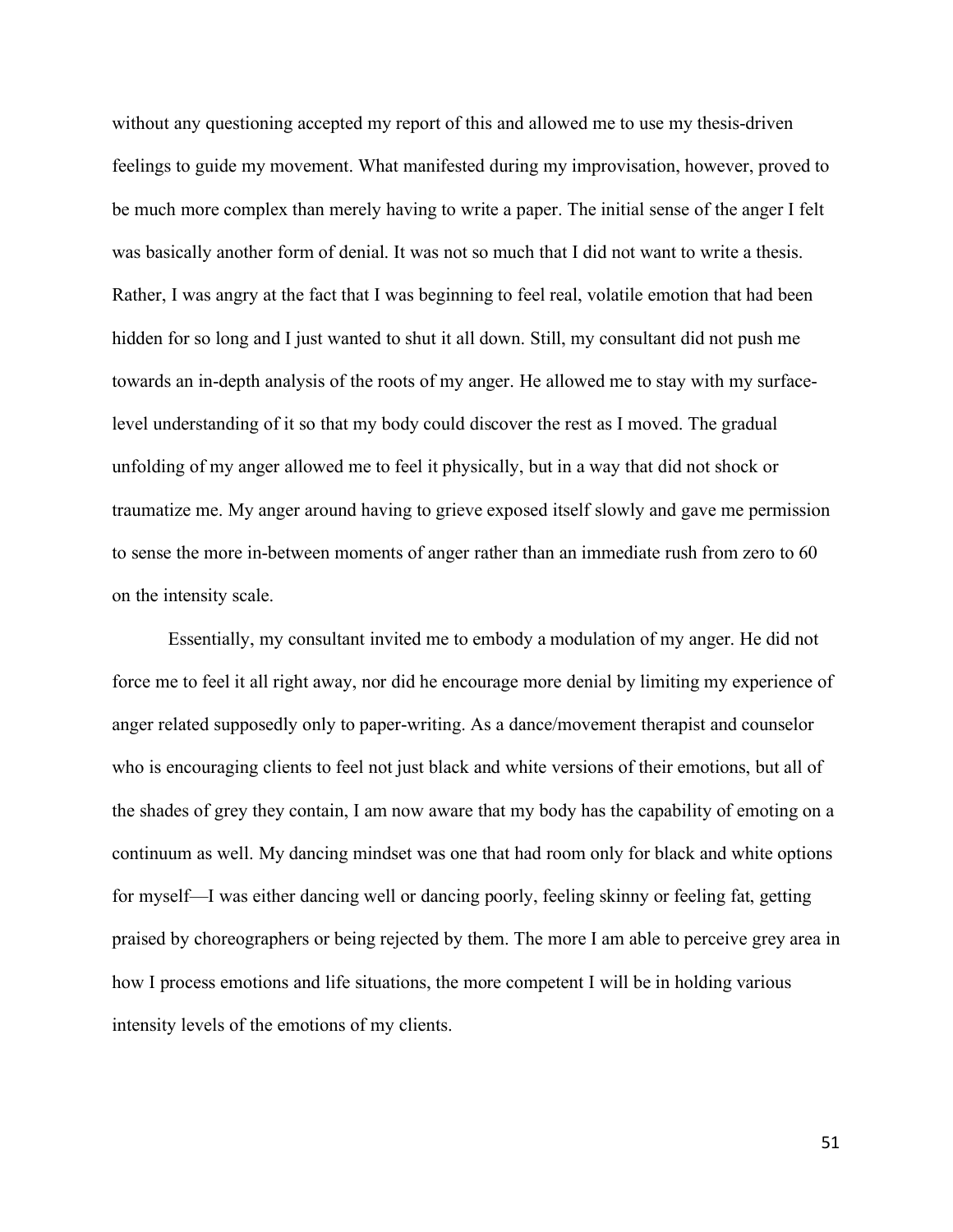## **Ambiguity**

Skovholt and Jennings (2005) asserted that counselors must be willing to meet clients where they are at in their process of healing and decision-making. Often, this endeavor is one that is filled with ambiguity. This ambiguity is the material that often resides in the grey area of a client's material and is just as important to spend time with as the goal at which the client is ultimately seeking to arrive. My body often informed me of its own need to explore this ambiguous place as I improvised my relationship with the anger stage of grief. While balanced on my knee joints with my shins hovering off the floor, fearful of catapulting forward or spilling backwards, I noticed that I needed to stay in that position fully—regardless of how awkward it felt—before choosing where to go next. Never before have I really allowed myself to remain in a state of discomfort. I am used to making some form of decision and exiting the ambiguous, uncertain place as quickly as possible. But my body voiced to me on that day that it needed to experience and be validated in some form of tight-rope walk, no matter how frightening it felt. I'll remember that sensation as I aim to empathize with my clients in their own needs to have their ambiguous words and movements validated.

### **Vocalization**

One of the more cathartic moments of my anger improvisation was my silent scream. The word I use to describe how I felt during the years immediately following my transition away from dance is shame. I was ashamed that I had worked so hard for so much of my life to achieve a very specific dream, and I had failed (or so I told myself). As a result of that shame, I simply did not talk about it. I did not verbally express the incredible sadness, frustration, and infuriation I felt that an eating disorder had been powerful enough to ultimately rip my dancing pursuits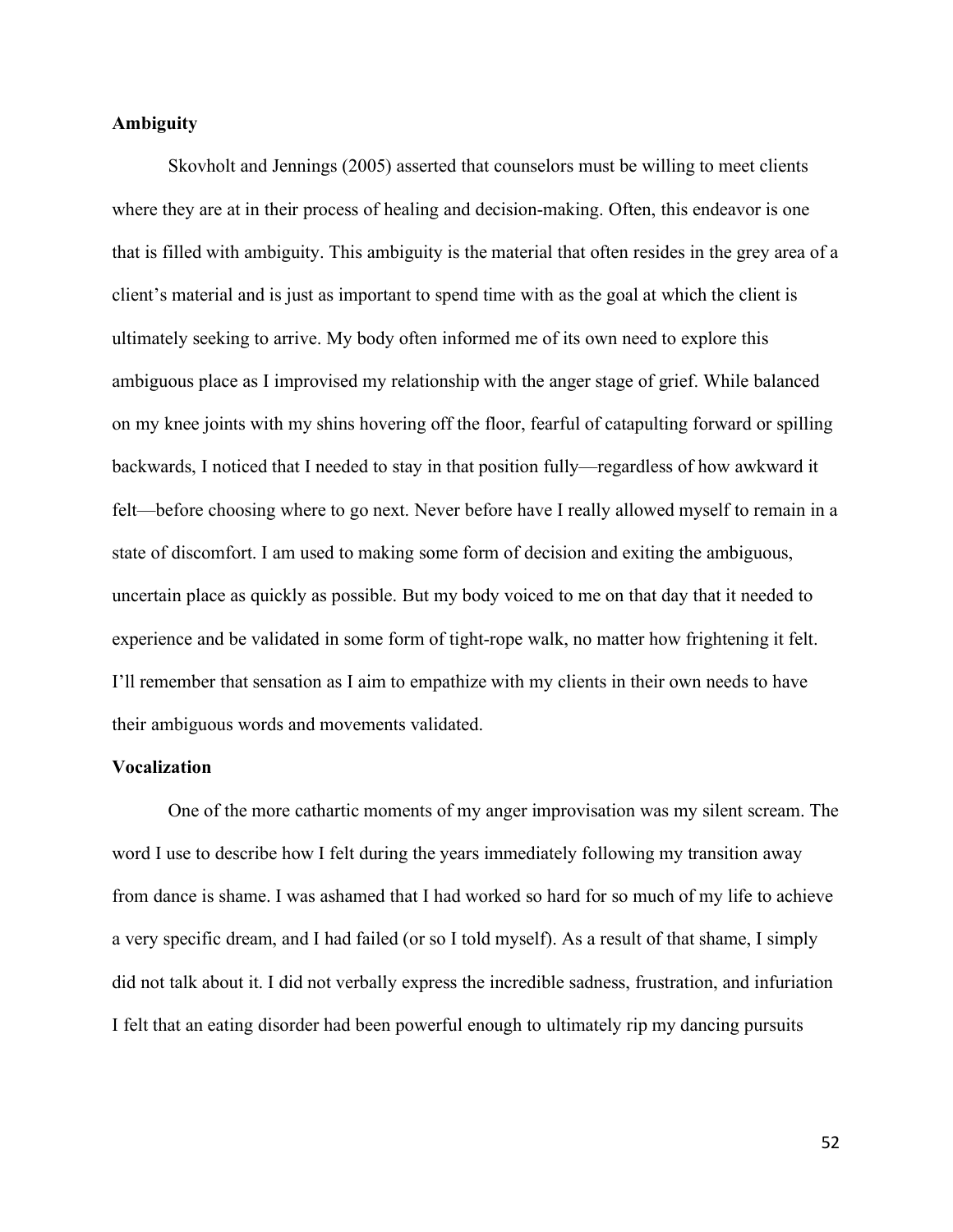from my tight grip, and that I had never received any kind of productive help for my dysfunctional relationship with food.

Although my eating disorder allowed me to feel in control of my life and thus in a state of mastery over my body, I was completely alone in it. I did not want anyone to interfere with the rigid regimen I had created so I would not dare speak my secret to family, friends, or dance teachers. But while I continued to not eat, my secret ate away at me. Every day was a struggle to maintain the structure I needed to stay skinny and dancing at a technical level with which I was satisfied. There was never a moment where I stopped exerting—forcing—myself into a state of perceived perfection. I experienced several moments during which I came very close to blacking out from malnourishment, and the fear that always washed over me once I regained fuller consciousness manifested as an urgent need to tell someone what had happened. But the desire to stay skinny, and thereby stay successful, kept the secret alive in the empty pit of my stomach, and I continued to push it further and further down the closer and closer I got to accomplishing what I set out to do.

My body was no longer able to keep this secret, and it came—although silently screaming out of me the day I improvised the anger stage of grief. It is too painful for me to imagine the healing that might have occurred much earlier in my life had I shared my experience with someone, but I am able to imagine the healing that will occur for me in the future if I dedicate myself to speaking up. As a clinician, I hope to be the listening ears for someone who hides a secret of their own. And the more permission I give myself to vocalize my own struggles, the more I can provide a safe container for my clients to do the same.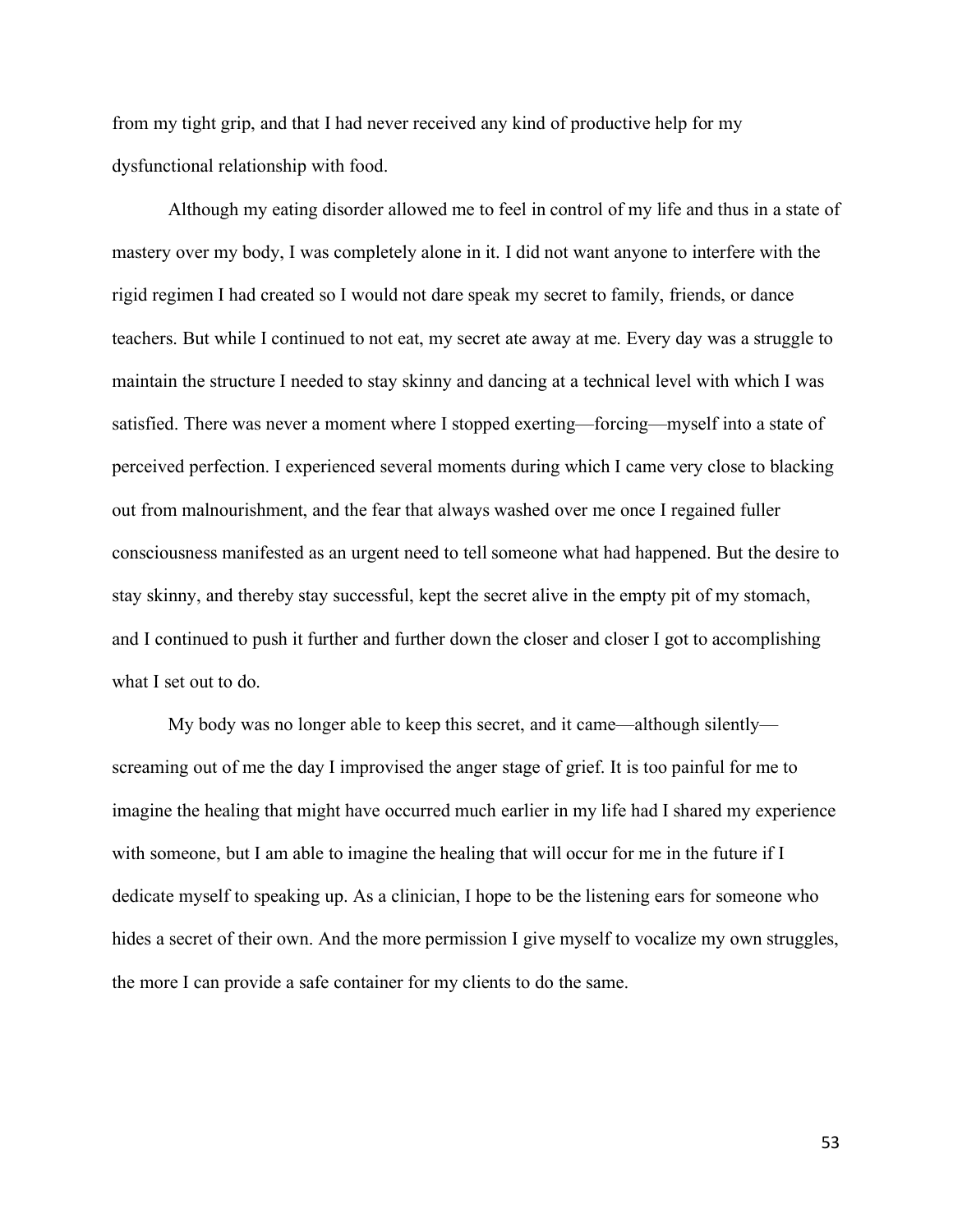### **Bargaining**

## **Recuperation**

It was quite clear to me the day that I explored the bargaining stage of grief that my body yearned to soften, slow down, and completely soak up movements that simply felt physically satisfying. During my previous improvisations of both denial and anger I had experienced a great deal of exertion. I increased the pressure of my muscles while pushing, balancing, reaching, and twisting, and frankly when it came time to improvise again I was exhausted. Hence, rather than continuing to exert myself while feeling acute, somewhat dysregulating emotion, I chose to luxuriate in my movements and discover how I could indulge in moments of suspension, stretching, and swaying.

**Swaying.** Developmentally, the bodily swaying rhythm emerges for children around the age of three (Kestenberg Amighi, Loman, Lewis, & Sossin, 1999). Kestenberg Amighi et al. wrote, "One of the tasks facing the child aged two-and-a-half to four is the transition from being a baby/toddler to becoming a big girl or boy…The [swaying] rhythm encourages no urgency about completion, competition, or exhibition" (p. 45-47). It is no wonder then that I enjoyed swaying during my bargaining improvisation as that particular stage of grief is placed smack dab in the middle of the five stages. During the bargaining stage individuals have moved closer to their impending death of sorts, but still have two more stages ahead of them through which to journey. In essence, growth and forward movement have occurred, yet there is still more work to be done. It makes sense that toddlers embody the swaying rhythm as the years ahead of them contain much change and possible growing pains. Toddlers, like me on the day I navigated through my experience of bargaining, are torn between regressing back into their baby years and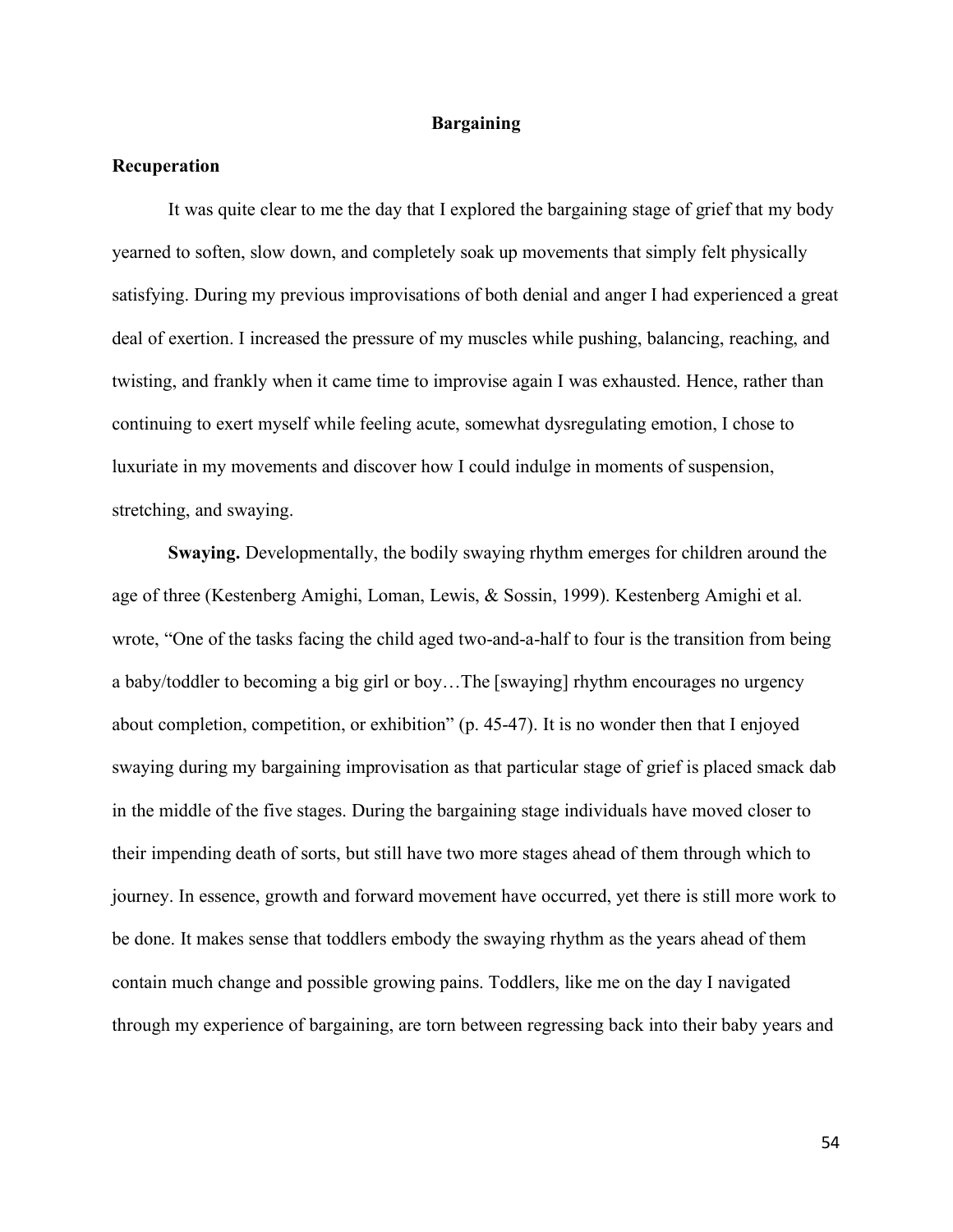making the leap into further childhood (Kestenberg Amighi et al., 1999). So, to soothe this internal tug-of-war, toddlers (and I) allow for some time to pause and sway.

**Reinvigoration.** As mentioned, my swaying rhythms physically manifested quite differently than had my exerting movements of denial and anger, which cue me even more specifically to the fact that the bargaining stage of grief allowed me some recuperation. Moore (2012) described the concept of recuperation as she illustrated the observation process. Moore emphasized that recuperation allows individuals the opportunity to move in a different way for a bit of time so that when they return to their task at hand they feel re-energized and reinvigorated. As the observer of my own body/mind while I experience each stage of grief, I was aware that the bargaining stage provided me with permission to momentarily avert my gaze from the endpoint of my process so that I could move with some decreasing pressure and deceleration. This period of rest allowed me to ultimately transition into the final two stages of grief with a greater sense of strength and focus.

**Body-half.** Many of my bargaining movements utilized the body-half pattern of total body connectivity (Hackney, 2002). Hackney identified that this developmental movement pattern often has psychological implications within the realm of decision-making as individuals are exploring and solidifying one side of their body (or, one side of an idea/question/issue) versus the other. The body-half moments in which I was able to indulge allowed me space and time to hold both my past and my future: my dancer-self and my dance/movement therapist-self. I was able to not only choose whether to regress back into old habits or continue traveling forward towards newness, but also to simply witness and be with both versions of myself. It is obvious to me that as I do develop more fully into the professional clinician I am now becoming, I am able to find recuperative sensations through my embodiment of swaying rhythms and body-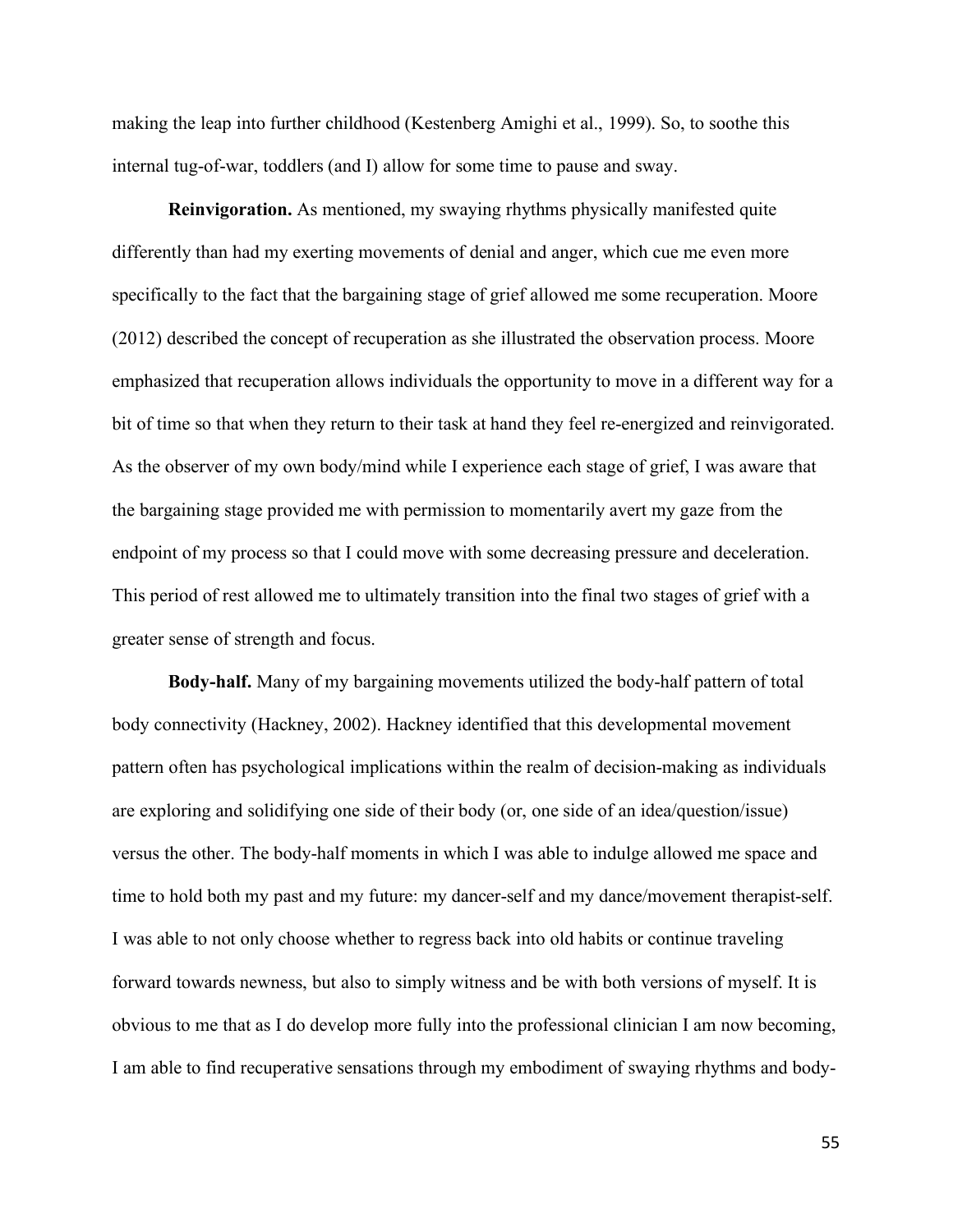half patterns. As I, myself, continue to transition, and also as my clients experience their own growth and change, I acknowledge the power of pausing to move back and forth gently between where we have been and where we are going.

## **Depression**

## **Faith and Trust**

My dancer-self did not have very much faith or trust. I became totally accustomed to existing in a state of constant fear that I was not enough and needed to work harder and faster to be seen as a professional, technically advanced, extremely successful dancer. Hence, I felt the need to be in control of every piece of my dancing world, and the biggest piece of that was my body. I had zero faith or trust that I would be hired as a dancer with the body I was naturally born with, so I strived to mold it into one that I thought would be more marketable. I had planned out everything in my routine: the dance classes I would take, the food I would eat, the companies I would audition for. I had perfected my dancing routine down to a science in order to eliminate any question marks from my life; I wanted to control everything.

Among all of the question marks that ultimately did rear their ugly heads as I transitioned away from professional dance and into other fields (yoga, and then dance/movement therapy and counseling), I was certainly met with one very large question mark on the morning of my depression improvisation with my research consultant. I had no way of making sense of the fact that my cell phone suddenly began playing such an old, forgotten, memory-laden song the night before, and my body/mind was tormented by its inability to come up with an explanation for it all. Nevertheless, once I began moving my experience of the depression stage of grief, my body provided me with two very concrete (and yet not at all concrete) answers: the words "faith" and "trust." These two words imply all that is uncontrollable and undefinable, and yet they emerged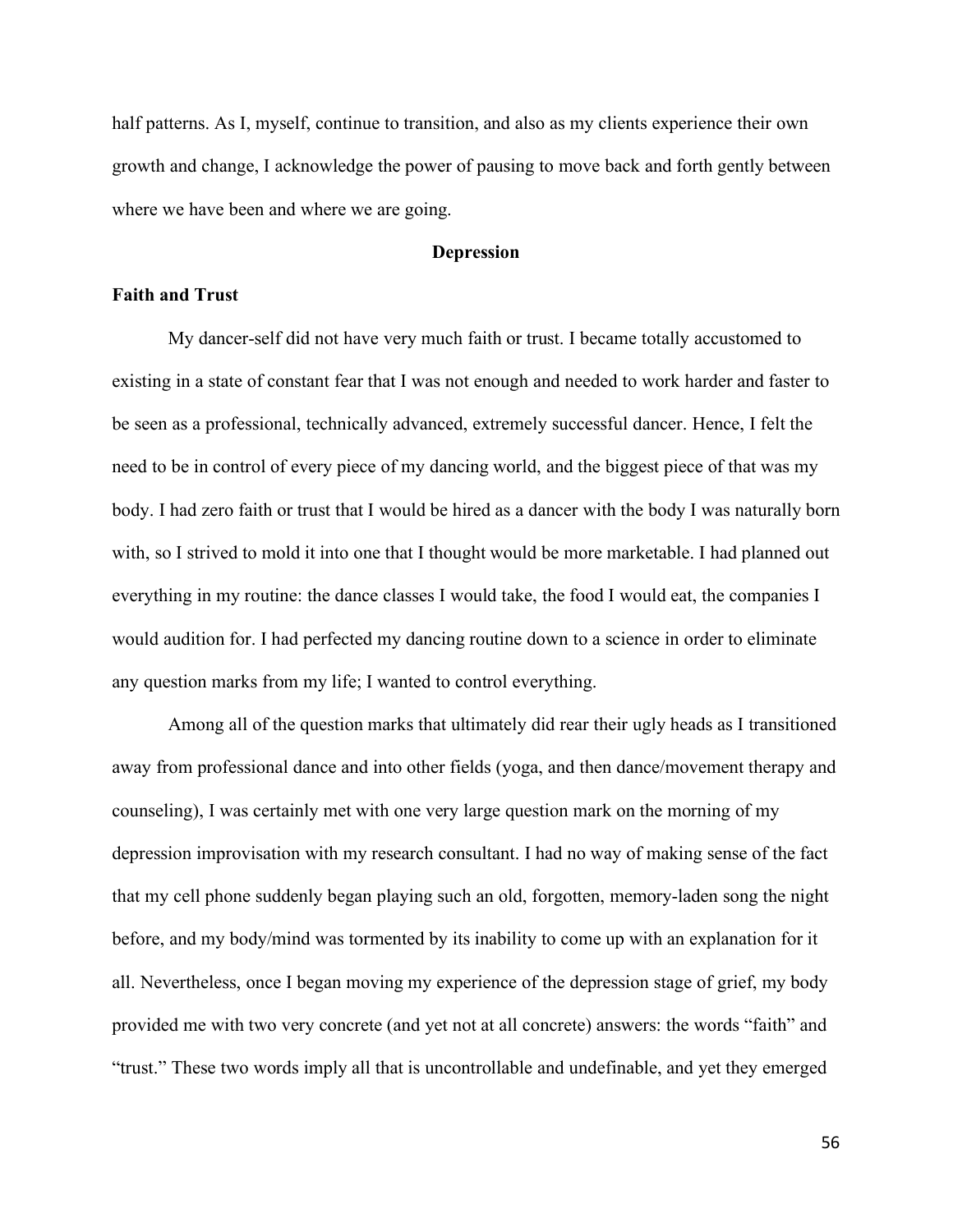clear and bold as day from somewhere deep inside me. With the emergence of these words came the impulse of my hands to place themselves in a prayer position in front of my chest and my consultant's reflection that he felt like he had been watching a prayer as I improvised.

My body's response to the chaos of not only that unexplainable experience, but also the chaos of being immersed in the depression of moving further and further away from my dancerself was to become very peaceful. My body's response was not to make itself appear much thinner or to search desperately for something to control amidst so much uncertainty. Rather, my body offered me literal words of wisdom and the physical sensation of surrendering to something greater than myself, trusting and having faith in the fact that my grief process will guide me to the exact place that I need to be. I was essentially unaware until that day that I had the capacity to truly cast my fate to the wind. Again, as a mostly not spiritual and definitely not religious person, when I sink into moments of any kind of depression I rely on myself and myself alone to get through. My body brought it to my attention, however, that perhaps other resources are available to me when the acceptance of an inevitable *death* leads me into a period of hopelessness and sadness. Perhaps I can embrace the question marks of transition, and rather than fighting to answer them, I can allow what comes next to gradually unfold as it will without my own force, doubt, or control.

I have noticed that I often lack trust and faith in myself and the outcome of a session as a dance/movement therapist and counselor. Skovholt and Ronnestad (1992) remind new clinicians that this kind of desire to rigidly control the results of therapy for one's clients, as well as one's own facilitation of sessions, is quite normal as clinical skills are still developing. Nevertheless, I feel a sense of relief knowing that when confronted with the chaos and uncertainty of a session and my own countertransference to it, I am able to access a part of me that can simply surrender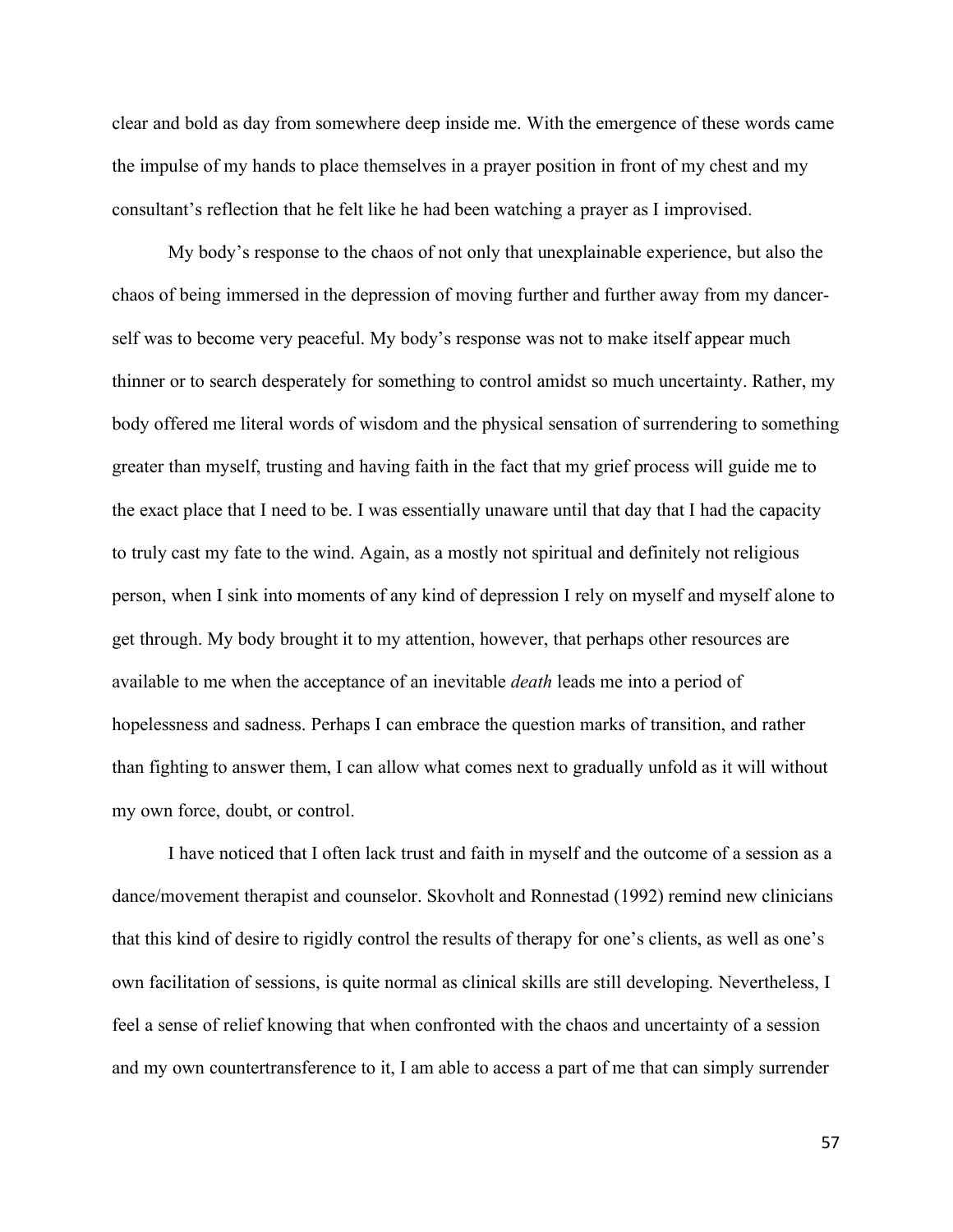to the process and welcome whatever surfaces. I feel as though I have planted a seed of spirituality within me, and the possibilities for how it will grow offer me new, completely different eyes with which to view not only my body, but also my whole professional (and personal) trajectory. In truth, this is still a very new part of me and I will not be surprised if my sense of ease becomes hijacked by the deeply engrained neuropathways of my brain that still aim to exert all kinds of control, but the fact that a peaceful, trusting part of me even exists is quite liberating.

It is my hope that this sense of faith and trust can transcend my own therapeutic facilitation and exist within the interpersonal realm between myself and my clients. Yalom (2005) maintained, "Research evidence overwhelmingly supports the conclusion that successful therapy…is mediated by a relationship between therapist and client that is characterized by trust…" (p. 54). Perhaps the more I develop faith and trust in myself as a clinician, the more my clients will feel invited to trust me as an individual who can provide guidance towards healing.

#### **An Entire Tapestry**

Another question mark presented to me during my depression improvisation was the meaning behind my body's thread-holding gesture. In that moment and for several weeks after the fact I could not quite comprehend what that movement symbolized, if anything. I have mostly arrived at the conclusion that the *thread* could represent literally anything and that I have the freedom to make of it what I will, but there is one possible meaning that I have been gravitating towards. During my improvisation my fingertips lightly grasped both ends of this imaginary thread. In my data analysis movement sentence I place the imaginary thread down and gaze at it, ultimately walking away from it, turning back towards it, and saying an internal thank you to it. It is my current understanding of this *thread* that it represents just a single part of me,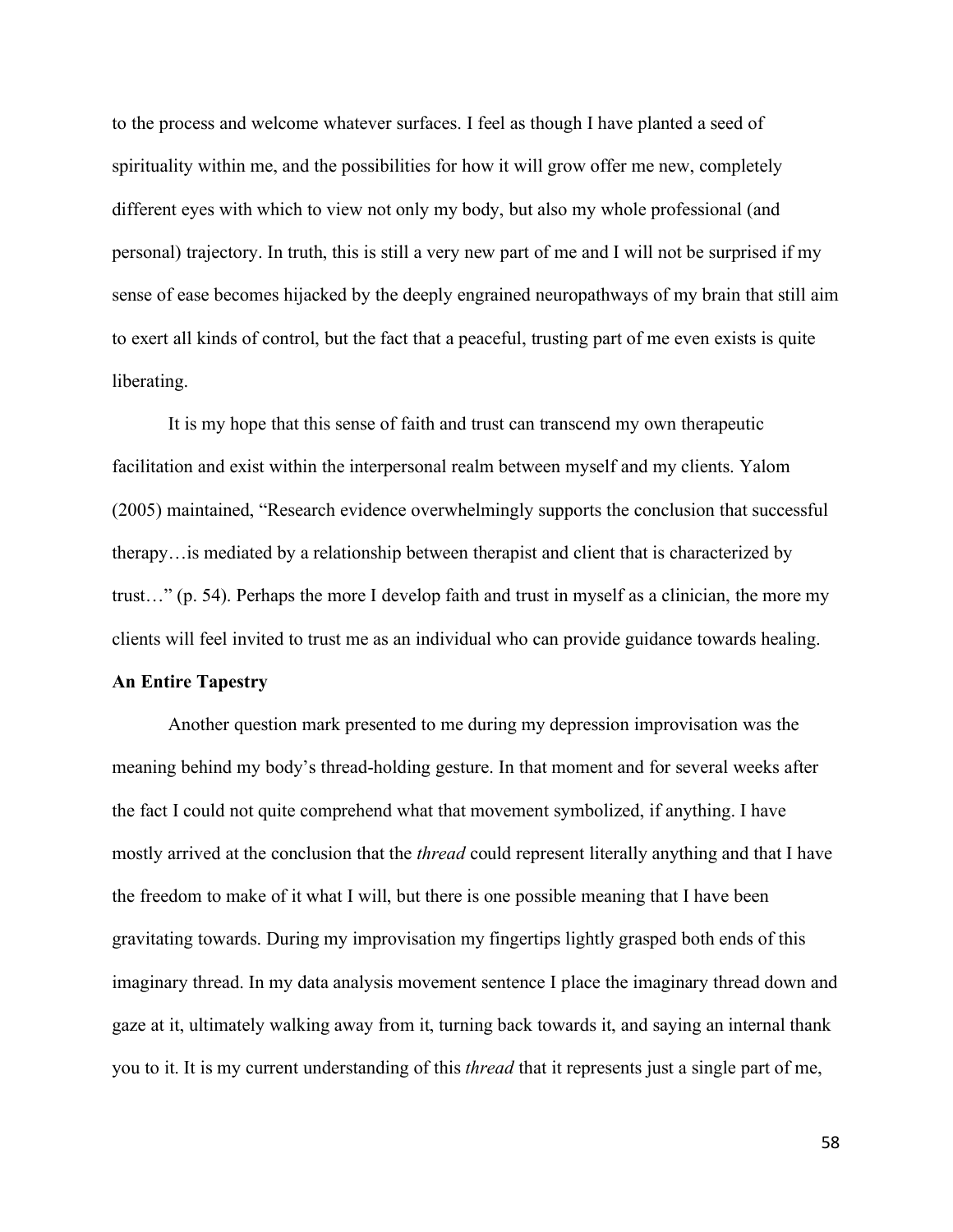just like another part of me is learning how to become more faithful and trusting. My dancer identity became larger than life. Dancing, and the habits I developed in order to continue on my dancing path, defined me—or so I thought—in such a way that left no room for any other definitions to develop, and I believe that this fact is much of the reason why letting this identity go often feels so devastating. What will remain of me when my professional dancer-self is completely gone, if that is all there was?

I believe that the imaginary thread I held during my depression improvisation emerged as a reminder that, although extremely important to me, my dancer-self was but one thread woven amidst others to create the entire tapestry that is Joanna. And because it is just one thread, and because there are millions of others strung together to bring color and texture to the person I have been and am becoming, I am very much capable of laying it down. Visualizing my dancerself as something tangible allowed me in my moments of depression to hold that identity in my hands while choosing how I would like to shift my relationship with it: I was able to place it on the floor, walk away from it, and then ultimately turn back around to gaze at it with gratitude and the knowledge that I was about to say goodbye.

I am more than just a single thread. I am an entire tapestry, just like each of my clients. My dancer-self often saw other individuals as just one thing. Because I could not give myself any wiggle room I often immediately and linearly defined others with the exact same limitations. With the recognition that I am not only a former professional dancer, but also a therapist, a certified movement analyst, a yoga teacher, a yoga practitioner, a writer, a singer, a friend, a daughter, a sister, a partner, a food-lover, a mistake-maker, an over-achiever, a learner, an explorer, etc., I can hopefully witness and make room for all of the threads that make up the lives and stories of my clients.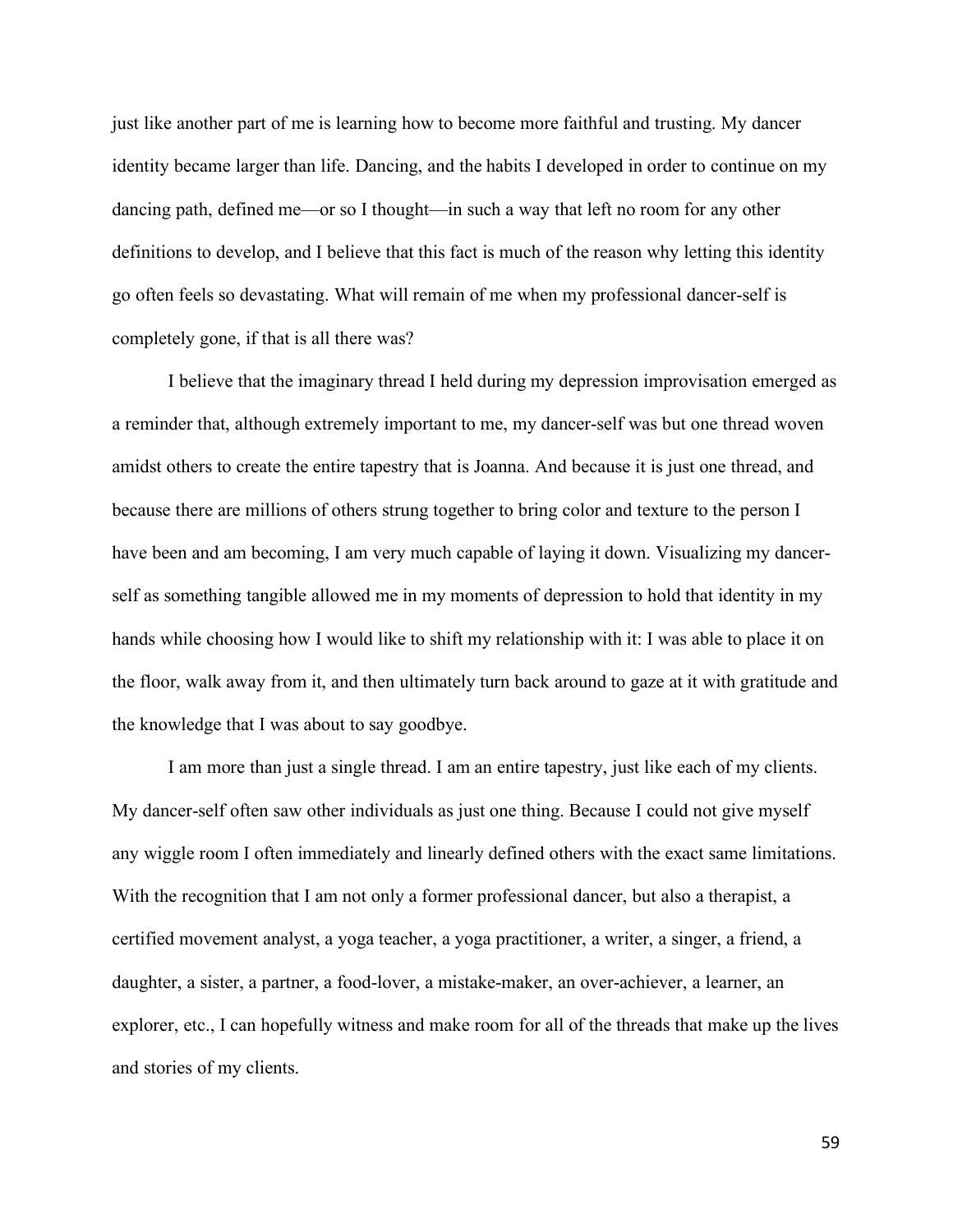#### **Acceptance**

### **Purposelessness**

Although incredibly frustrating to notice at the time of my acceptance improvisation, the laziness I felt as I attempted to move provides me with rich information regarding how my body is processing that fifth and final stage of grief. The words I spoke to my research consultant immediately after finishing my improvisation were, "I am afraid of not having a purpose." My movements guided by the acceptance stage of grief felt entirely purposeless. Not only did I feel extremely disconnected to my body as a whole, but also I had no idea what to do with it. Every movement I made struck me as forced and inorganic, and I was exhausted by the mere idea of having to improvise for 15 full minutes. The possibilities of how, where, and even why to move my body seemed totally endless, so rather than engaging with these possibilities and navigating through them a bit, my body essentially shut down. I believe that my limbs took on an alien-like quality because I was so overwhelmed by my inability to move with any kind of intention that I felt as though I had gained a completely new body—one that had not yet learned what to do with itself.

For over 15 years I knew exactly what I was doing with myself. Now facing the task of working towards letting those years go, and the very direct, clear path that came with them, I am left with an open road ahead—a road that most likely has an indefinite number of twists, turns, forks, and dead ends. Kübler-Ross and Kessler (2005) emphasized, "What is left is a new you, a different you, one who will never be the same again or see the world as you once did" (p. 76). As I gaze out at the expansiveness and uncertainty of this new road ahead I am aware that I feel fear; I feel afraid to enter into this exploration that does not have a detailed map or destination that goes with it. To be fair, I am currently working as a counselor and have goals related to this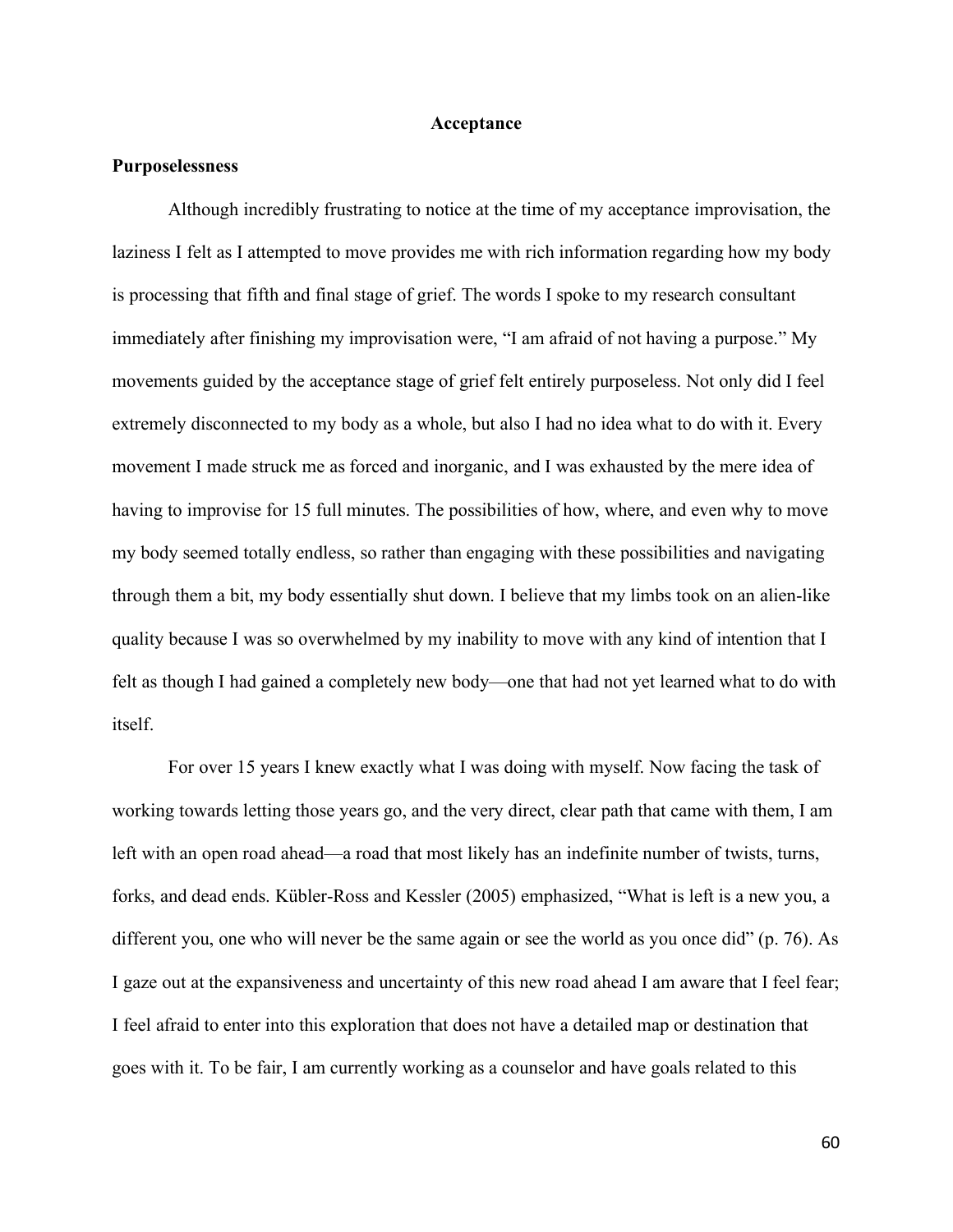endeavor, so I do recognize that I am not completely without a plan or structure. Nevertheless, without my dancer-identity I no longer have the tunnel vision or disordered eating coping mechanisms to control every piece of myself and my environment.

**Hourglass.** The hourglass image that became quite vivid as I improvised my experience of acceptance has been largely a mystery to me throughout this process. I have not been able to comprehend its meaning or even understand why such an image would manifest in the first place. I truly rarely see actual hourglasses in my life, so it surprised me when very recently I actually held one in my hands. While holding the hourglass it did momentarily occur to me that the object was the same as the image I experienced weeks before as I improvised, but I still was not able to make any sense of it.

The following day I forgot my laptop on an airplane, which left me completely panicked and overcome by the emotion I know all too well: shame. I was ashamed of myself for lacking the awareness to remember something so valuable when the plane landed. I was ashamed of myself for making what I considered to be such a giant, detrimental error. Thus, similar to the moment during which I hesitated to tell the vibrant colors in my consultant's therapy room that I was afraid of not having a purpose, I hesitated to tell anyone in my life that I had lost my laptop. The admission of such a mistake felt far too vulnerable and far too exposing of what I considered to be an actual character flaw.

I convinced myself that my laptop was gone forever and that I would have to purchase a new one immediately. I racked my brain for how I would even afford such a huge expense, which led me to the realization that I simply cannot sit with discomfort. Rather than allowing myself time to pause and problem-solve this dilemma, my knee-jerk reaction was to immediately replace the computer so that my unpleasant emotions could be quelled. Without my eating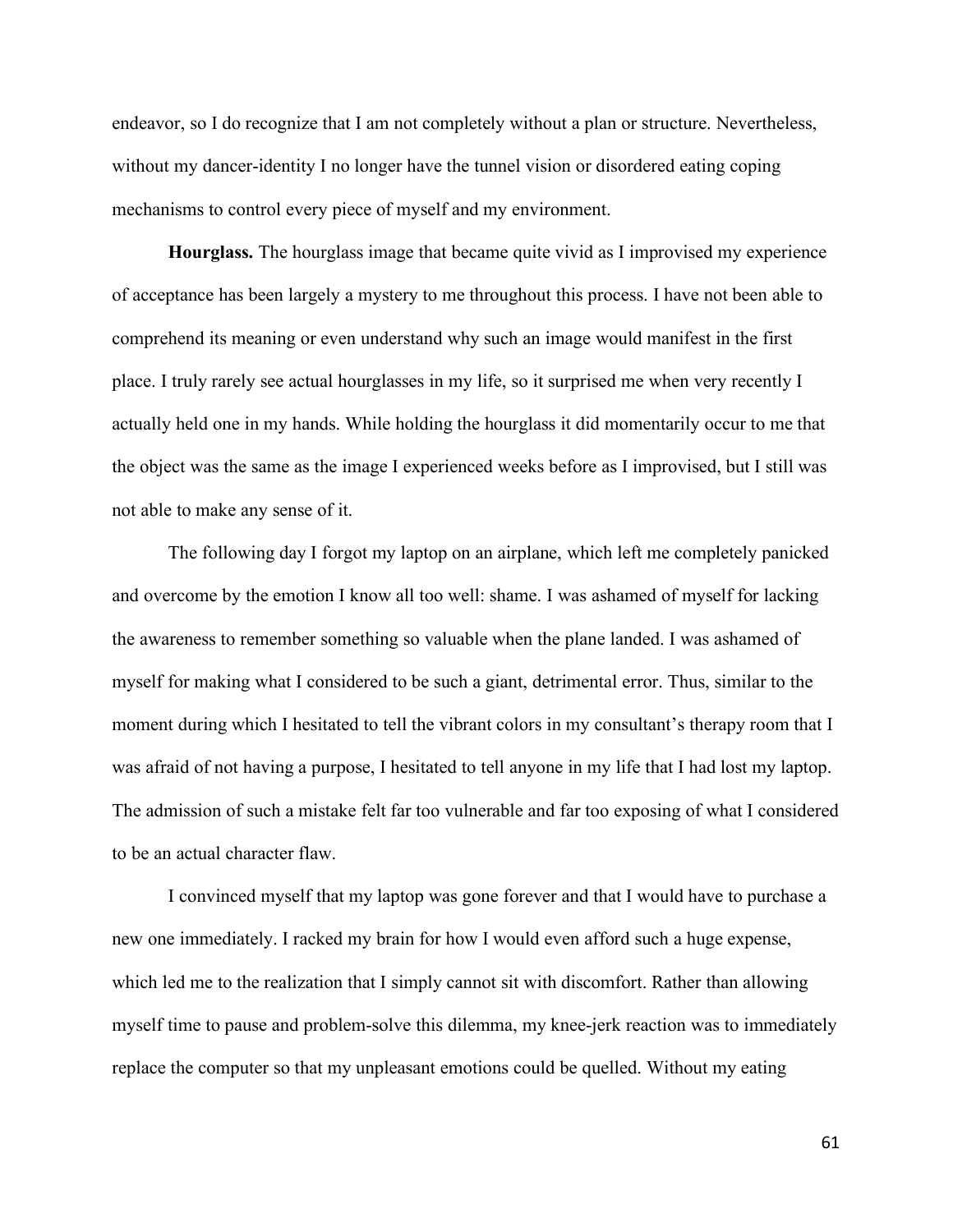disorder coping mechanism for moments of chaos, I am left with uncomfortable sensations that cannot be numbed by controlling my intake of food. As a result, I jump to the next quick fix to avoid any feelings of unease.

Eventually, through tears of shame, I told my therapist that I had lost my laptop. I expressed to her my fear that I may be totally incapable of sitting with any kind discomfort. Just as my research consultant had done when I expressed an equally vulnerable fear to him, my therapist smiled, looked me right in the eye, and said, "Yes, that's exactly right" (Personal Therapist, personal communication, September 5, 2018). She did not try to solve anything or offer me any advice, but rather she simply validated for me that just as I am afraid of not having a purpose, I am also afraid of not knowing how to cope with discomfort. As the session concluded my therapist said one more thing: "This is the shifting of the sands, Joanna" (Personal Therapist, personal communication, September 5, 2018).

The hourglass image, although initially elusive, represents all that my grieving process encompasses. The sands of my life had been forced literally into a thin, linear, constricting vessel (that is, the middle part of an hourglass) and now they are free falling into a much wider, more open, and more spacious container with room for each grain of sand—each thread in my tapestry. The sands of my professional identity, my personal identity, and the relationship I have with my body are all shifting, and with that comes lots of uncertainty, lots of possibility, and lots of discomfort.

My clients and I can meet one another here. As they, too, sit with feelings of shame, purposelessness, and overall discomfort without the use of any form of maladaptive coping mechanism, I can invite them into their own imagery. My hourglass and tapestry can meet the images that arise for each of them as they experiment with allowing their bodies to speak. And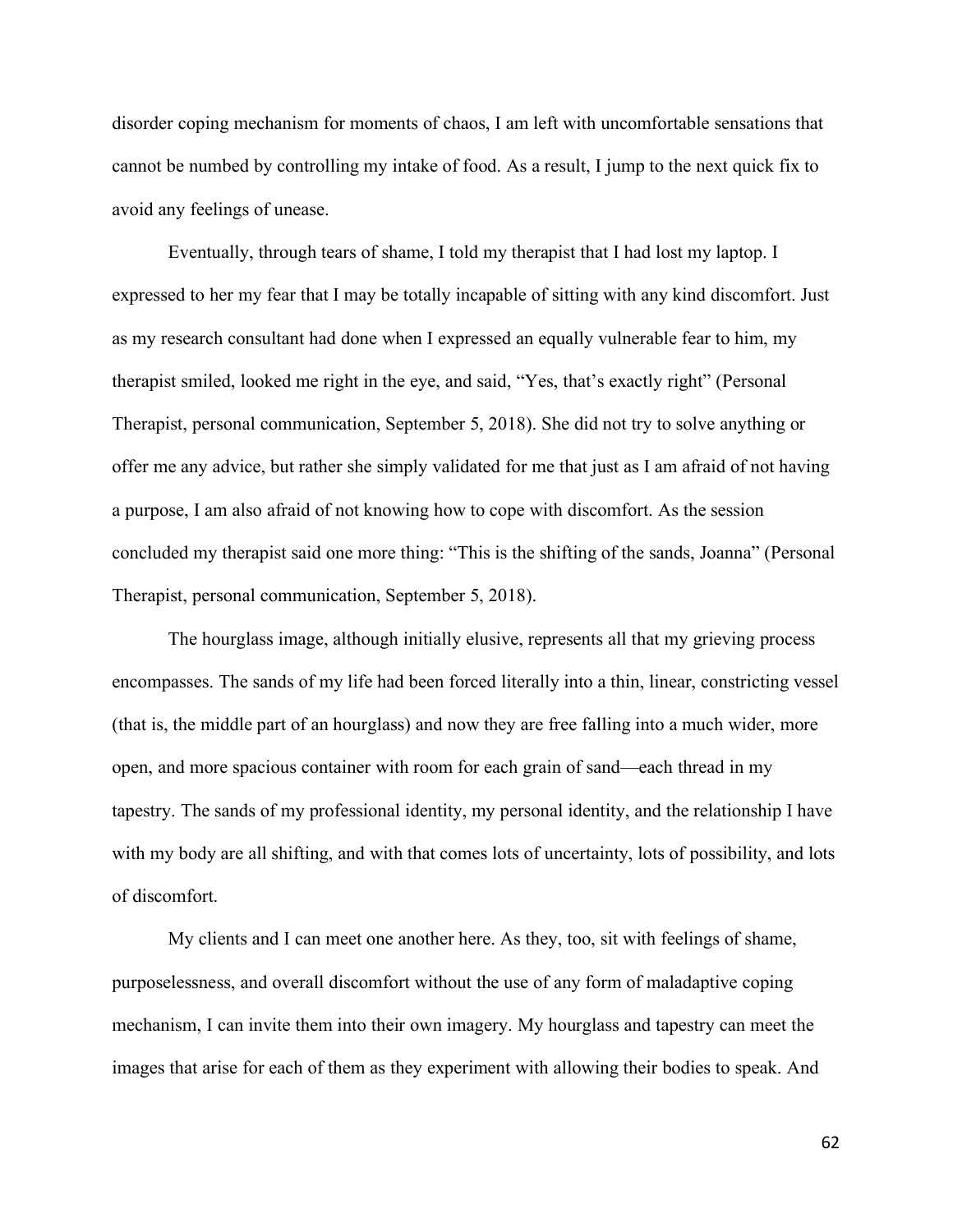just as I was able to experience some acceptance by embracing my imagery and giving it the opportunity to offer me a bit of comfort, clarity, and containment amidst the chaos of grief, I will encourage my clients to lean on and learn from their images. My clients and I may begin a session by feeling only the ache of loss. Eventually, however, we will find something: we will find the texture of sand, we will find the colors in a tapestry, and we will find that we are not alone.

So today, in this moment, I sit. I sit writing about my experience of grieving the loss of who I once was, and I sit feeling the discomfort of not knowing—not knowing if or when I might see my laptop again, and not knowing the destination towards which I am headed in my career, and also in my life. As I sit I feel full, but I do not try to push the fullness down, hollow the fullness out, or throw the fullness up. Instead, I feel it. I feel some fear. I feel some regret. I feel some shame. But I also feel gratitude. I feel gratitude for my hourglass and my tapestry, and for the opportunity to see and appreciate every single thread, and every single grain of sand. Today, in this moment, I sit. And today, in this moment, I feel.

#### **Limitations**

One major limitation to this embodied artistic inquiry self-study is exactly what the name of the methodology describes: it was a study which included only myself. As I was the sole participant, the implications of such a limitation is that the study fell short of providing findings into how humans on a larger and more generalized scale experience grief as it relates to professional identity loss. This study was able to only detail my own process. Thus, I am not able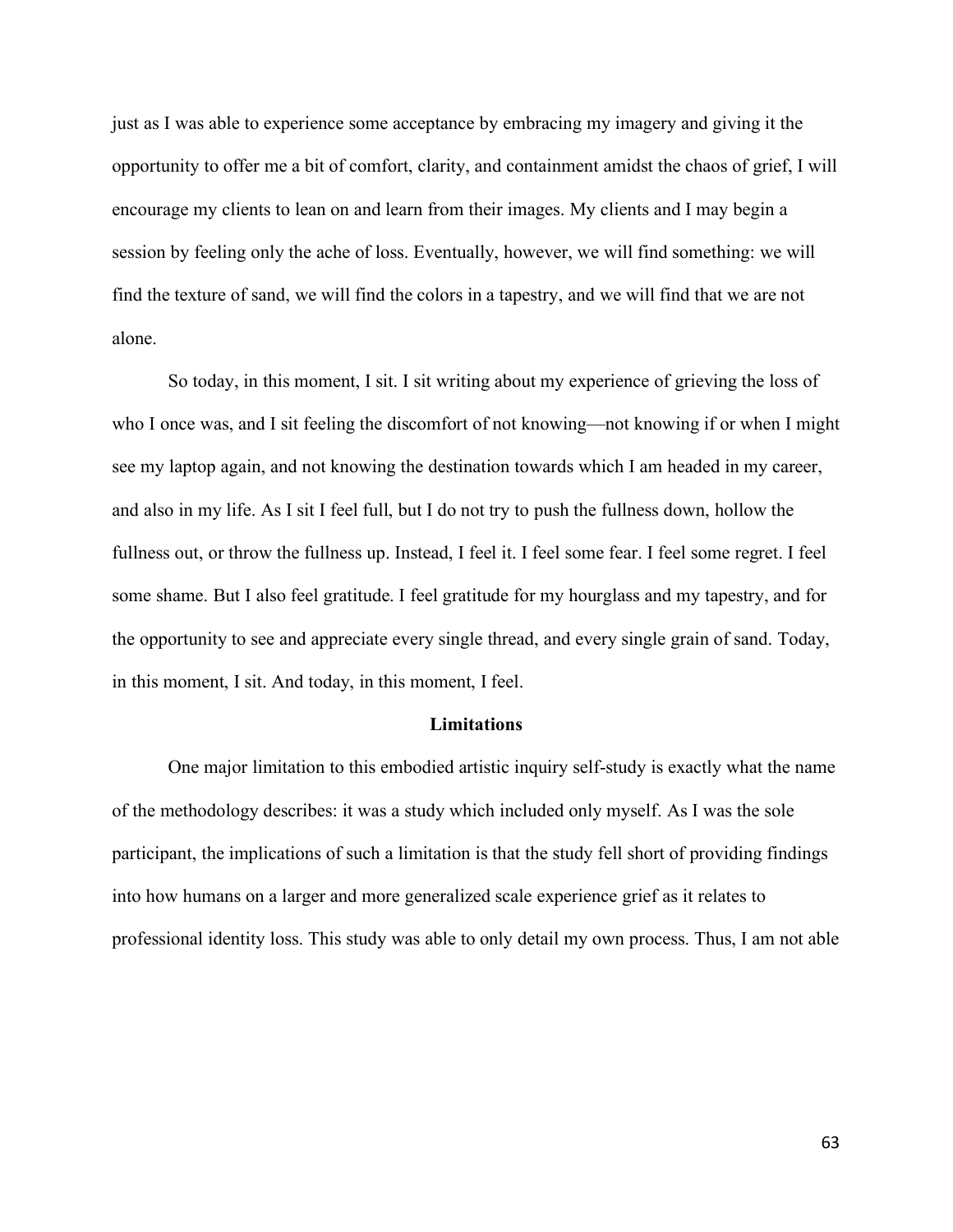to make any kind of statement regarding what other individuals may find if they, themselves, move through Kübler-Ross' (1969) five stages of grief.

On that note, my utilization of these particular stages is another limitation of this study. Not only did it confine me to studying the concepts of denial, anger, bargaining, depression, and acceptance without the examination of any other potential stages identified by other experts (or myself), but also I made the decision to explore those stages in that exact order. As a result, I had no room to attempt any other variation of cycling through Kübler-Ross' (1969) stages. Kübler-Ross and Kessler (2005) claimed, "[The five stages] are not stops on some linear timeline in grief. Not everyone goes through all of them or goes in a prescribed order" (p.7).

One final limitation to this study is the time with which I had to complete it. Grief is an emotion that transcends the beginnings and endings of research. It is a human experience that evolves, changes, and re-cycles itself perhaps several times over. It is possible that in weeks, months, and even years I will find myself back at square one (or two, or three) with regard to grieving my dancer identity. My research of course will not be minimized or squandered, but I may discover even more to be added to the data I have collected and analyzed to date.

### **Areas of Future Research**

I would be interested in adapting this embodied artistic inquiry into a longitudinal study during which myself, or perhaps myself and other participants, are followed in their processes of grieving the loss of a particular professional identity. I completed my data collection and analysis over the course of just six weeks, which pressured me into navigating each stage of grief in an artificial amount of time. In the future this study could take place over the course of several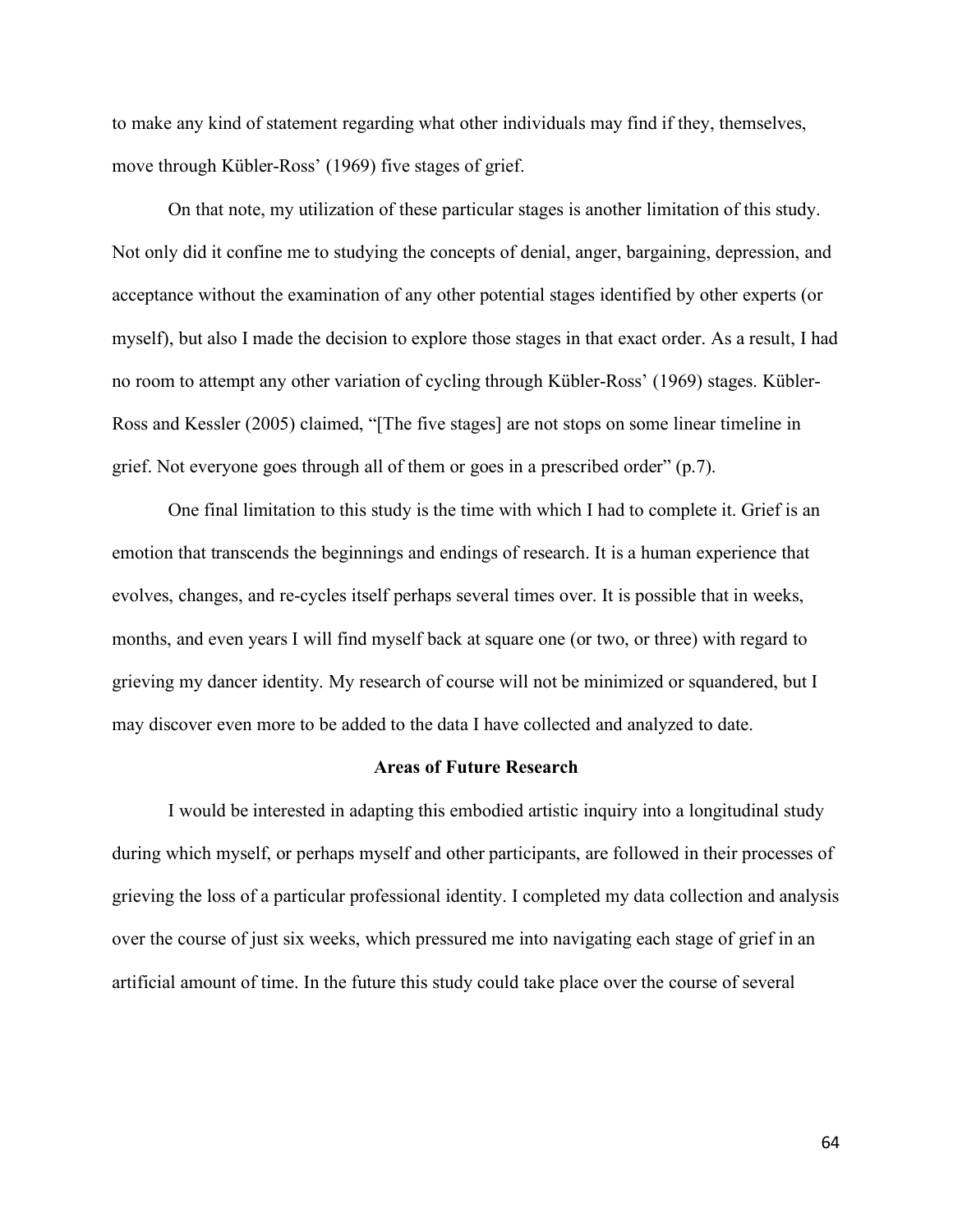years, offering participants the opportunity to remove limiting timelines so that they can truly luxuriate and decelerate through their experience of grief.

Future studies might also follow participants as they explore not only Kübler-Ross' (1969) five stages of grief, but also other stages as well. Blevins (2008) describes Kübler-Ross' model, as well as Virgina Satir's stages of change and J. William Worden's Four Tasks of Mourning within the overall topic of grief. Research participants could have the option to experience each of these models while processing their own professional identity loss in order to discover which model is most helpful and cathartic and why.

#### **Summary**

The purpose of this embodied artistic inquiry self-study was to engage in an intentional and immersive grieving process around the loss of my professional dancer-self—an identity I allowed to define me for a great deal of my life. The research question I developed for the purpose of this process is as follows: How do I grieve the loss of my dancer-self that once was, in order to integrate what remains of her with my dance/movement therapist-self that is forming right now? As I began to explore and fully feel my grief I also began to recognize that losing this identity did not only mean I would have to say goodbye to a professional dance career, but also, and almost even more overwhelmingly, meant I would have to say goodbye to a very particular relationship I had with my body.

As I both physically and psychologically moved through Kübler-Ross' (1969) five stages of grief, I became acutely aware of the fact that my body was yearning to express sensations, emotions, words, memories, and images that I had suppressed for many years as a result of my need to feel completely in control of my entire state of being. Thus, I did not follow the explicit guidance of my initial research question which asked me to integrate pieces of my dancer-self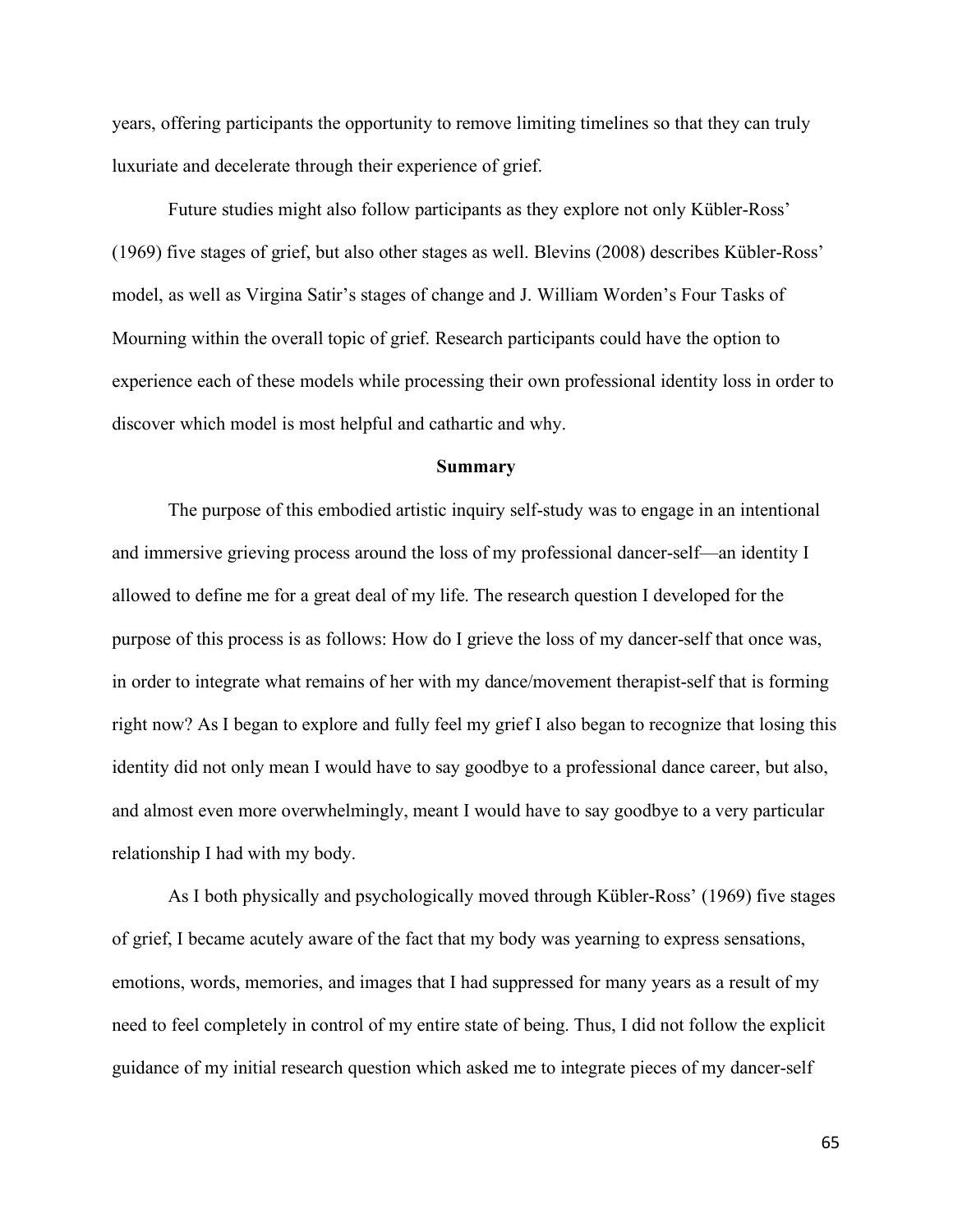with my dance/movement therapist-self. Instead, I realized that it is actually all that has been buried beneath the exterior of my dancer-self (the sensations, emotions, words, memories, and images) to which I must give voice and embodiment as a developing clinician.

As I analyzed the data unearthed while improvising my experience of denial, anger, bargaining, depression, and acceptance, I discovered that I have within me: outward-ness, breath, modulation, ambiguity, vocalization, recuperation, faith and trust, a sense of purposelessness, an entire tapestry, and the image of an hourglass. Each of the previous themes has very specific implications with regard to both where I have been in my life and where I have yet to go. It is because I took the—often very painful, frustrating, and exhausting—time to truly feel through this identity transition that I can make some meaning out of the loss I grieved. Kübler-Ross and Kessler (2005) wrote, "The truth about loss is that the resurgence of old pain and grief has an important purpose. As the pain emerges, we find new ways of healing ourselves that may not have existed before" (p. 76). Although my very specific dream of having a career as a professional dancer is no longer, I have opened myself up to so many more options of how I can go about living my life, both professionally and personally.

Identity transition is not an experience unique to me; it is a universal experience through which most human beings are invited to navigate in one way or another. My hope is that others who are overcome with the same deep, heart-wrenching, pit-in-your-stomach sadness with which I was overcome at the start of this journey will allow themselves space and time to feel their grief fully: to listen to it, be witnessed and supported in it, to move through it, and to soften their tight, middle-of-the-hourglass-grip, so that the many sands of their own lives can begin to shift.

My research consultant did not pry the fingers of my grasping hand away from my metaphorical hourglass. Rather, he held my other hand in his and gave me permission to let go.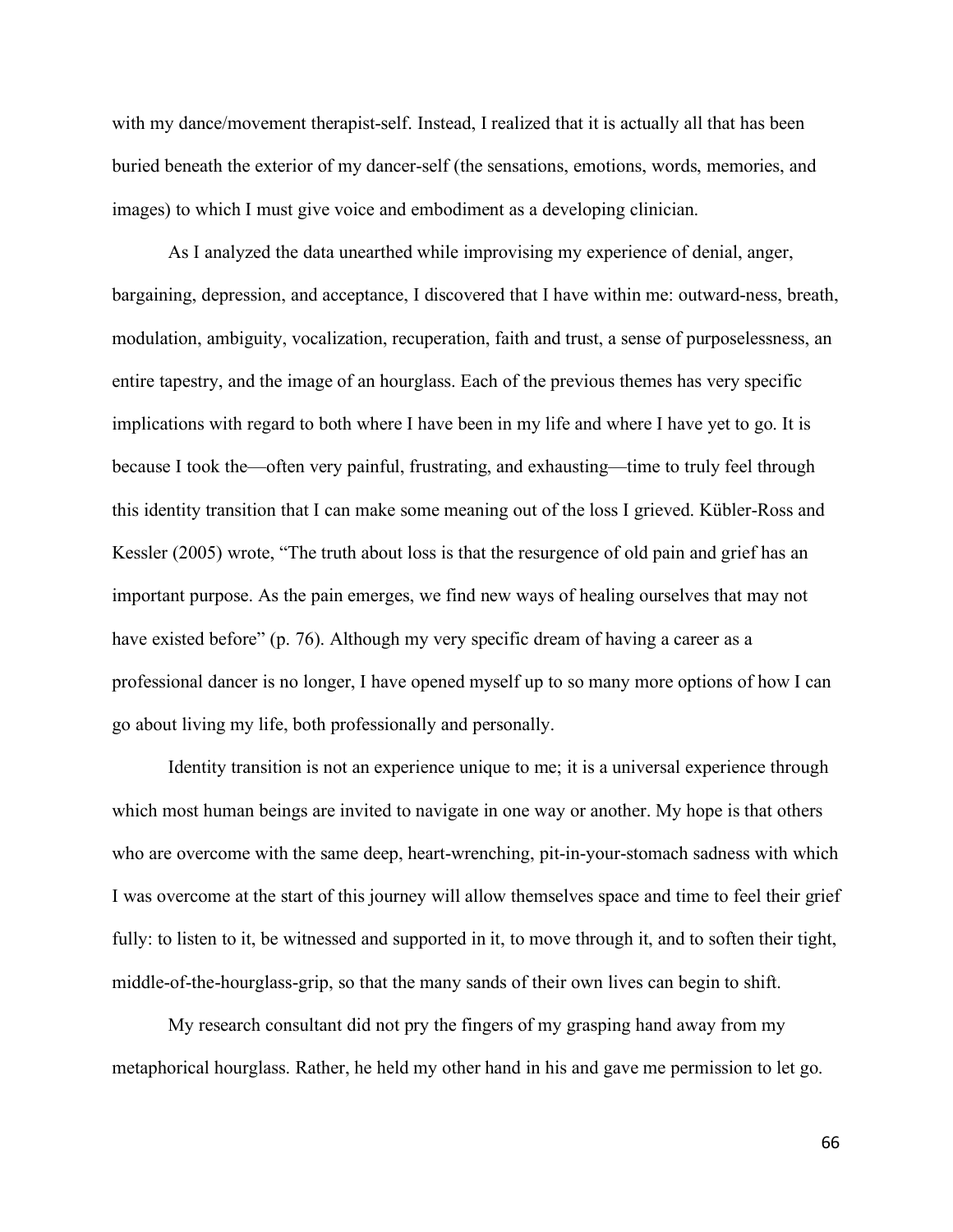As I continue working with clients therapeutically, and also as I continue to walk through everyday life with other human beings undoubtedly grieving their own losses, I will hold out one stabilizing hand. For me, grief was mobilizing; it moved me. As I witness others move through their own stages—whatever they may be—my eyes, ears, heart, and hands will be available to hold on, so that they, too, can let go.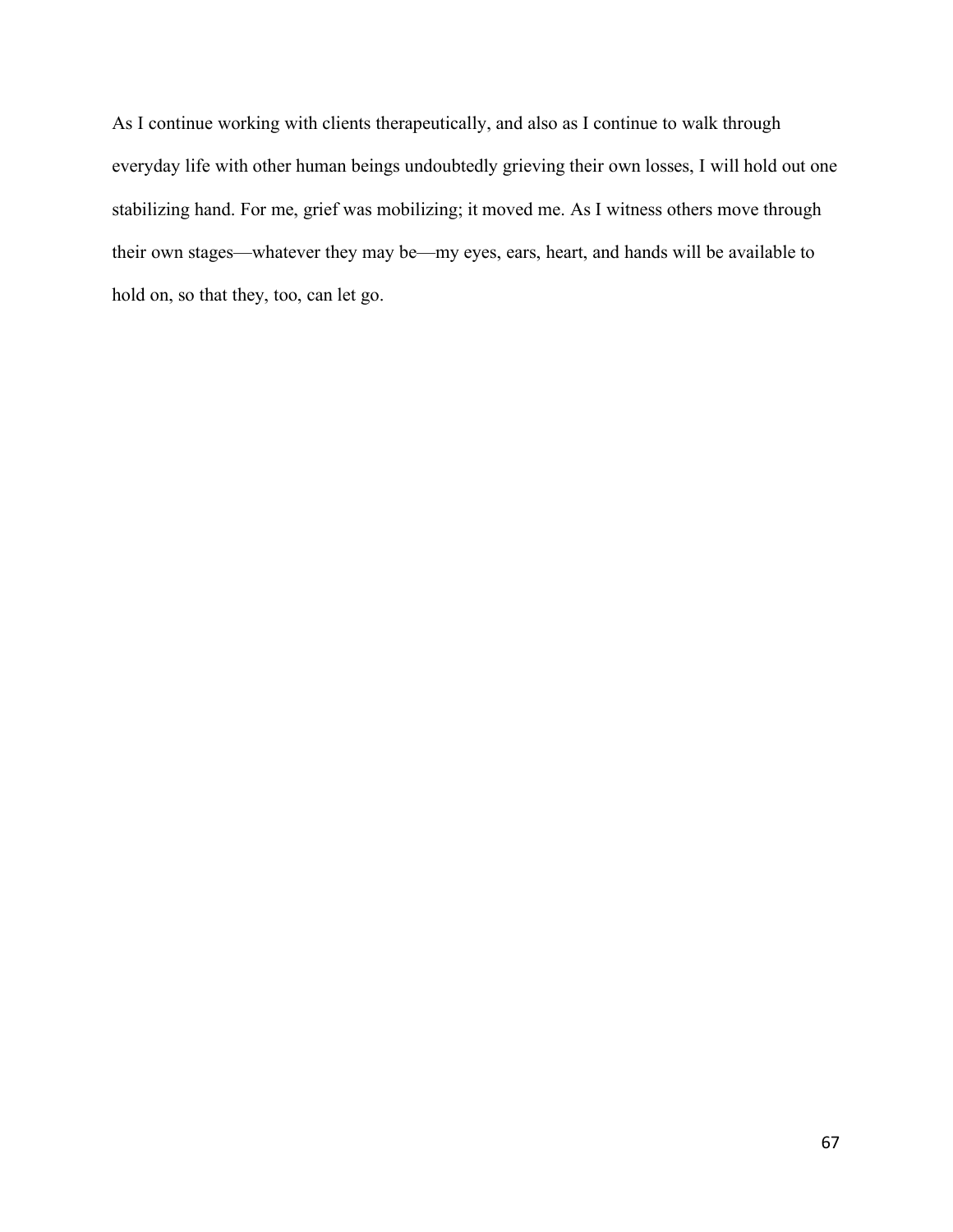## **References**

Blevins, S. (2008). A personal journey through the grief and healing process with Virginia Satir, Dr. E. Kuber-Ross, and J. William Worden. *The Satir Journal, (2)*2, 89-105.

CocoRosie (2004). Madonna. On *Maison de la rêve [CD].* Chicago, IL: Touch and Go Records.

- Conroy, S.A., & O'Leary-Kelly, A.M. (2014). Letting go and moving on: Work-related identity loss and recovery. *Academy of Management Review, (39)*1*,* 67-87.
- Corning, A. F., & Heibel, H. D. (2016). Re-thinking eating disorder prevention: The case for prioritizing the promotion of healthy identity development. *Eating Disorders: The Journal of Treatment & Prevention, (24)*1, 106-113.
- Creswell, J.W., & Poth, C.N. (2018). *Qualitative inquiry and research design: Choosing among five approaches.* (4<sup>th</sup> ed.). Thousand Oaks, CA: Sage Publications.
- Cruz, R.F., & Berrol, C.F. (2012). *Dance/movement therapists in action: A working guide to research options* (2nd ed.). Springfield, IL: Charles C Thomas.
- Dutton, J., Roberts, L. M., & Bednar, J. (2010). Pathways for positive identity construction at work: Four types of positive identity and the building of social resources. *Academy of management review, (35)*2*,* 265-293.
- Hackney, P. (2002). *Making connections: Total body integration through Bartenieff fundamentals.* New York, NY: Routledge.
- Hervey, L. W. (2000). *Artistic inquiry in dance/movement therapy: Creative alternatives for research.* Springfield, IL: Charles C Thomas.
- Higgins, E. T. (1987). Self-discrepancy: A theory related self and affect. *Psychological Review, 94,* 319-340.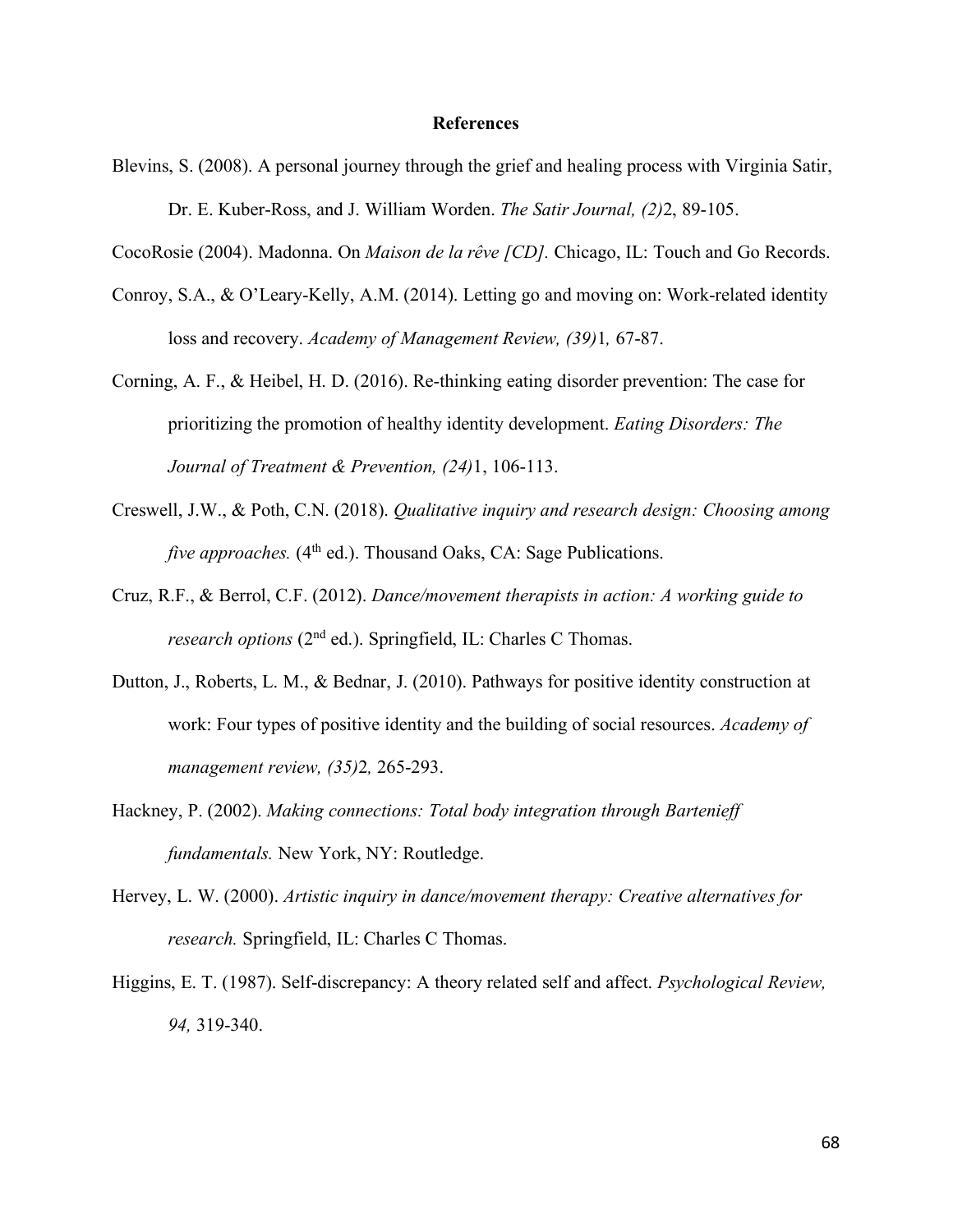- Higgins, E.T. (2001) Promotion and prevention experiences: Relating emotions to nonemotional motivational states. In J.P. Forgas (Ed.), *Handbook of affect and social cognition* (186- 211). Hillsdale, NJ: Lawrence Erlbaum Associates.
- Kestenberg-Amigi, J., Loman, S., Lewis, P., & Sossin, K.M. (1999). *The meaning of movement: Developmental and clinical perspectives of the Kestenberg Movement Profile.* New York: NY: Brunner-Routledge.
- Kübler-Ross, E. (1969). *On death & dying: What the dying have to teach doctors, nurses, clergy, & their own families.* New York, NY: Scribner.
- Kübler-Ross, E. & Kessler, D. (2005). *On grief & grieving: Finding the meaning of grief though the five stages of loss.* New York, NY: Scribner.
- Levy, F. J. (2005). *Dance movement therapy: A healing art* (2<sup>nd</sup> ed.). Reston, VA: SHAPE America.
- Moore, C. (2012). *Beyond words: Movement observation and analysis* (2<sup>nd</sup> ed.). New York, NY: Routledge.
- Moore, C. (2014). *Meaning in motion: Introducing Laban movement analysis*. Denver, CO: MoveScape Center.
- Parmacek, D. (2017). *A heuristic inquiry: The narrative of a beginning dance/movement therapist's professional identity development.* (Unpublished master's thesis). Columbia College Chicago, IL.
- Pistole, M.C., & Roberts A. (2002). Mental health counseling: Toward resolving identity confusions. *Journal of Mental Health Counseling, (24)*1, 1-19.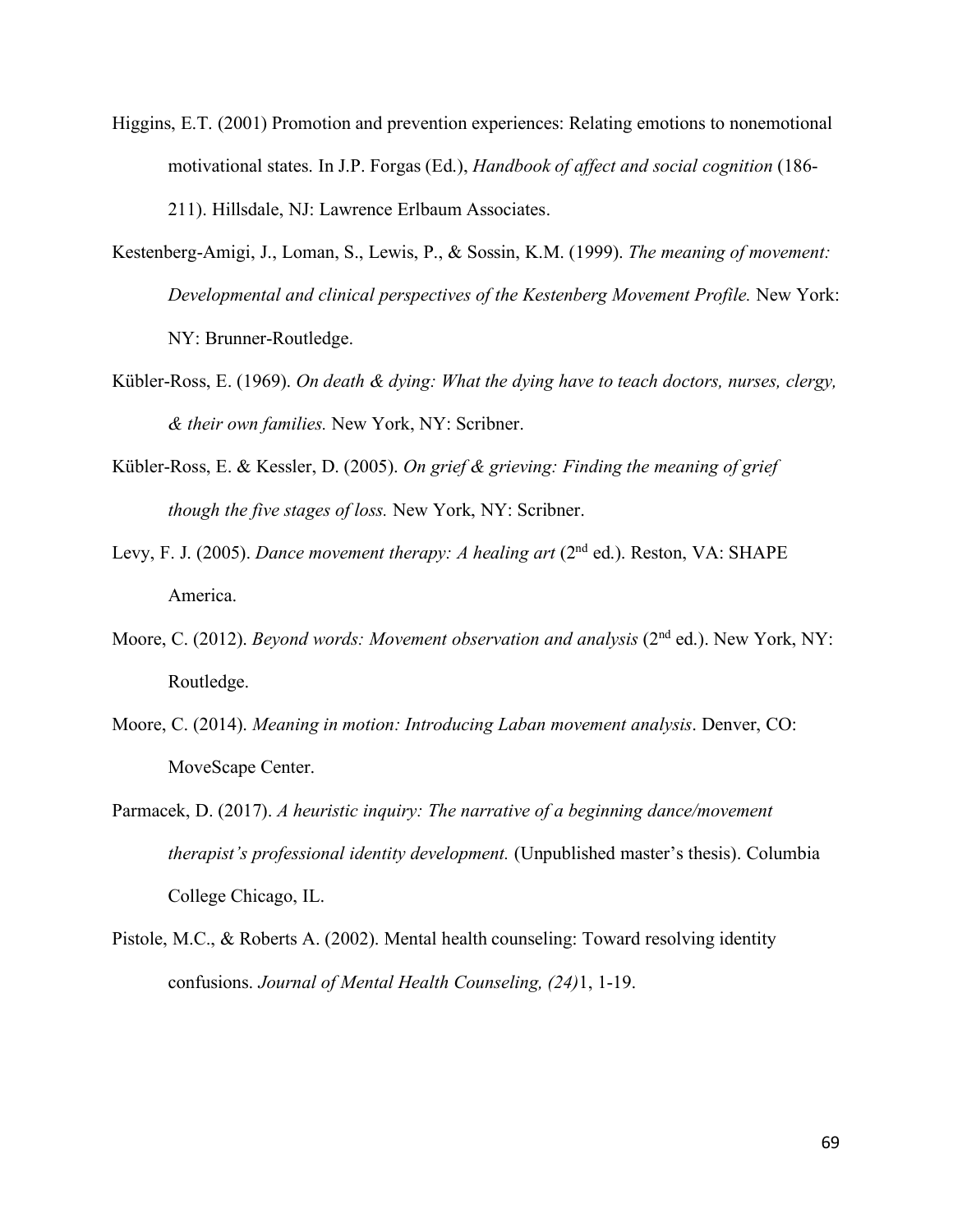- Prosek, E. A., & Hurt, K.M. (2014). Measuring professional identity development among counselor trainees. *Counselor Education & Supervision, (53)*4, 284-293. doi: 10.1002/j. 1556-6978.2014.00063.x
- Shear, K., Frank, E., Houck, P.R., & Reynolds, C. F. (2005). Treatment of uncomplicated grief: A randomized controlled trial. *Journal of the American Medical Association, (293),* 2601-2608.
- Skovholt, T.M. (2005). The cycle of caring: A model of expertise in the helping professions. *Journal of Mental Health Counseling, 27*(1), 82-93.
- Skovholt, T., & Jennings, L. (1999). The cognitive, emotional, and relational characteristics of master therapists. *Journal of Counseling Psychology, 46*(1), 3-11.
- Skovholt, T., & Jennings, L. (2005). Mastery and expertise in counseling. *Journal of Mental of Health Counseling, 27*(1), 13-18
- Skovholt, T. M., & Rønnestad, M. H. (1992). Research: Themes in therapist and counselor development. *Journal of Counseling and Development, 70*(4), 505-515.
- Skovholt, T. M., & Rønnestad, M. H. (2003a). The hope and promise of career life-span counselor and therapist development. *Journal of Career Development, 30,* 1-3.
- Skovholt, T. M., & Rønnestad, M. H. (2003b). Struggles of the novice counselor and therapist. *Journal of Career Development, 30*, 45-58.
- Skovholt, T. M., & Starkey, M. T. (2010). The three legs of the practitioner's learning stool: Practice, research/theory, and personal life. *Journal of Contemporary Psychotherapy, 40*, 125-130. doi: 10.1007/s10879-010-9137-1